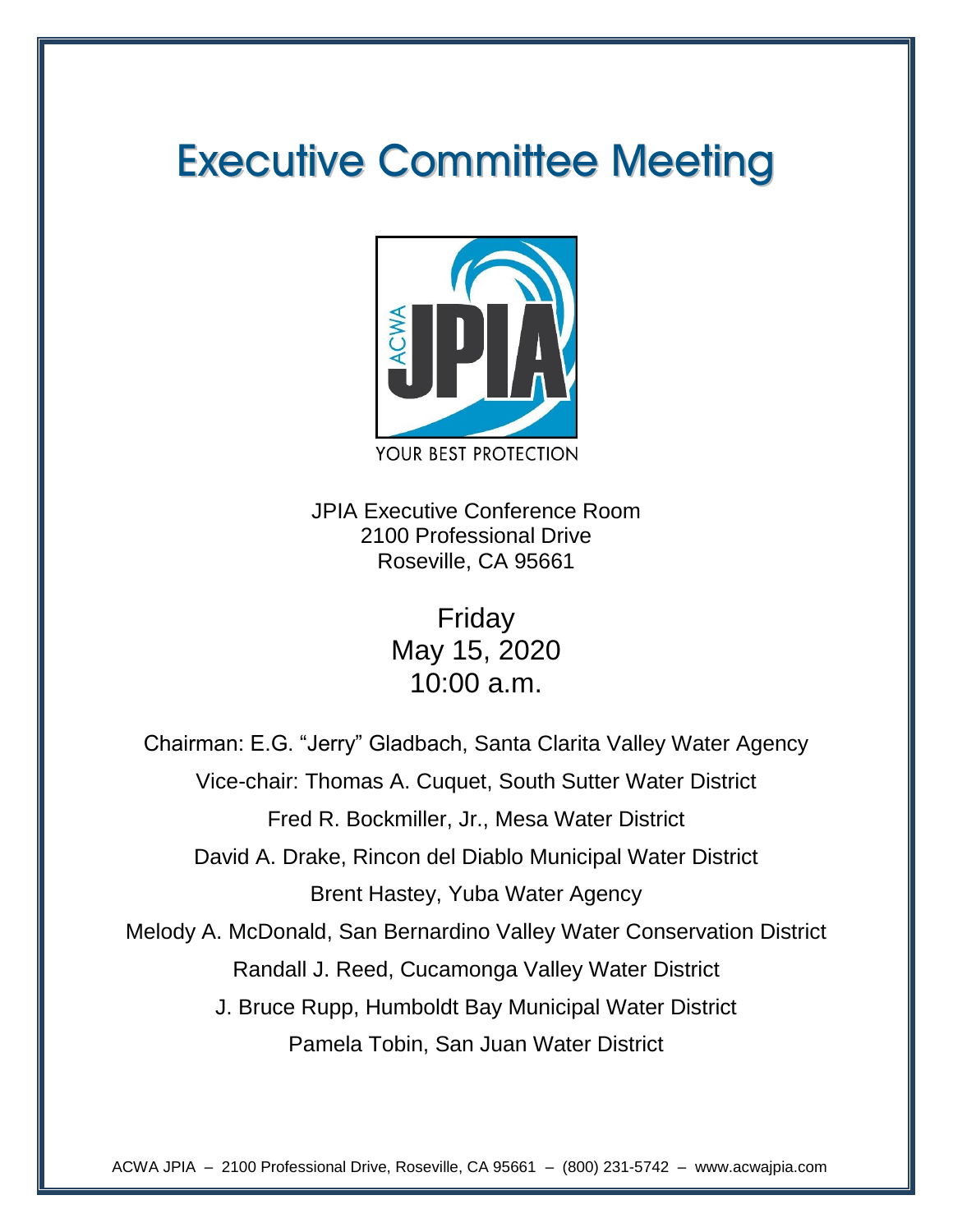

### **EXECUTIVE COMMITTEE MEETING**

AGENDA

JPIA Executive Conference Room 2100 Professional Drive, Roseville, CA 95661 (800) 231-5742 - **[WWW.ACWAJPIA.COM](http://www.acwajpia.com/)**

#### **Friday – May 15, 2020 – 10:00 AM**

#### Zoom meeting information: **661-516-256**; Password: **1234**

This meeting shall consist of a simultaneous Zoom teleconference call at the ACWA JPIA, 2100 Professional Drive, Roseville, CA 95661 and remote sites.

#### **WELCOME**

#### **CALL TO ORDER AND ANNOUNCEMENT OF QUORUM**

**ANNOUNCEMENT RECORDING OF MEETING** This meeting may be recorded to assist in preparation of minutes. Recordings will only be kept 30 days following the meeting, as mandated by the California Brown Act.

#### **INTRODUCTIONS**

#### **ADDITIONS TO OR DELETIONS FROM THE AGENDA**

Presenter Presenter Page#

#### **I. CONSENT AGENDA**

- Gladbach **\*** A. Approve the minutes of May 1, 2020 meeting. **1**
	- B. Approve the JPIA disbursements of:
	- Vendor Payments, Employee Benefits Claim Payments, Payroll, and summary of confidential claims payments for the Liability, Property, & Workers Compensation Programs: April 16-30, 2020.

Gladbach C. Approve an excused absence for any Executive Committee member.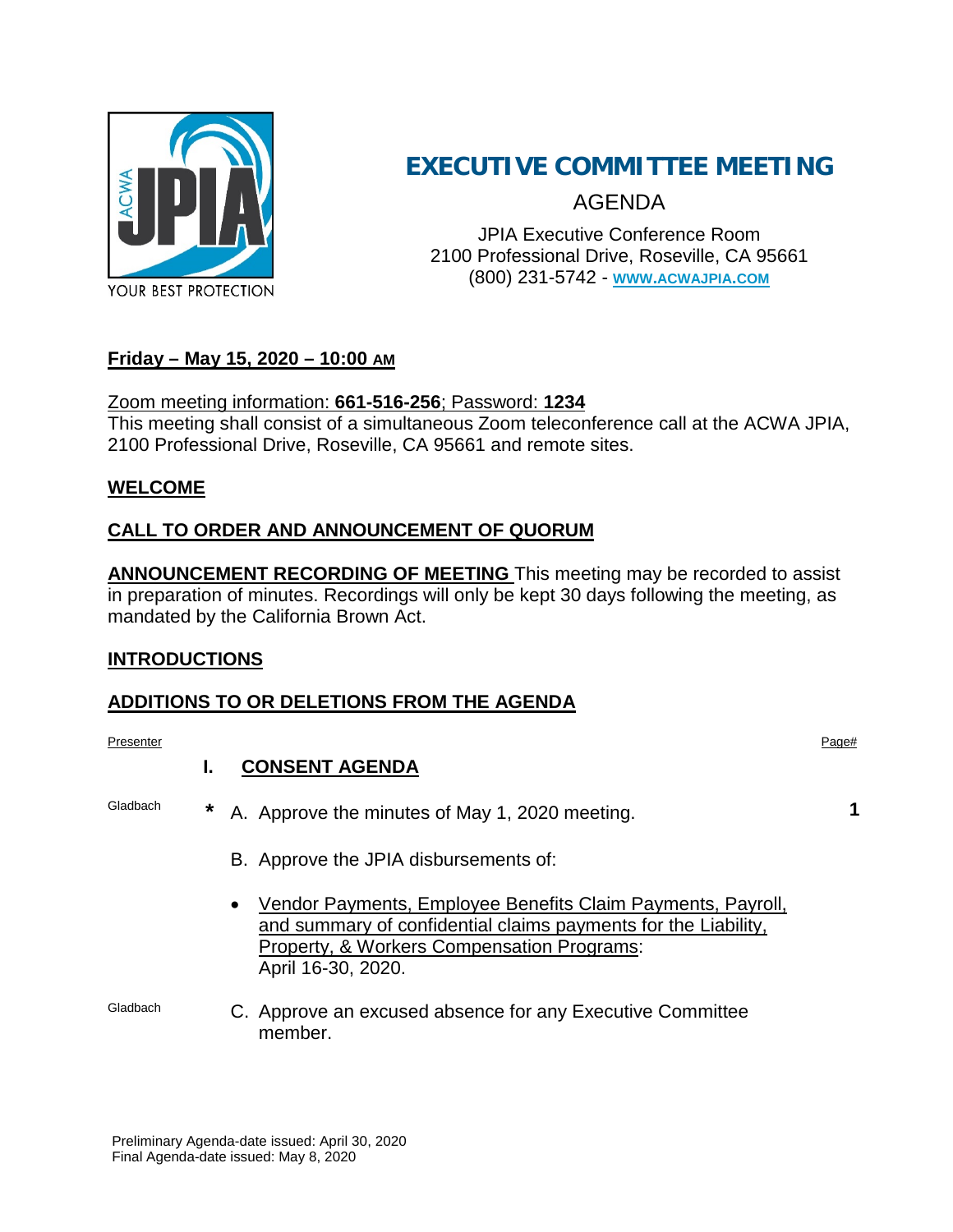| Presenter  | Ⅱ.     | <b>ADMINISTRATION</b>                                                                                                                                                                                                                                                    | Page#          |  |  |  |  |
|------------|--------|--------------------------------------------------------------------------------------------------------------------------------------------------------------------------------------------------------------------------------------------------------------------------|----------------|--|--|--|--|
| All        |        | A. Meetings attended on behalf of the JPIA.                                                                                                                                                                                                                              |                |  |  |  |  |
|            | Ш.     | <b>PROGRAMS</b>                                                                                                                                                                                                                                                          |                |  |  |  |  |
| Thesing    |        | A. Review and take action on the Wildfire Resiliency & Mitigation<br>amendment to the Commitment to Excellence initiative.                                                                                                                                               | 5              |  |  |  |  |
|            | IV.    | <b>FINANCE</b>                                                                                                                                                                                                                                                           |                |  |  |  |  |
| Phillips   | *      | A. Review and take action on recommendations of the Finance &<br>6<br>Audit Committee from its meeting of May 14, 2020 (see packet for<br>details). Action item(s) from this meeting include:<br><b>Comprehensive Annual Financial Report</b><br><b>Operating Budget</b> |                |  |  |  |  |
|            | V.     | <b>MEMBERSHIP</b>                                                                                                                                                                                                                                                        |                |  |  |  |  |
|            |        | A. Review and take action on membership applications.                                                                                                                                                                                                                    |                |  |  |  |  |
| Thesing    |        | <u>TIVs</u><br>Payroll<br>Program<br><u>Agency</u><br>\$1,592,751<br><b>Westside Water Authority</b><br>Liability                                                                                                                                                        | $\overline{7}$ |  |  |  |  |
|            | VI.    | <b>MISCELLANEOUS</b>                                                                                                                                                                                                                                                     |                |  |  |  |  |
| Αll        |        | A. Discuss future agenda items.                                                                                                                                                                                                                                          |                |  |  |  |  |
| Sells      | *      | B. CEO update.                                                                                                                                                                                                                                                           | 8              |  |  |  |  |
| Gladbach   | $\ast$ | C. Review the availability of the Committee members for upcoming<br>Zoom meeting - Friday, May 30, 2020 at 10:00 a.m. and confirm<br>availability for future meetings recently added to the calendar.                                                                    | 9              |  |  |  |  |
|            | VII.   | <b>CLOSED SESSION</b>                                                                                                                                                                                                                                                    |                |  |  |  |  |
| Greenfield |        | Announcement of items to be discussed in closed session.                                                                                                                                                                                                                 |                |  |  |  |  |
|            |        | Conference with Legal Counsel (tort liability losses, public liability<br>losses/claims, or workers' compensation liability claims) - Pursuant                                                                                                                           |                |  |  |  |  |

to Government Code Sec. 54956.95.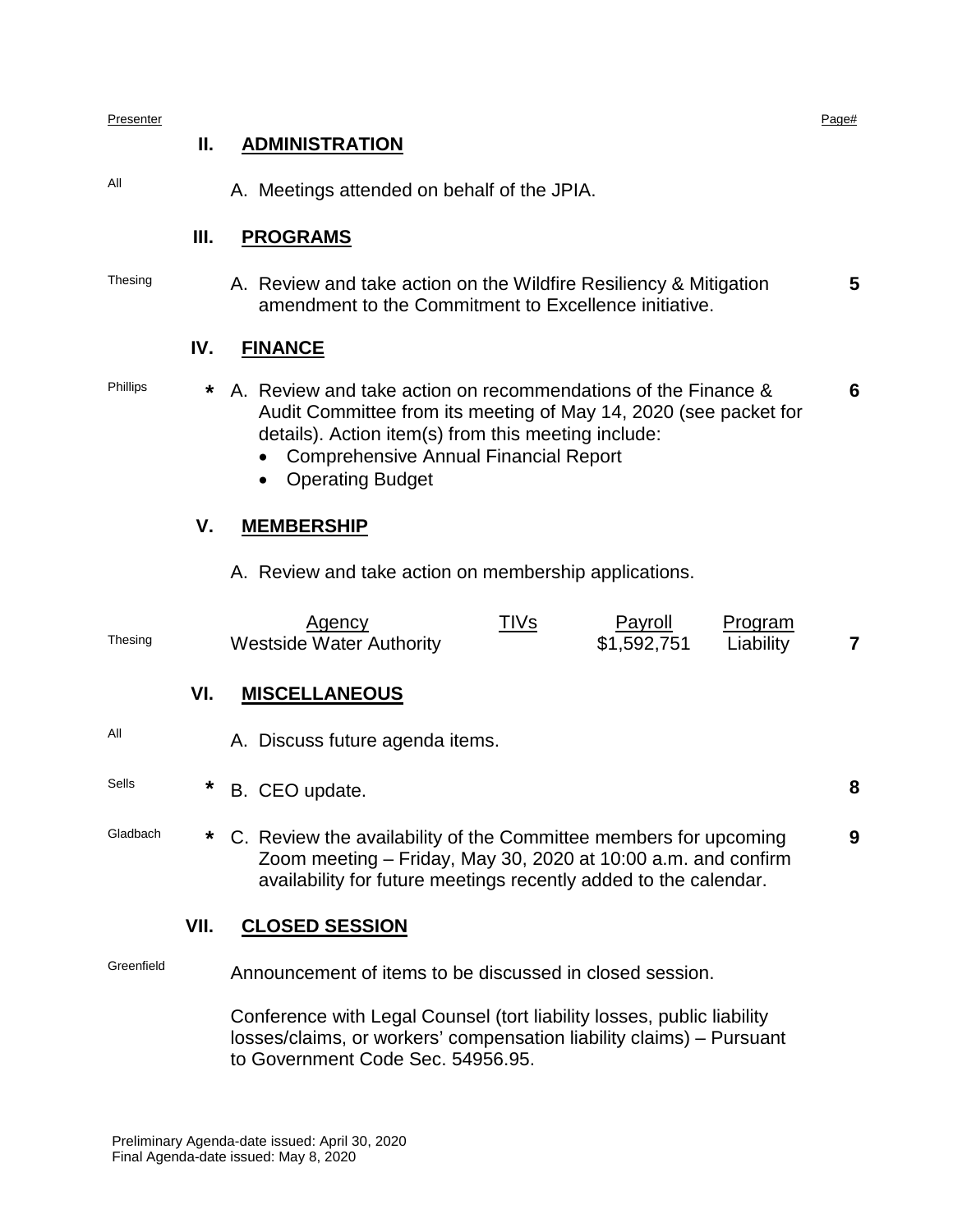Presenter Presenter Page#

- Nogosek 1. City of Glendale vs. Crescenta Valley Water District<br>Nogosek 2. Peggara at al ve Mid Peningula Water District
	- 2. Rogers, et al vs. Mid-Peninsula Water District

#### **ADJOURN**

**\***Related items enclosed.

*Americans with Disabilities Act – The JPIA conforms to the protections and prohibitions contained in Section 202 of the Americans with Disabilities Act of 1990 and the Federal Rules and Regulations adopted in implementation thereof. A request for disability-related modification or accommodation, in order to participate in a public meeting of the JPIA, shall be made to: Bobbette Wells, Executive Assistant to the CEO, ACWA JPIA, PO Box 619082, Roseville, CA 95661-9082; telephone (916) 786-5742. The JPIA's normal business hours are Monday – Friday, 7:30 a.m. to 4:30 p.m. (Government Code Section 54954.2, subdivision. (a)(1).)*

*Written materials relating to an item on this Agenda that are distributed to the JPIA's Executive Committee within 72 hours before it is to consider the item at its regularly scheduled meeting will be made available for public inspection at ACWA JPIA, 2100 Professional Drive, Roseville, CA 95661-3700; telephone (916) 786- 5742. The JPIA's normal business hours are Monday – Friday, 7:30 a.m. to 4:30 p.m.*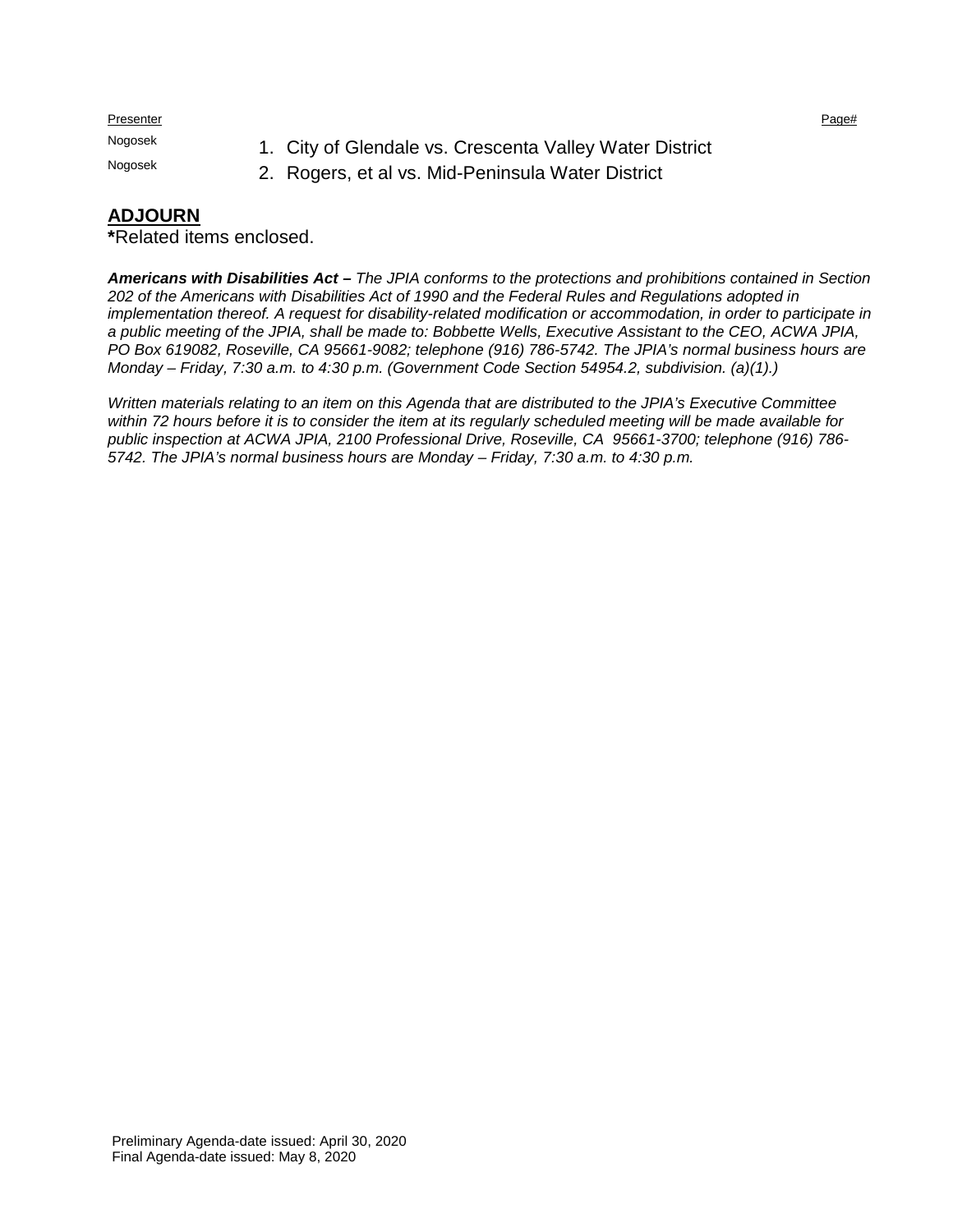*Unapproved Minutes*

**1**



### **Executive Committee Meeting**

ACWA JPIA Executive Conference Room 2100 Professional Drive Roseville, CA 95661 (800) 231-5742

#### **May 1, 2020**

This meeting consisted of a simultaneous Zoom teleconference meeting at the ACWA JPIA, 2100 Professional Drive, Roseville, CA 95661 and remote sites.

#### **MEMBERS PRESENT**

Chairman: E.G. "Jerry" Gladbach, Santa Clarita Valley Water Agency Thomas A. Cuquet, South Sutter Water District Fred R. Bockmiller, Mesa Water District David Drake, Rincon del Diablo Municipal Water District Brent Hastey, Yuba Water Agency Melody A. McDonald, San Bernardino Valley Water Conservation District Randall J. Reed, Cucamonga Valley Water District J. Bruce Rupp, Humboldt Bay Municipal Water District Pamela Tobin, San Juan Water District, ACWA VP

#### **MEMBERS ABSENT**

None.

#### **STAFF PRESENT**

Chief Executive Officer/Secretary: Walter "Andy" Sells David deBernardi, Director of Finance Robert Greenfield, General Counsel Peter Kuchinsky, Lead Risk Control Advisor Jennifer Nogosek, Liability/Property Claims Manager Patricia Slaven, Director of Human Resources and Administration Sandra Smith, Employee Benefits Manager Dan Steele, Finance Manager Dianna Sutton, Special Projects Manager Karen Thesing, Director of Insurance Services Melody Tucker, Workers' Compensation Claims Manager Bobbette Wells, Executive Assistant to the CEO *(Recording Secretary)*

#### **OTHERS IN ATTENDANCE**

Tiffany Giammona, ACWA, Director of Member Outreach & Engagement Al Lopez, Western Municipal Water District Kevin Phillips, Paradise Irrigation District, Finance Chairman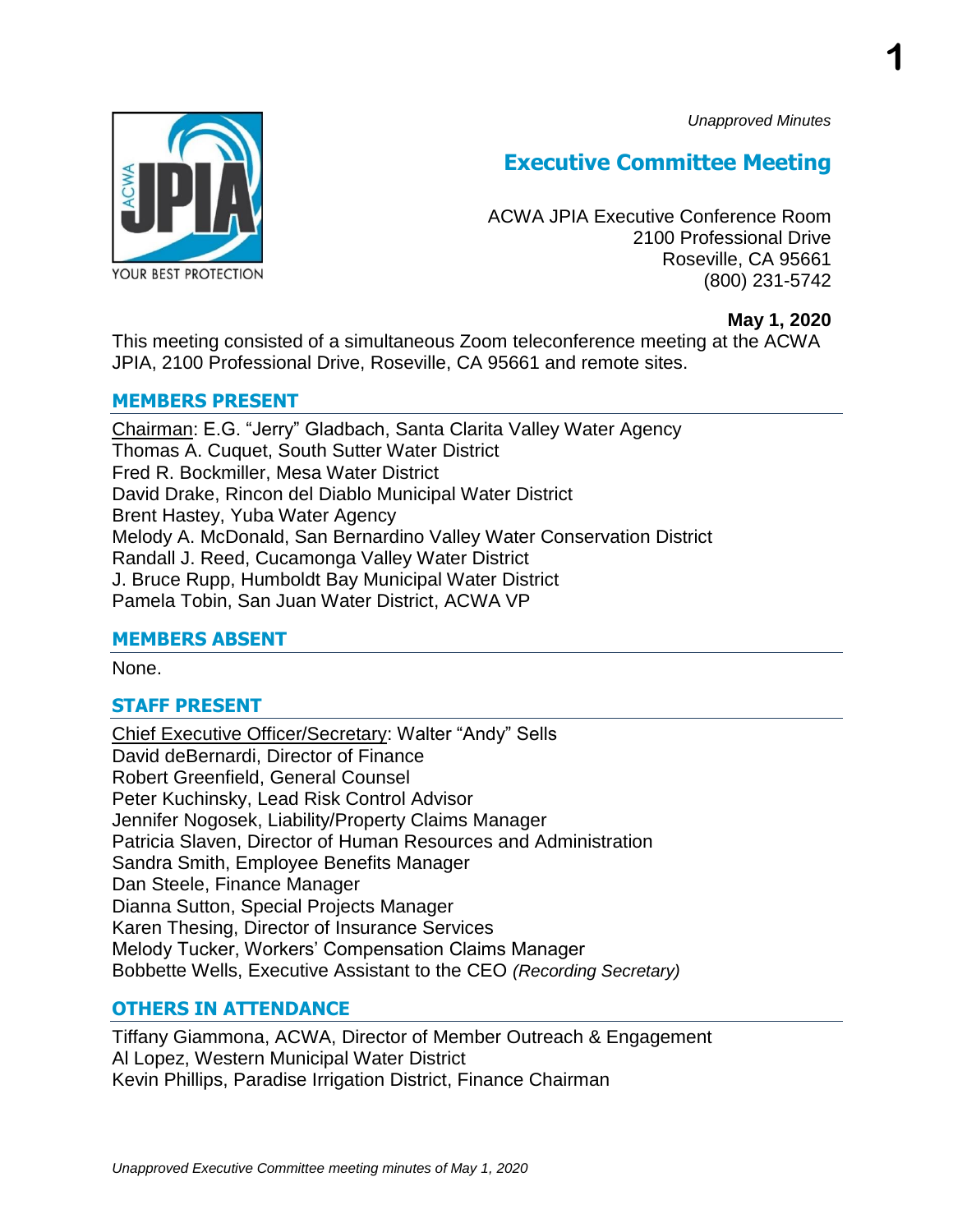#### **WELCOME/CALL TO ORDER AND ANNOUNCEMENT OF QUORUM/INTRODUCTIONS**

Chairman Gladbach called the meeting to order at 10:06 a.m. The recording secretary called roll call for attendance. Chairman Gladbach announced that there was a quorum.

#### **PUBLIC COMMENT**

There were no members of the public in attendance.

#### **CONSENT AGENDA**

Chairman Gladbach called for approval of the Consent Agenda:

M/S/C (Hastey/Tobin) (Bockmiller-Yes; Cuquet-Yes; Drake-Yes; Gladbach-Yes; Hastey-Yes; McDonald-Yes; Reed-Yes; Rupp-Yes; Tobin-Yes): That the Executive Committee approve the minutes of the April 10, 2020 meeting; and approve the JPIA disbursements of:

Vendor Payments, Employee Benefits Claim Payments, Payroll, and summary of confidential claims payments for the Liability, Property, & Workers' Compensation Programs: March 16-31, 2020 and April 1-15, 2020.

#### **ADMINISTRATION**

Meetings attended on behalf of the JPIA None stated.

#### Strategic Planning Session

Ms. Slaven stated that every two years, JPIA hosts a Strategic Planning Session with Executive Committee members and senior staff. The 2020 Strategic Planning Session was held in Rancho Mirage on March 4-6. After two days of discussions, direction was given to staff for the coming years. The final determinations of the Core Values and SWOT analysis were discussed.

#### **FINANCE**

#### Transfer of additional funds to CWIF

Mr. deBernardi relayed that the JPIA has Catastrophic Fund (CAT Fund) goals of \$25 million for the Liability Program and \$15 million for the Workers' Comp Program. The JPIA currently holds \$37.3 million in total for the CAT Fund. The CAT Funds are long term in nature. Since such funds are long term, the JPIA has the opportunity to invest these funds for a longer duration. Accordingly, the JPIA can obtain greater leverage investing these funds in CWIF where the investment policy better matches the nature of these funds. PFM, the investment advisor for CWIF, has communicated that now is a good market environment to invest additional funds.

Staff recommended that the Executive Committee approve \$10 million in additional funds to be transferred to the California Water Insurance Fund.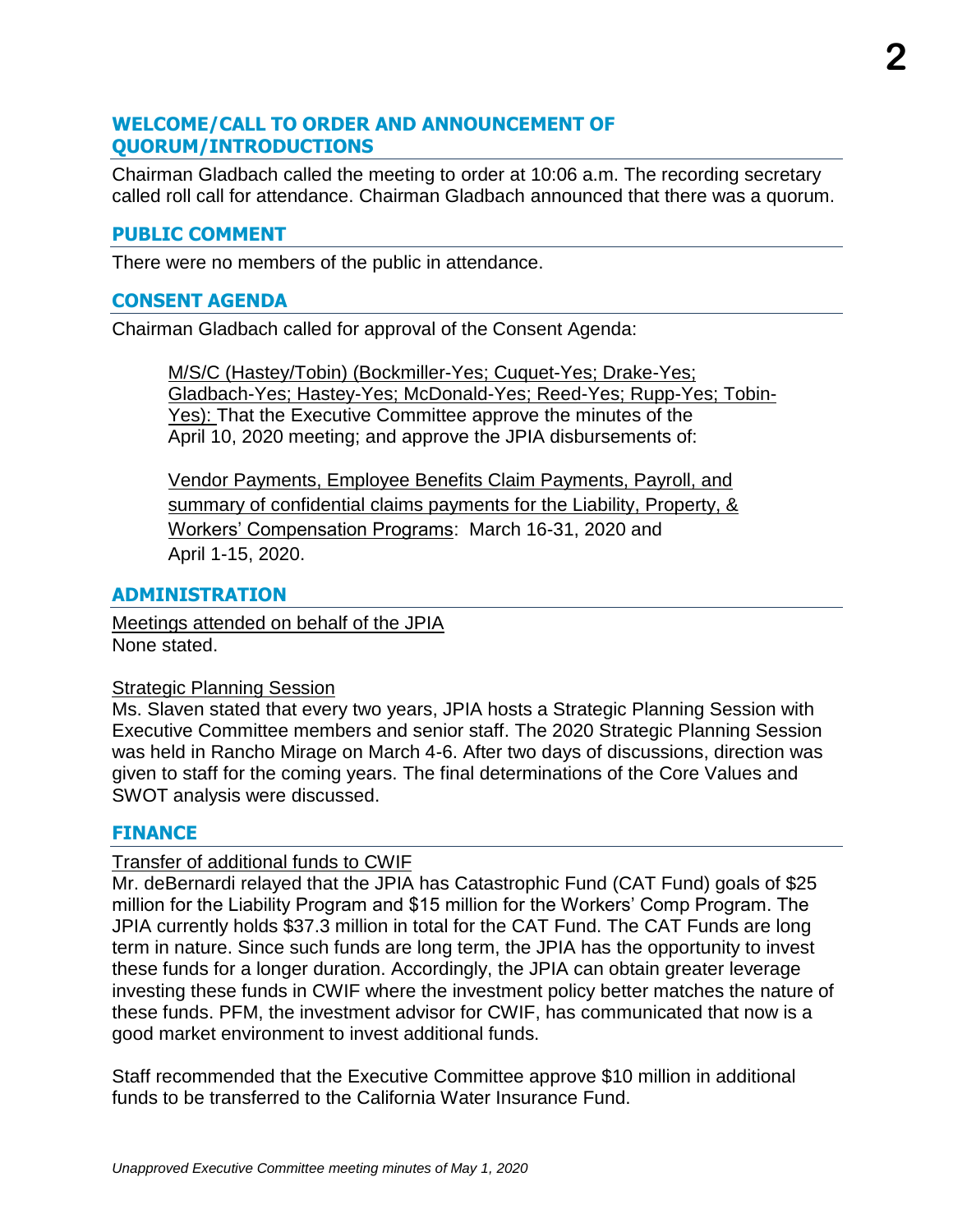M/S/C (Drake/Hastey) (Bockmiller-Yes; Cuquet-Yes; Drake-Yes; Gladbach-Yes; Hastey-Yes; McDonald-Yes; Reed-Yes; Rupp-Yes; Tobin-Yes): That the Executive Committee approve that the JPIA transfer \$10 million in additional funds to the California Water Insurance Fund.

#### **MEMBERSHIP**

#### Tuolumne Utilities District

Ms. Thesing presented Tuolumne Utilities District's application for participation in the Liability, Property, and Workers' Compensation Programs.

M/S/C (McDonald/Rupp) (Bockmiller-Yes; Cuquet-Yes; Drake-Yes; Gladbach-Yes; Hastey-Yes; McDonald-Yes; Reed-Yes; Rupp-Yes; Tobin-Yes): That the Executive Committee approve Tuolumne Utilities District's application for participation in the Liability, Property, and Workers' Compensation Programs.

#### Otay Water District

Ms. Thesing presented Otay Water District's application for participation in the Liability, Property, and Workers' Compensation Programs.

M/S/C (Drake/McDonald) (Bockmiller-Yes; Cuquet-Yes; Drake-Yes; Gladbach-Yes; Hastey-Yes; McDonald-Yes; Reed-Yes; Rupp-Yes; Tobin-Yes): That the Executive Committee approve Otay Water District's application for participation in the Liability, Property, and Workers' Compensation Programs.

#### **MISCELLANEOUS**

Future agenda items None stated.

#### CEO update

Mr. Sells had each of the department heads report how their department has been keeping up with their workload with staff either working from home and/or minimal staff in office.

#### General Counsel report

Mr. Greenfield updated the Executive Committee on new legislation or case law which may have an impact on the JPIA. In addition, Counsel provided an update of coverage denials and interesting Employment Hotline calls since the last report.

Availability for next Zoom meeting on May 15, 2020 No conflicts noted.

#### **CLOSED SESSION**

Before proceeding into closed session, General Counsel announced the items to be discussed.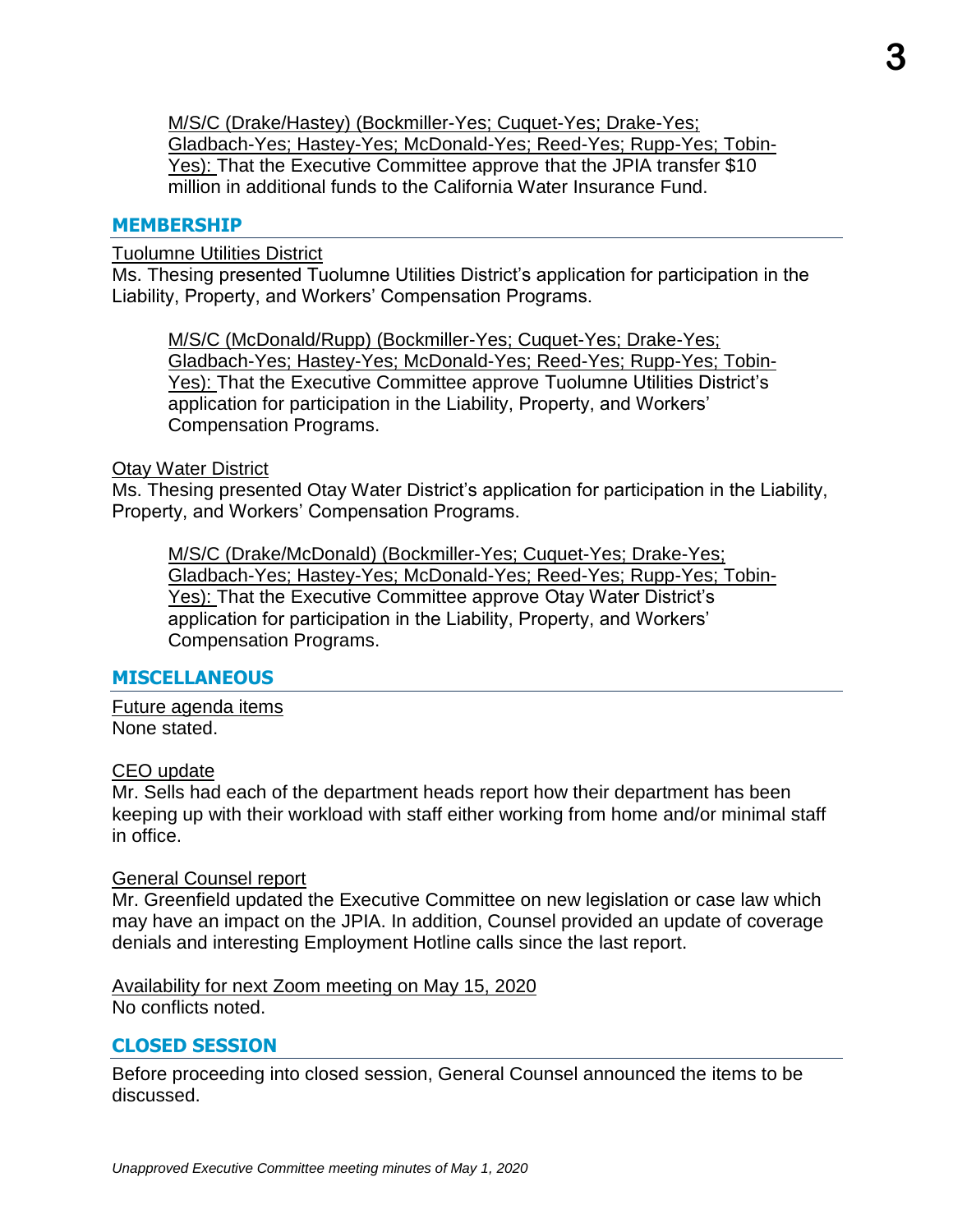M/S/C (Bockmiller/Tobin) (Bockmiller-Yes; Cuquet-Yes; Drake-Yes; Gladbach-Yes; McDonald-Yes; Reed-Yes; Rupp-Yes; Tobin-Yes): That the Executive Committee adjourn to closed session.

At approximately 11:38 a.m., the Executive Committee, upon advice of General Counsel, adjourned to closed session pursuant to Government Code(s) Section 54956.95 to discuss Liability and/or Workers' Compensation claims in:

- 1. Taelemans vs. Purissima Hills Water District
- 2. City of Santa Clarita vs. Santa Clarita Valley Water Agency

M/S/C (Rupp/McDonald) (Bockmiller-Yes; Cuquet-Yes; Drake-Yes; Gladbach-Yes; McDonald-Yes; Reed-Yes; Rupp-Yes; Tobin-Yes): That the Executive Committee reconvene to open session.

The Committee returned to open session at approximately 11:59 a.m.

- Closed session item #1: No action was taken, instructions given to staff.
- Closed session item #2: No action was taken, instructions given to staff.

The Executive Committee meeting adjourned at 12:00 p.m.

Attest:

X

E.G. "Jerry" Gladbach Chairman

X

Walter A. Sells Secretary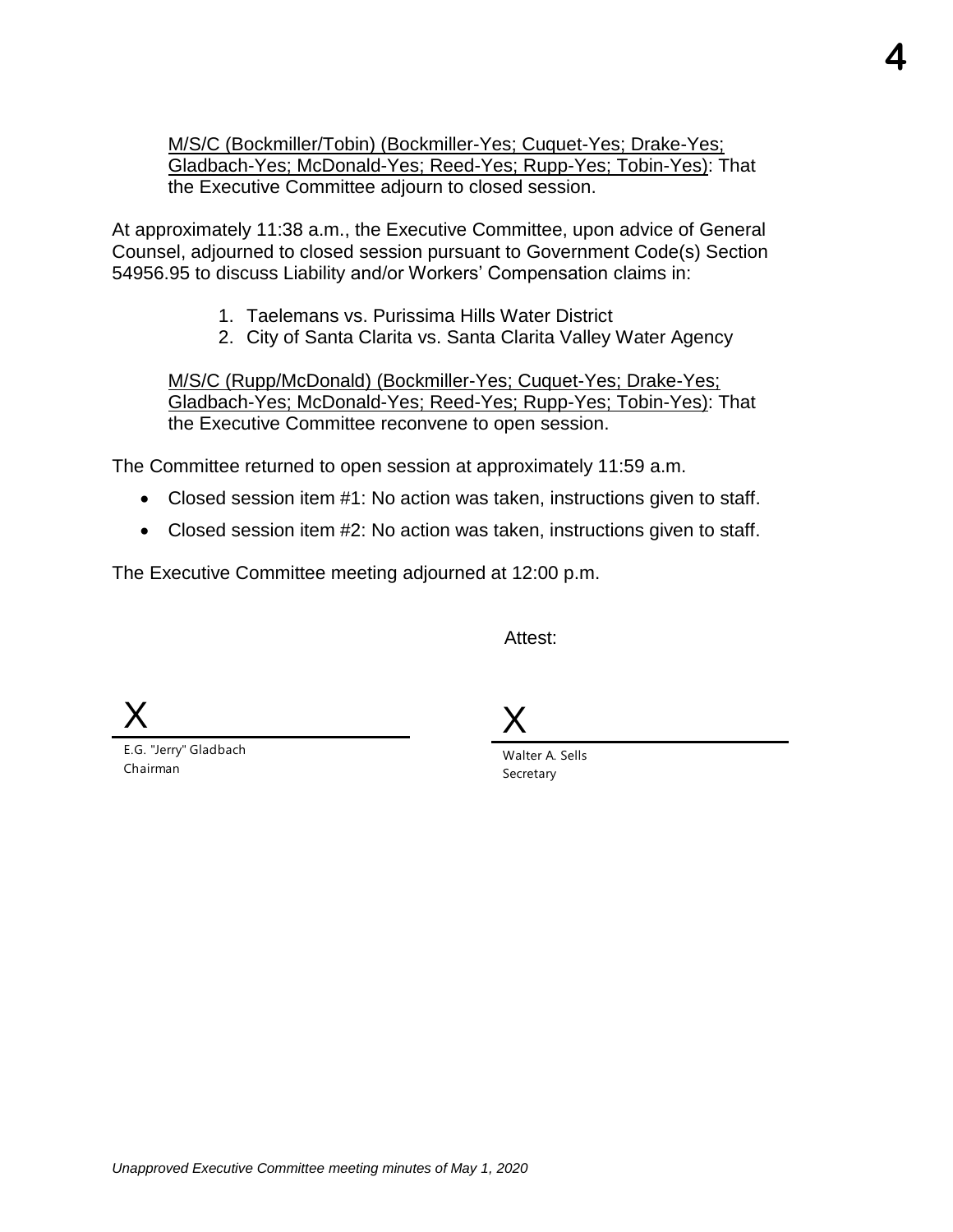### **ACWA JPIA C2E – Wildfire Resiliency & Mitigation** May 15, 2020

#### **BACKGROUND**

In October 2013, the JPIA began its *Commitment to Excellence* (C2E) initiative. This program is a long-term effort to help JPIA's membership reduce the frequency and severity of liability, workers' compensation, and property losses. Since inception, the loss categories have remained the same. Due to an increase wildfire risk and subsequent losses, staff is bringing forward additional loss criteria - wildfire resiliency and loss mitigation.

#### **CURRENT SITUATION**

In the past, the JPIA's most frequent and costly losses stemmed from auto, infrastructure, construction, employment practices, ergonomic, and fall related claims. Unfortunately, over the last three years, the pool has experienced a spike in fire losses, specifically wildfires which impact the liability, property, and workers' compensation programs.

The JPIA is encouraging its members to implement wildfire resiliency and mitigation programs that can reduce the severity of fire related claims. For instance, wildfire smoke and cleanup presents hazards to our workers in affected regions. Smoke from wildfires contains chemicals, gases and fine particles that can harm health. Work related hazards continue even after fires have been extinguished and cleanup work begins, thus, proper protective equipment and specialized training is required for worker safety in wildfire regions.

As for the Property Program, it is imperative that the JPIA has an aggressive vegetation management plan to create defensible spaces around key water and wastewater facilities, and around member district power lines that run at water supply facilities. Members should also revisit emergency operations and training, and improve coordination with other public entities in service areas.

Going forward, all new C2E inductees', will be required to incorporate wildfire mitigation plans. Staff will assist members to determine if they are in a wildfire prone area. This expanded loss driver will not only further protect JPIA members and their assets; the program will speak to the reinsurance property market.

Lastly, the effectiveness of the JPIA Commitment to Excellence will be reflected in the long-term loss rate and cost statistics. Loss rate and cost statistics will be reported and evaluated for all categories.

#### **RECOMMENDATION**

That the Executive Committee approve the addition of the Wildfire Resiliency & Mitigation amendment to the JPIA's Commitment to Excellence criteria.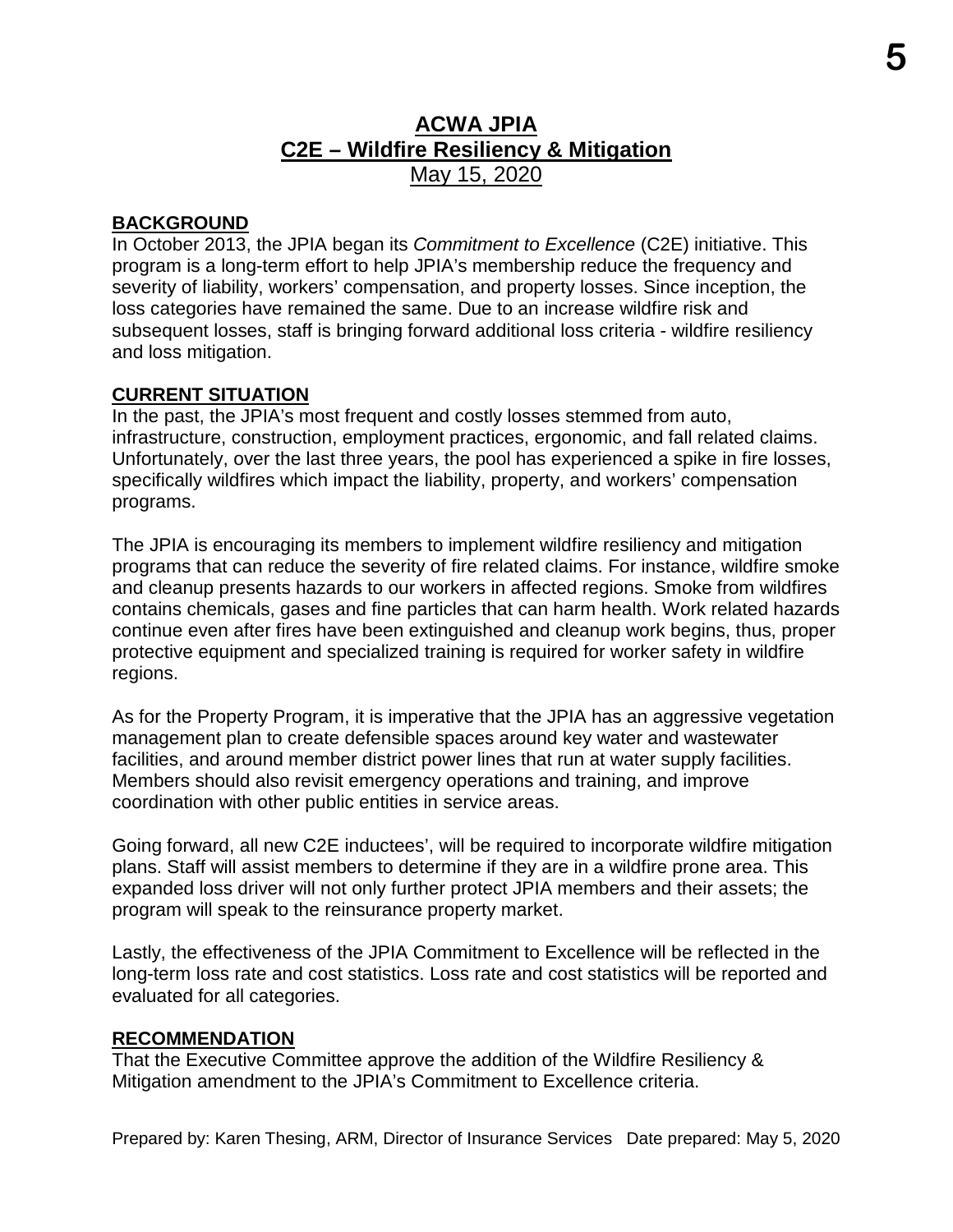

### **FINANCE & AUDIT COMMITTEE MEETING**

AGENDA

JPIA Executive Conference Room 2100 Professional Drive, Roseville, CA 95661 (800) 231-5742 – [WWW.ACWAJPIA.COM](http://www.acwajpia.com/)

#### **Thursday, May 14, 2020 10:00 p.m.**

Zoom meeting #: **661-516-2566; password: 1234** This meeting shall consist of a simultaneous Zoom meeting at various sites.

#### **WELCOME**

#### **CALL TO ORDER AND ANNOUNCEMENT OF QUORUM**

**ANNOUNCEMENT RECORDING OF MEETING** This meeting may be recorded to assist in preparation of minutes. Recordings will only be kept 30 days following the meeting, as mandated by the California Brown Act.

### **ADDITIONS TO OR DELETIONS FROM THE AGENDA**

| Presenter       |     |         |                                                                                                                      |
|-----------------|-----|---------|----------------------------------------------------------------------------------------------------------------------|
| <b>Phillips</b> |     | $\star$ | Approve the minutes of the meeting of December 02, 2019.                                                             |
| All             | Ш.  |         | Report on meetings attended on behalf of the JPIA.                                                                   |
| deBernardi      |     |         | III. * Review and make recommendation on Comprehensive Annual<br>Financial Report for year ended September 30, 2019. |
| deBernardi      |     |         | IV. * Review and make recommendation on the Proposed Operating<br>Budget for Fiscal Year 2020-21.                    |
| Sells           | V.  | $\star$ | Update on Captive.                                                                                                   |
| Phillips        | VI. | *       | Announce next meeting date: August 24, 2020.                                                                         |

#### **ADJOURN**

**\***Related items enclosed.

Preliminary Agenda-date issued: April 28, 2020 Final Agenda-date issued: April 28, 2020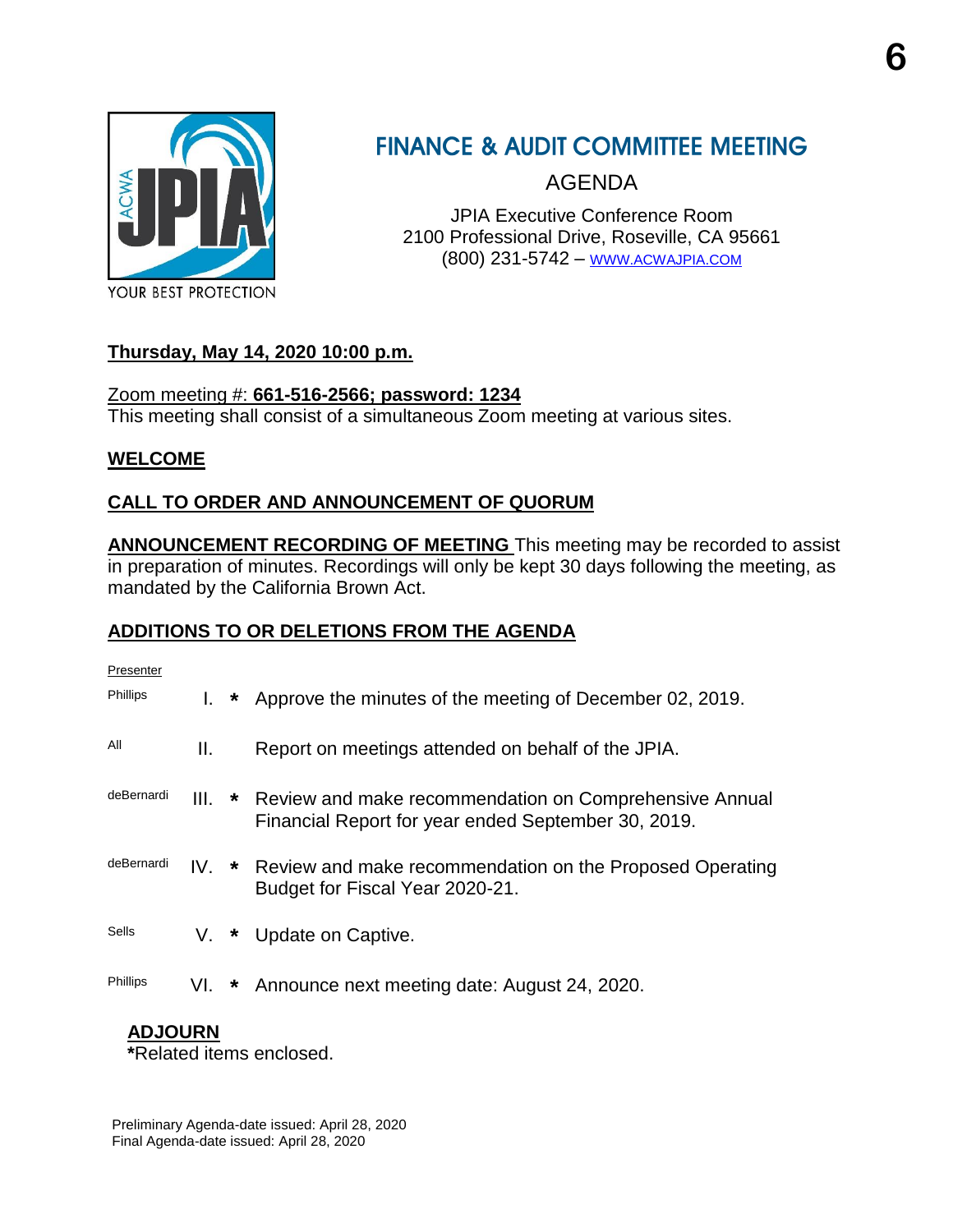### **ACWA JPIA Membership Approval Request** May 15, 2020

**AGENCY INFORMATION**<br>
Westside Water Authority<br>
Westside Water Authority<br> **Applying** Westside Water Authority **Contains Liability** Chapplying Liability Applying Bakersfield, CA Workers' Comp. 4/2020 Kern County **Employee Benefits** 4/2020

Date Formed: 2020 Type of Agency: Special District Date Joined ACWA: 2020

#### **LINES OF COVERAGE**

|           |             | Quoted   | Current |
|-----------|-------------|----------|---------|
| Program   | Payroll     | Premium  | Carrier |
| Liability | \$1,592,751 | \$43,368 | N/A     |

#### **BACKGROUND**

Westside Water Authority was formed on January 1, 2020 for purposes of sharing management resources by the following agencies: Berrenda Mesa Water District, Belridge Water Storage District, Dudley Ridge Water District, and Lost Hills Water District. All agencies are current members of the JPIA Liability program. On April 1, 2020 all employees of Belridge Water Storage District and Lost Hills Water District were transferred to the Westside. Dudley Ridge Water District does not employ any staff. Due to contractual obligations, Berrenda Mesa Water District will remain separate at this time. Westside Water Authority will have 21 employees plus a sevenmember Board of Directors.

#### LOSS HISTORY:

As a new agency, Westside Water Authority does not have any historical data. Belridge Water Storage District, Dudley Ridge Water District and Lost Hills Water District have not sustained any liability losses in the past five years.

#### **RECOMMENDATION**

That the Executive Committee approve Westside Water Authority's application for admission into the Liability Program.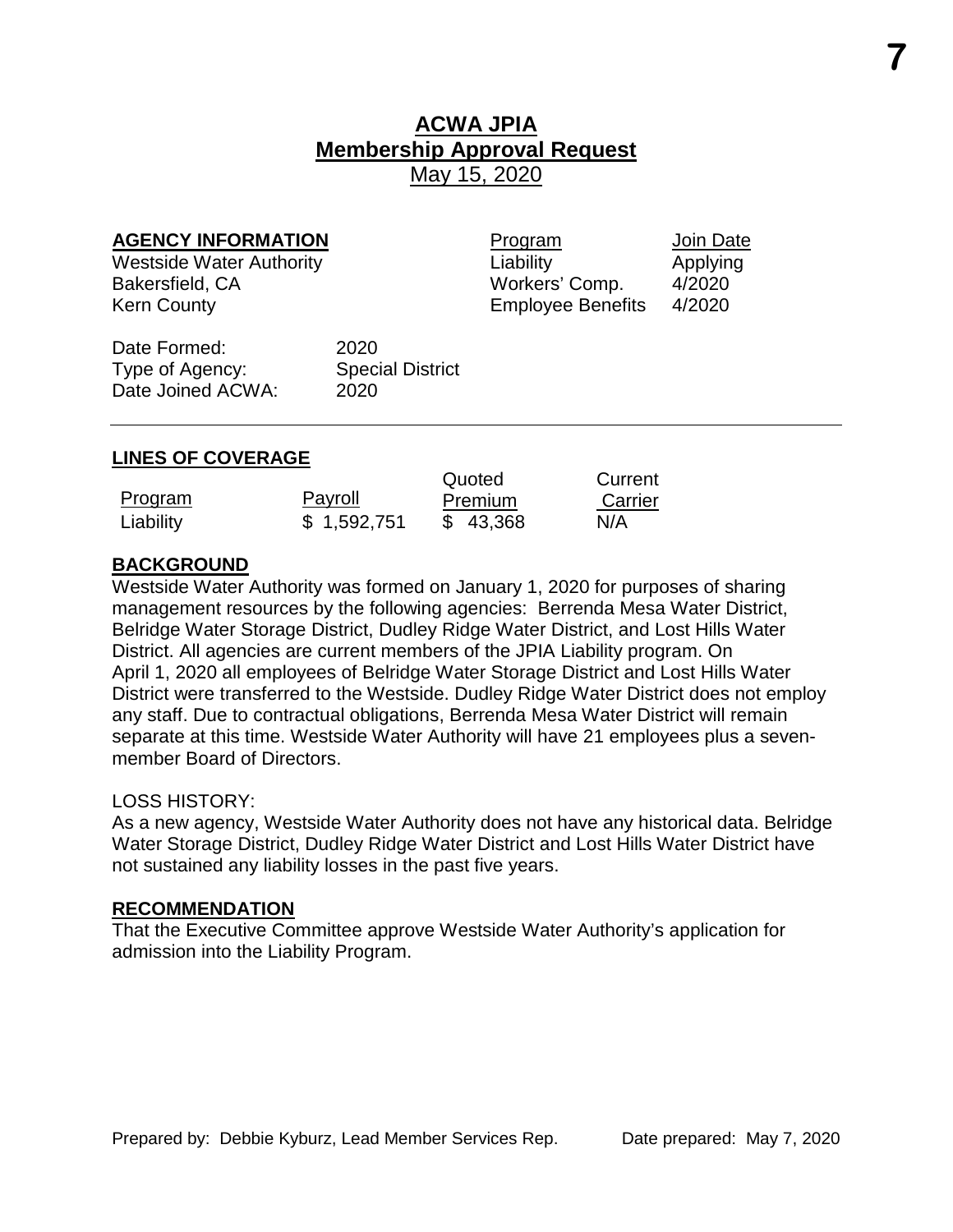### **ACWA JPIA CEO Update** May 15, 2020

#### **BACKGROUND**

This is a standing item on Executive Committee agendas.

#### **CURRENT SITUATION**

The JPIA's Chief Executive Officer, Andy Sells, will update the Executive Committee on relevant current issues, progress on the current Goals & Objectives, and potential future opportunities and challenges.

- JPIA update
- Department updates

#### **RECOMMENDATION**

None, informational only.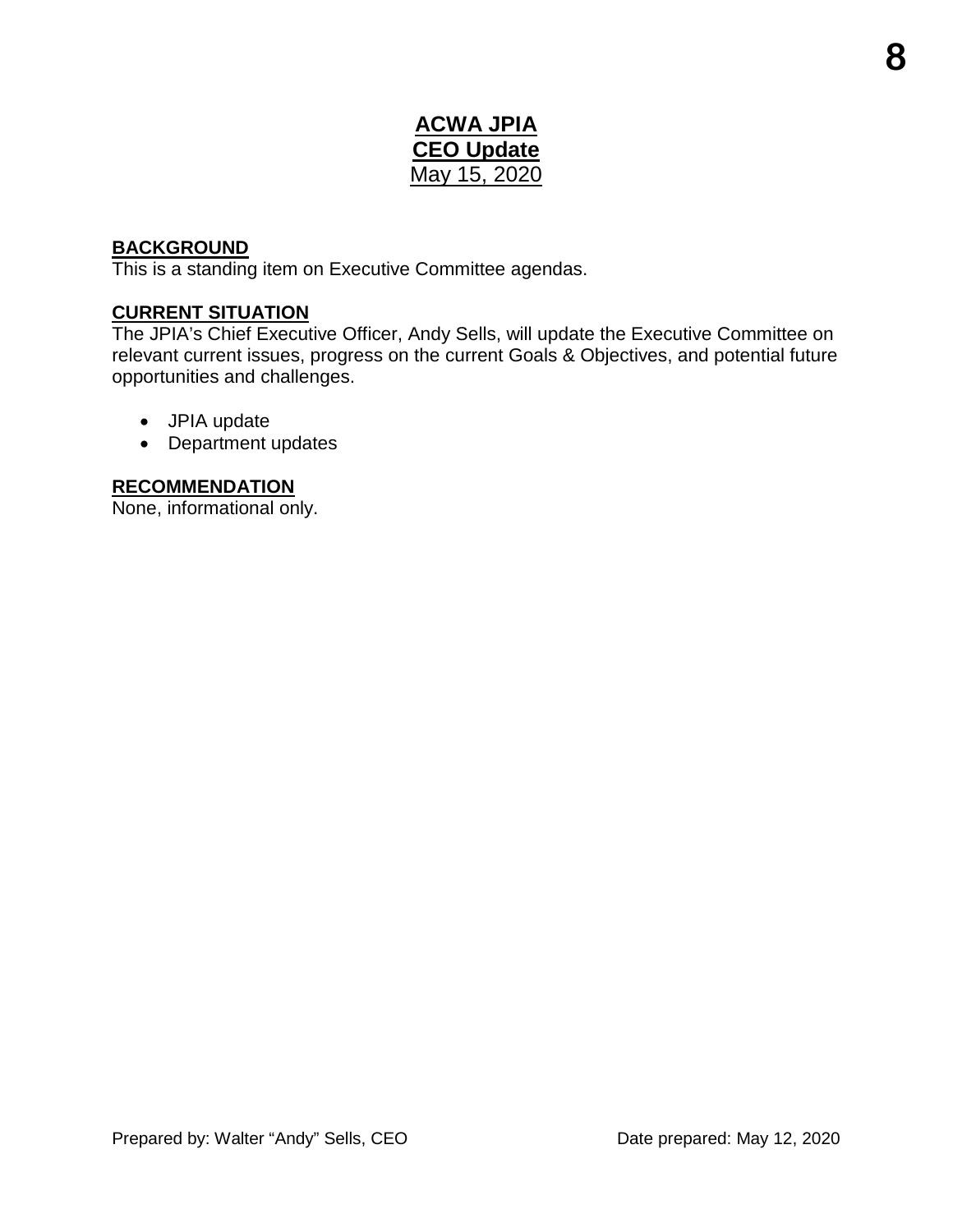### **JPIA MEETING & CONFERENCE CALENDAR – 2020**

|                                | <b>BOARD OF</b>  |                         |                            | <b>FINANCE</b>               |                         |                  | PROGRAMS                |                            | <b>RISK</b> |
|--------------------------------|------------------|-------------------------|----------------------------|------------------------------|-------------------------|------------------|-------------------------|----------------------------|-------------|
| <b>MEETING</b><br><b>DATES</b> | <b>DIRECTORS</b> | <b>EXECUTIVE</b>        | <b>PERSONNEL</b>           | $\mathbf{g}$<br><b>AUDIT</b> | Emp.<br><b>Benefits</b> | <b>Liability</b> | <b>Property</b>         | <b>Work</b><br><b>Comp</b> | <b>MGMT</b> |
| <b>JAN 15</b>                  |                  |                         | 11:00 AM<br><b>ONTARIO</b> |                              |                         |                  |                         |                            |             |
| <b>JAN 22</b>                  |                  | 8:30 AM                 |                            |                              |                         |                  |                         |                            |             |
| APRIL 10                       |                  | 10:00 AM<br><b>ZOOM</b> |                            |                              |                         |                  |                         |                            |             |
| MAY <sub>1</sub>               |                  | 10:00 AM<br><b>ZOOM</b> |                            |                              |                         |                  |                         |                            |             |
| <b>MAY 14</b>                  |                  |                         |                            | 10:00 AM<br><b>ZOOM</b>      |                         |                  |                         |                            |             |
| <b>MAY 15</b>                  |                  | 10:00 AM<br><b>ZOOM</b> |                            |                              |                         |                  |                         |                            |             |
| <b>MAY 28</b>                  |                  |                         |                            |                              |                         |                  |                         | 10:00 AM<br><b>ZOOM</b>    |             |
| <b>MAY 29</b>                  |                  | 10:00 AM<br><b>ZOOM</b> |                            |                              |                         |                  |                         |                            |             |
| JUN2                           |                  |                         | 11:00 AM                   |                              |                         |                  |                         |                            |             |
| <b>JUN11</b>                   |                  |                         |                            |                              |                         |                  | 10:00 AM<br><b>ZOOM</b> |                            |             |
| <b>JUN 12</b>                  |                  | 10:00 AM<br><b>ZOOM</b> |                            |                              |                         |                  |                         |                            |             |
| <b>JUL 22</b>                  |                  | $1:00$ PM               |                            |                              | 9:00 AM                 |                  |                         |                            |             |
| <b>JUL 27</b>                  | 1:30 PM          | 10:15 AM                |                            |                              |                         |                  |                         |                            |             |
| <b>Aug 24</b>                  |                  |                         |                            | 1:00 PM                      |                         | 3:00 PM          |                         |                            |             |
| <b>Aug 25</b>                  |                  | 8:30 AM                 |                            |                              |                         |                  |                         |                            |             |
| OCT <sub>7</sub>               |                  |                         | 11:00 AM<br><b>ONTARIO</b> |                              |                         |                  |                         |                            |             |
| <b>OCT 22</b>                  |                  | 8:30 AM                 |                            |                              |                         |                  |                         |                            |             |
| <b>Nov 30</b>                  | 1:30 PM          | 10:15 AM                |                            |                              |                         |                  |                         |                            |             |

**\*\*DATES AND TIMES SUBJECT TO CHANGE**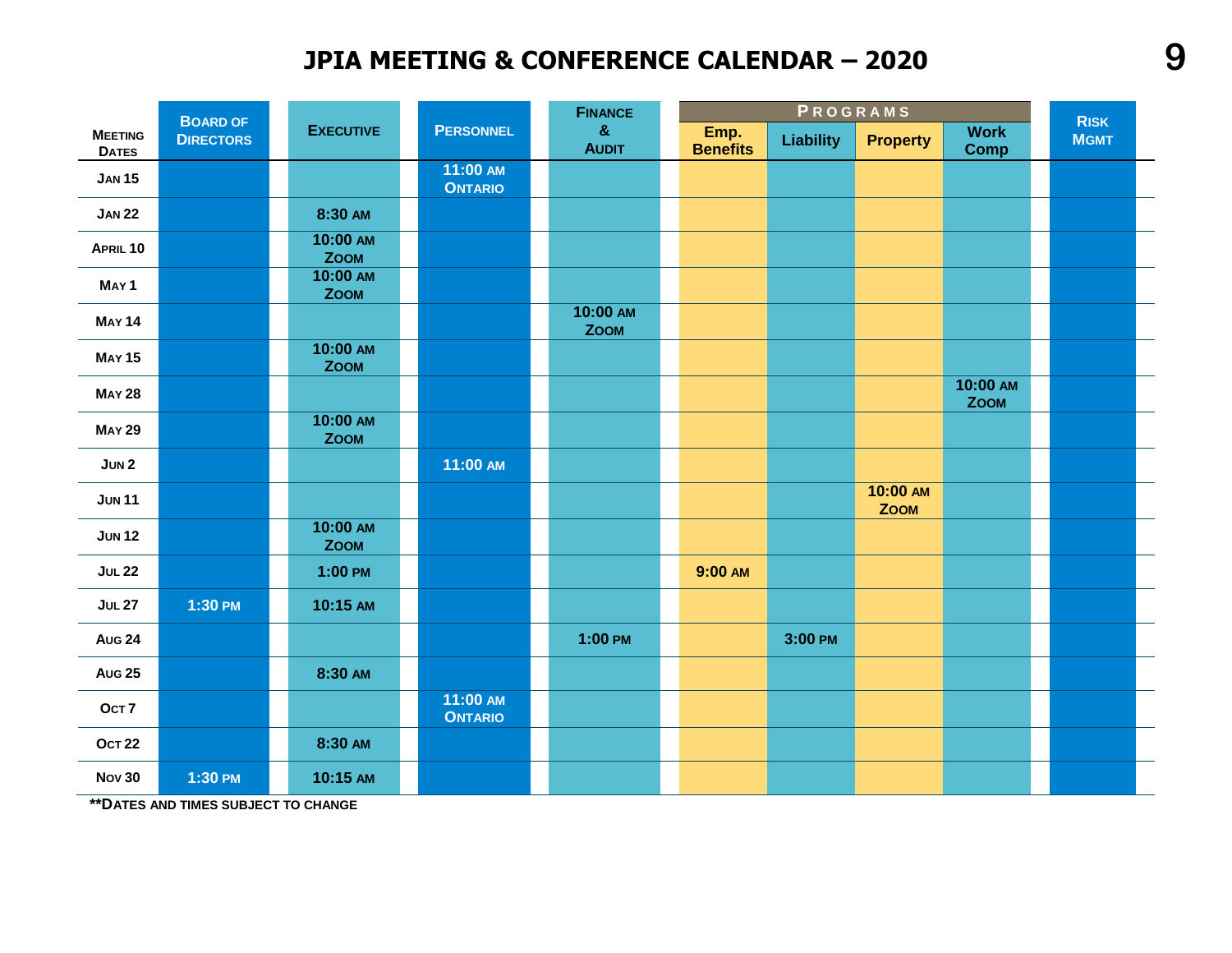from 04/16/2020

#### **Claims Payment Report** from 04/16/2020 **The COVA Solic Act Act Authority** From 04/16/2020 **Sorted By Check**

| to 04/30/2020 |               | <b>Claims Payment Report</b>              |              |                             |               |
|---------------|---------------|-------------------------------------------|--------------|-----------------------------|---------------|
| <b>Check</b>  | <b>Check</b>  | <b>District</b>                           | <b>Claim</b> |                             |               |
| <b>Date</b>   | <b>Number</b> | <b>Name</b>                               | <b>Date</b>  | <b>Transaction Type</b>     | <b>Amount</b> |
| 04/16/2020    | 218932        | West Valley Water District                | 10/02/2017   | Expert                      | 6,578.50      |
| 04/16/2020    | 218933        | West Valley Water District                | 10/02/2017   | <b>Expense General</b>      | 650.00        |
| 04/16/2020    | 218934        | Solano Irrigation District                | 04/01/2019   | Defense Attorney            | 966.00        |
| 04/16/2020    | 218935        | Lower Tule River Irrigation District      | 09/11/2019   | Liability - Property Damage | 6,127.00      |
| 04/16/2020    | 218936        | Purissima Hills Water District            | 08/26/2018   | Defense Attorney            | 1,406.00      |
| 04/16/2020    | 218937        | Thermalito Water & Sewer District         | 11/19/2019   | Liability - Property Damage | 1,729.51      |
| 04/16/2020    | 218938        | <b>Oakdale Irrigation District</b>        | 09/22/2019   | Adjuster                    | 672.60        |
| 04/16/2020    | 218939        | South Tahoe Public Utility District       | 11/10/2019   | Liability - Property Damage | 10,275.00     |
| 04/16/2020    | 218940        | Rancho California Water District          | 03/18/2008   | Medical, general            | 193.04        |
| 04/16/2020    | 218941        | Soquel Creek Water District               | 08/17/2017   | Expense, general            | 874.95        |
| 04/16/2020    | 218942        | Carpinteria Valley Water District         | 03/19/2018   | Medical, general            | 111.16        |
| 04/16/2020    | 218943        | <b>Palmdale Water District</b>            | 10/29/2019   | Photocopy                   | 30.00         |
| 04/16/2020    | 218944        | <b>Palmdale Water District</b>            | 10/29/2019   | Photocopy                   | 180.00        |
| 04/16/2020    | 218945        | <b>Merced Irrigation District</b>         | 11/09/2018   | Photocopy                   | 30.00         |
| 04/16/2020    | 218946        | Vista Irrigation District                 | 02/04/2019   | <b>TTD</b>                  | 2,196.52      |
| 04/16/2020    | 218947        | San Luis & Delta-Mendota Water Authority  | 02/10/2020   | <b>TTD</b>                  | 1,076.80      |
| 04/16/2020    | 218948        | <b>Tulare Irrigation District</b>         | 10/19/2011   | Legal (Defense)             | 738.00        |
| 04/16/2020    | 218949        | Kings River Conservation District         | 11/18/2016   | Medical, general            | 120.12        |
| 04/16/2020    | 218950        | Laguna Beach County Water District        | 10/29/2019   | Medical, general            | 12.89         |
| 04/16/2020    | 218951        | Laguna Beach County Water District        | 10/29/2019   | Medical, general            | 969.89        |
| 04/16/2020    | 218952        | Cucamonga Valley Water District           | 03/01/2016   | Utilization review          | 100.00        |
| 04/16/2020    | 218952        | <b>Sutter Extension Water District</b>    | 04/19/2019   | Utilization review          | 150.00        |
| 04/16/2020    | 218952        | <b>Stockton-East Water District</b>       | 08/30/2011   | Utilization review          | 1,250.00      |
| 04/16/2020    | 218952        | Vista Irrigation District                 | 02/04/2019   | Utilization review          | 160.00        |
| 04/16/2020    | 218952        | Vista Irrigation District                 | 06/07/2019   | Utilization review          | 160.00        |
| 04/16/2020    | 218952        | San Luis Water District                   | 08/09/2013   | Utilization review          | 160.00        |
| 04/16/2020    | 218952        | <b>Vallecitos Water District</b>          | 10/09/2019   | Utilization review          | 975.00        |
| 04/16/2020    | 218952        | Sierra Lakes County Water District        | 09/13/2018   | Utilization review          | 150.00        |
| 04/16/2020    | 218952        | <b>Glenn-Colusa Irrigation District</b>   | 05/08/2019   | Utilization review          | 1,200.00      |
| 04/16/2020    | 218952        | <b>Bard Water District</b>                | 08/20/2012   | Utilization review          | 525.00        |
| 04/16/2020    | 218952        | Elsinore Valley Municipal Water District  | 05/05/2014   | <b>Utilization review</b>   | 1,685.00      |
| 04/16/2020    | 218952        | South Coast Water District                | 11/07/2019   | Utilization review          | 150.00        |
| 04/16/2020    | 218952        | Bella Vista Water District                | 04/16/2019   | Utilization review          | 150.00        |
| 04/16/2020    | 218952        | <b>Tahoe City Public Utility District</b> | 05/22/2019   | Utilization review          | 275.00        |
| 04/16/2020    | 218952        | <b>Stockton-East Water District</b>       | 11/27/2019   | Utilization review          | 600.00        |
| 04/16/2020    | 218952        | <b>Helix Water District</b>               | 04/18/2019   | Utilization review          | 1,075.00      |
| 04/16/2020    | 218952        | El Toro Water District                    | 06/22/2015   | Utilization review          | 160.00        |
| 04/16/2020    | 218952        | Santa Ynez River WCD Improvement Dist     | 08/08/2001   | Utilization review          | 2,460.00      |
| 04/16/2020    | 218952        | Solano Irrigation District                | 07/15/2014   | Utilization review          | 600.00        |
| 04/16/2020    | 218952        | Water Employee Services Authority         | 12/10/2018   | Utilization review          | 1,720.00      |
| 04/16/2020    | 218952        | Kings River Conservation District         | 11/18/2016   | Utilization review          | 650.00        |
| 04/16/2020    | 218952        | Woodbridge Irrigation District            | 11/05/2019   | Utilization review          | 1,550.00      |
| 04/16/2020    | 218952        | <b>Tulare Irrigation District</b>         | 03/14/2018   | Utilization review          | 150.00        |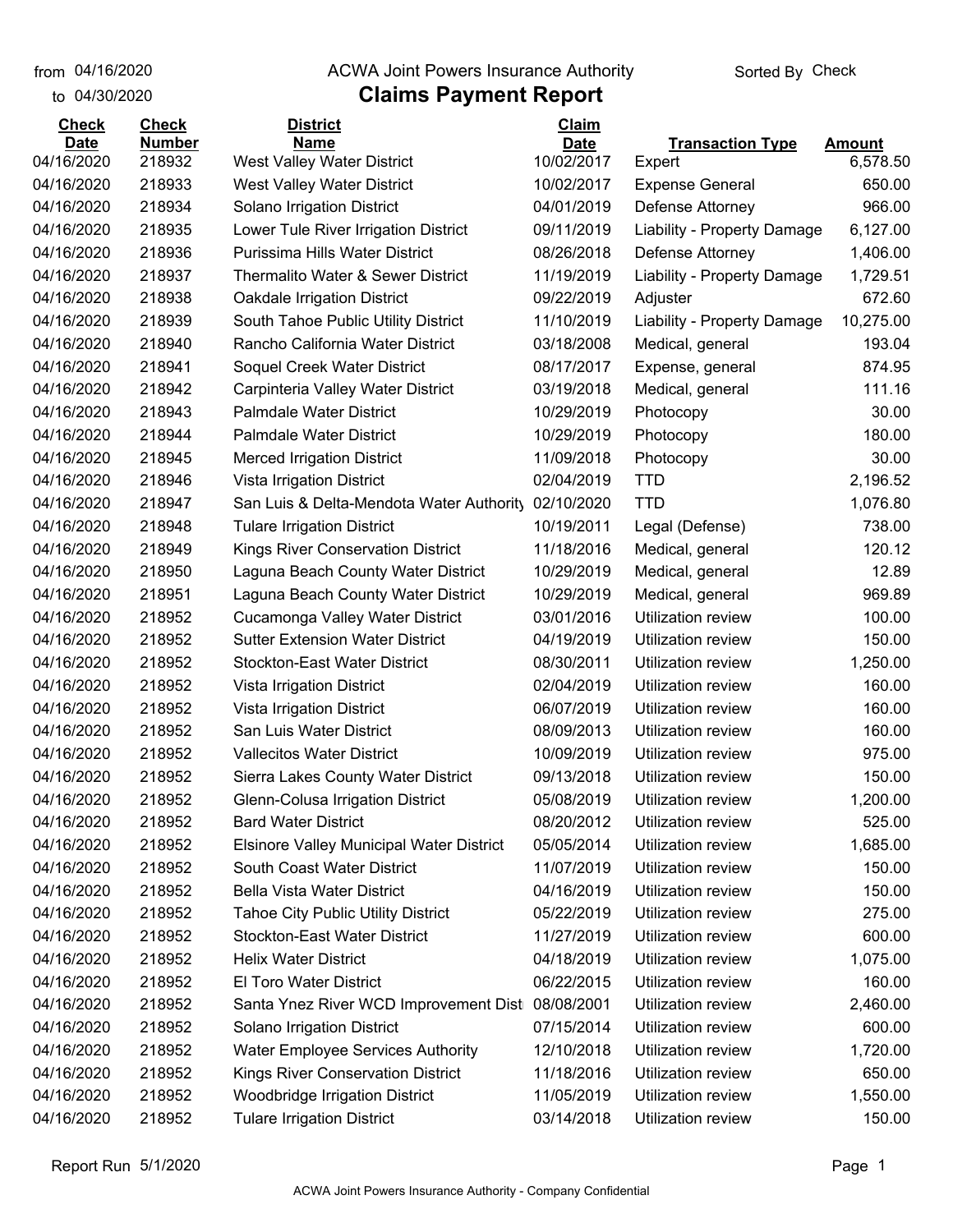#### from 04/16/2020 **The COVA Solic Act Act Authority** From 04/16/2020 **Sorted By Check**

| <b>Check</b> | <b>Check</b>  | <b>District</b>                          | <b>Claim</b> |                         |               |
|--------------|---------------|------------------------------------------|--------------|-------------------------|---------------|
| <b>Date</b>  | <b>Number</b> | <b>Name</b>                              | <b>Date</b>  | <b>Transaction Type</b> | <b>Amount</b> |
| 04/16/2020   | 218952        | Carpinteria Valley Water District        | 01/29/2018   | Utilization review      | 900.00        |
| 04/16/2020   | 218952        | <b>Walnut Valley Water District</b>      | 09/26/2019   | Utilization review      | 500.00        |
| 04/16/2020   | 218953        | San Luis & Delta-Mendota Water Authority | 02/10/2020   | <b>Bill Review Fee</b>  | 8.50          |
| 04/16/2020   | 218953        | San Luis & Delta-Mendota Water Authority | 02/10/2020   | <b>Bill Review Fee</b>  | 3.06          |
| 04/16/2020   | 218953        | <b>Sweetwater Authority</b>              | 02/28/2020   | <b>Bill Review Fee</b>  | 8.50          |
| 04/16/2020   | 218953        | <b>Sweetwater Authority</b>              | 02/28/2020   | <b>Bill Review Fee</b>  | 1.19          |
| 04/16/2020   | 218953        | Rancho California Water District         | 11/19/2019   | <b>Bill Review Fee</b>  | 8.50          |
| 04/16/2020   | 218953        | Rancho California Water District         | 11/19/2019   | <b>Bill Review Fee</b>  | 0.91          |
| 04/16/2020   | 218953        | Rancho California Water District         | 11/19/2019   | <b>Bill Review Fee</b>  | 8.50          |
| 04/16/2020   | 218953        | Rancho California Water District         | 11/19/2019   | <b>Bill Review Fee</b>  | 1.00          |
| 04/16/2020   | 218953        | Rancho California Water District         | 11/19/2019   | <b>Bill Review Fee</b>  | 8.50          |
| 04/16/2020   | 218953        | Rancho California Water District         | 11/19/2019   | <b>Bill Review Fee</b>  | 0.91          |
| 04/16/2020   | 218953        | Rancho California Water District         | 11/19/2019   | <b>Bill Review Fee</b>  | 8.50          |
| 04/16/2020   | 218953        | Rancho California Water District         | 11/19/2019   | <b>Bill Review Fee</b>  | 1.14          |
| 04/16/2020   | 218953        | <b>Montecito Water District</b>          | 08/20/2019   | <b>Bill Review Fee</b>  | 8.50          |
| 04/16/2020   | 218953        | <b>Montecito Water District</b>          | 08/20/2019   | <b>Bill Review Fee</b>  | 5.83          |
| 04/16/2020   | 218953        | <b>Montecito Water District</b>          | 08/20/2019   | <b>Bill Review Fee</b>  | 8.50          |
| 04/16/2020   | 218953        | <b>Montecito Water District</b>          | 08/20/2019   | <b>Bill Review Fee</b>  | 5.83          |
| 04/16/2020   | 218953        | <b>Merced Irrigation District</b>        | 08/22/2019   | <b>Bill Review Fee</b>  | 8.50          |
| 04/16/2020   | 218953        | Chowchilla Water District                | 02/10/2020   | <b>Bill Review Fee</b>  | 8.50          |
| 04/16/2020   | 218953        | Cucamonga Valley Water District          | 03/08/2019   | <b>Bill Review Fee</b>  | 8.50          |
| 04/16/2020   | 218953        | Cucamonga Valley Water District          | 03/08/2019   | <b>Bill Review Fee</b>  | 12.17         |
| 04/16/2020   | 218953        | Mariana Ranchos County Water District    | 09/10/2019   | <b>Bill Review Fee</b>  | 8.50          |
| 04/16/2020   | 218953        | Mariana Ranchos County Water District    | 09/10/2019   | <b>Bill Review Fee</b>  | 15.55         |
| 04/16/2020   | 218953        | Mariana Ranchos County Water District    | 09/10/2019   | <b>Bill Review Fee</b>  | 8.50          |
| 04/16/2020   | 218953        | Mariana Ranchos County Water District    | 09/10/2019   | <b>Bill Review Fee</b>  | 15.55         |
| 04/16/2020   | 218953        | <b>Palmdale Water District</b>           | 09/10/2019   | <b>Bill Review Fee</b>  | 8.50          |
| 04/16/2020   | 218953        | <b>Stockton-East Water District</b>      | 02/28/2004   | <b>Bill Review Fee</b>  | 8.50          |
| 04/16/2020   | 218953        | <b>Stockton-East Water District</b>      | 02/28/2004   | <b>Bill Review Fee</b>  | 0.93          |
| 04/16/2020   | 218953        | <b>Stockton-East Water District</b>      | 02/28/2004   | <b>Bill Review Fee</b>  | 8.50          |
| 04/16/2020   | 218953        | <b>Mission Springs Water District</b>    | 02/11/2020   | <b>Bill Review Fee</b>  | 8.50          |
| 04/16/2020   | 218953        | <b>Mission Springs Water District</b>    | 02/11/2020   | <b>Bill Review Fee</b>  | 1.44          |
| 04/16/2020   | 218953        | <b>Mission Springs Water District</b>    | 02/11/2020   | <b>Bill Review Fee</b>  | 8.50          |
| 04/16/2020   | 218953        | <b>Mission Springs Water District</b>    | 02/11/2020   | <b>Bill Review Fee</b>  | 1.44          |
| 04/16/2020   | 218953        | Panoche Water District                   | 03/20/2020   | <b>Bill Review Fee</b>  | 8.50          |
| 04/16/2020   | 218953        | Panoche Water District                   | 03/20/2020   | <b>Bill Review Fee</b>  | 11.17         |
| 04/16/2020   | 218953        | <b>Helix Water District</b>              | 04/18/2019   | <b>Bill Review Fee</b>  | 8.50          |
| 04/16/2020   | 218953        | <b>Helix Water District</b>              | 04/18/2019   | <b>Bill Review Fee</b>  | 0.48          |
| 04/16/2020   | 218953        | Las Virgenes Municipal Water District    | 11/27/2018   | <b>Bill Review Fee</b>  | 8.50          |
| 04/16/2020   | 218953        | Las Virgenes Municipal Water District    | 11/27/2018   | <b>Bill Review Fee</b>  | 8.50          |
| 04/16/2020   | 218953        | Santa Ynez River WCD Improvement Dist    | 08/08/2001   | <b>Bill Review Fee</b>  | 8.50          |
| 04/16/2020   | 218953        | <b>Central Coast Water Authority</b>     | 12/13/2019   | <b>Bill Review Fee</b>  | 8.50          |
| 04/16/2020   | 218953        | San Juan Water District                  | 10/12/2016   | <b>Bill Review Fee</b>  | 8.50          |
| 04/16/2020   |               | San Juan Water District                  | 10/12/2016   | <b>Bill Review Fee</b>  | 12.59         |
|              | 218953        |                                          |              |                         |               |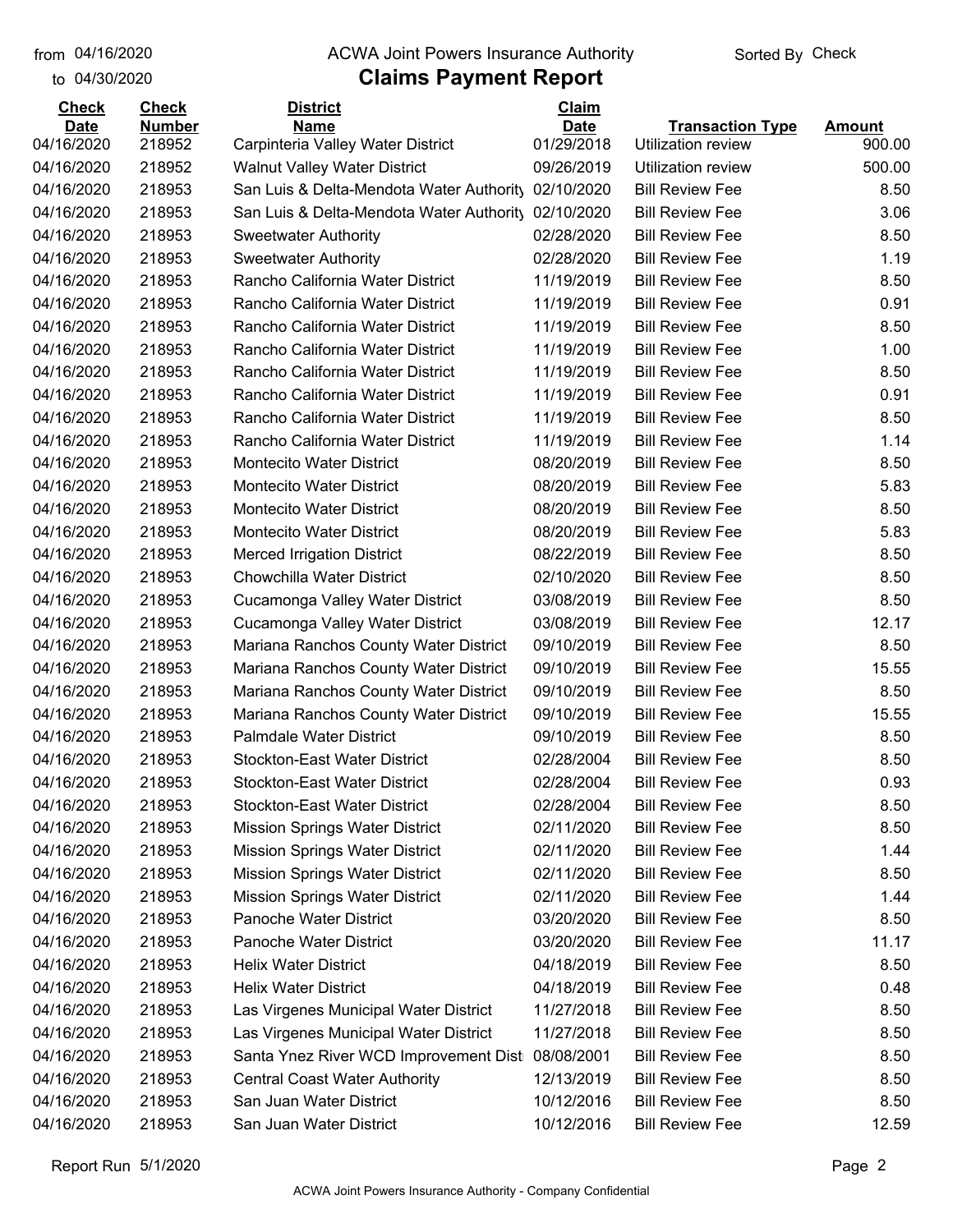#### from 04/16/2020 **The COVA Solic Act Act Authority** From 04/16/2020 **Sorted By Check**

| <b>Check</b>             | <b>Check</b>     | <b>District</b>                                            | Claim                    |                                                  |               |
|--------------------------|------------------|------------------------------------------------------------|--------------------------|--------------------------------------------------|---------------|
| <b>Date</b>              | <b>Number</b>    | <b>Name</b>                                                | <b>Date</b>              | <b>Transaction Type</b>                          | <b>Amount</b> |
| 04/16/2020<br>04/16/2020 | 218953<br>218953 | <b>Helix Water District</b><br><b>Helix Water District</b> | 01/06/2020<br>01/06/2020 | <b>Bill Review Fee</b><br><b>Bill Review Fee</b> | 8.50<br>2.92  |
|                          | 218953           |                                                            | 09/03/2019               | <b>Bill Review Fee</b>                           | 8.50          |
| 04/16/2020               | 218953           | <b>Browns Valley Irrigation District</b>                   |                          | <b>Bill Review Fee</b>                           |               |
| 04/16/2020               |                  | <b>Browns Valley Irrigation District</b>                   | 09/03/2019               |                                                  | 10.31         |
| 04/16/2020               | 218953           | El Toro Water District                                     | 05/31/2018               | <b>Bill Review Fee</b>                           | 8.50          |
| 04/16/2020               | 218953           | <b>El Toro Water District</b>                              | 05/31/2018               | <b>Bill Review Fee</b>                           | 1.02          |
| 04/16/2020               | 218953           | Western Municipal Water District                           | 11/21/2019               | <b>Bill Review Fee</b>                           | 8.50          |
| 04/16/2020               | 218953           | Western Municipal Water District                           | 11/21/2019               | <b>Bill Review Fee</b>                           | 0.95          |
| 04/16/2020               | 218953           | <b>Tulare Irrigation District</b>                          | 10/19/2011               | <b>Bill Review Fee</b>                           | 8.50          |
| 04/16/2020               | 218953           | Cucamonga Valley Water District                            | 12/12/2019               | <b>Bill Review Fee</b>                           | 8.50          |
| 04/16/2020               | 218953           | Cucamonga Valley Water District                            | 12/12/2019               | <b>Bill Review Fee</b>                           | 12.62         |
| 04/16/2020               | 218953           | <b>Browns Valley Irrigation District</b>                   | 02/05/2020               | <b>Bill Review Fee</b>                           | 8.50          |
| 04/16/2020               | 218953           | <b>Browns Valley Irrigation District</b>                   | 02/05/2020               | <b>Bill Review Fee</b>                           | 44.34         |
| 04/16/2020               | 218954           | Crescenta Valley Water District                            | 09/04/2019               | Medical, general                                 | 163.09        |
| 04/16/2020               | 218955           | Sierra Lakes County Water District                         | 09/13/2018               | <b>PPD</b>                                       | 580.00        |
| 04/16/2020               | 218956           | <b>Stockton-East Water District</b>                        | 11/27/2019               | Physical therapy                                 | 579.01        |
| 04/16/2020               | 218957           | <b>Stockton-East Water District</b>                        | 11/27/2019               | Medical, general                                 | 140.08        |
| 04/16/2020               | 218958           | <b>Truckee Donner Public Utility District</b>              | 04/06/2020               | <b>TTD</b>                                       | 2,041.96      |
| 04/16/2020               | 218959           | <b>Sweetwater Authority</b>                                | 12/30/2019               | <b>TTD</b>                                       | 2,502.76      |
| 04/16/2020               | 218960           | Desert Water Agency                                        | 01/15/2020               | Medical, general                                 | 109.77        |
| 04/16/2020               | 218961           | <b>Scotts Valley Water District</b>                        | 10/28/2019               | Physical therapy                                 | 78.03         |
| 04/16/2020               | 218962           | <b>Scotts Valley Water District</b>                        | 10/28/2019               | Physical therapy                                 | 127.73        |
| 04/16/2020               | 218963           | <b>Scotts Valley Water District</b>                        | 10/28/2019               | Physical therapy                                 | 127.73        |
| 04/16/2020               | 218964           | <b>Scotts Valley Water District</b>                        | 10/28/2019               | Physical therapy                                 | 127.73        |
| 04/16/2020               | 218965           | <b>Scotts Valley Water District</b>                        | 10/28/2019               | Physical therapy                                 | 129.04        |
| 04/16/2020               | 218966           | <b>Scotts Valley Water District</b>                        | 10/28/2019               | Physical therapy                                 | 161.58        |
| 04/16/2020               | 218967           | <b>Scotts Valley Water District</b>                        | 10/28/2019               | Physical therapy                                 | 179.96        |
| 04/16/2020               | 218968           | <b>Scotts Valley Water District</b>                        | 10/28/2019               | Medical, general                                 | 131.36        |
| 04/16/2020               | 218969           | <b>Scotts Valley Water District</b>                        | 10/28/2019               | Medical, general                                 | 142.32        |
| 04/16/2020               | 218970           | <b>Scotts Valley Water District</b>                        | 10/28/2019               | Medical, general                                 | 142.32        |
| 04/16/2020               | 218971           | <b>Scotts Valley Water District</b>                        | 10/28/2019               | Medical, general                                 | 142.32        |
| 04/16/2020               | 218972           | <b>Sweetwater Authority</b>                                | 02/28/2020               | Medical, general                                 | 65.27         |
| 04/16/2020               | 218973           | Glenn-Colusa Irrigation District                           | 05/08/2019               | <b>TTD</b>                                       | 1,268.80      |
| 04/16/2020               | 218974           | Berrenda Mesa Water District                               | 02/25/2013               | Legal (Defense)                                  | 3,543.65      |
| 04/16/2020               | 218975           | Goleta Water District                                      | 05/24/2019               | <b>PPD</b>                                       | 580.00        |
| 04/16/2020               | 218976           | Yorba Linda Water District                                 | 09/09/2019               | Medical, general                                 | 154.77        |
| 04/16/2020               | 218977           | Kern County Water Agency                                   | 09/16/2016               | Legal (Defense)                                  | 435.00        |
| 04/16/2020               | 218978           | Yolo County Flood Control & Water Conse                    | 11/21/1991               | Life pension                                     | 84.00         |
| 04/16/2020               | 218979           | Soquel Creek Water District                                | 08/17/2017               | Legal (Defense)                                  | 1,821.63      |
| 04/16/2020               | 218980           | <b>Scotts Valley Water District</b>                        | 10/28/2019               | Legal (Defense)                                  | 962.20        |
| 04/16/2020               | 218981           | Montecito Water District                                   | 08/20/2019               | Physical therapy                                 | 132.09        |
| 04/16/2020               | 218982           | <b>Water Employee Services Authority</b>                   | 12/10/2018               | Medical, general                                 | 140.61        |
| 04/16/2020               | 218983           | <b>Stockton-East Water District</b>                        | 02/28/2004               | Medical, general                                 | 337.94        |
| 04/16/2020               | 218984           | <b>Stockton-East Water District</b>                        | 02/28/2004               | Medical, general                                 | 199.24        |
|                          |                  |                                                            |                          |                                                  |               |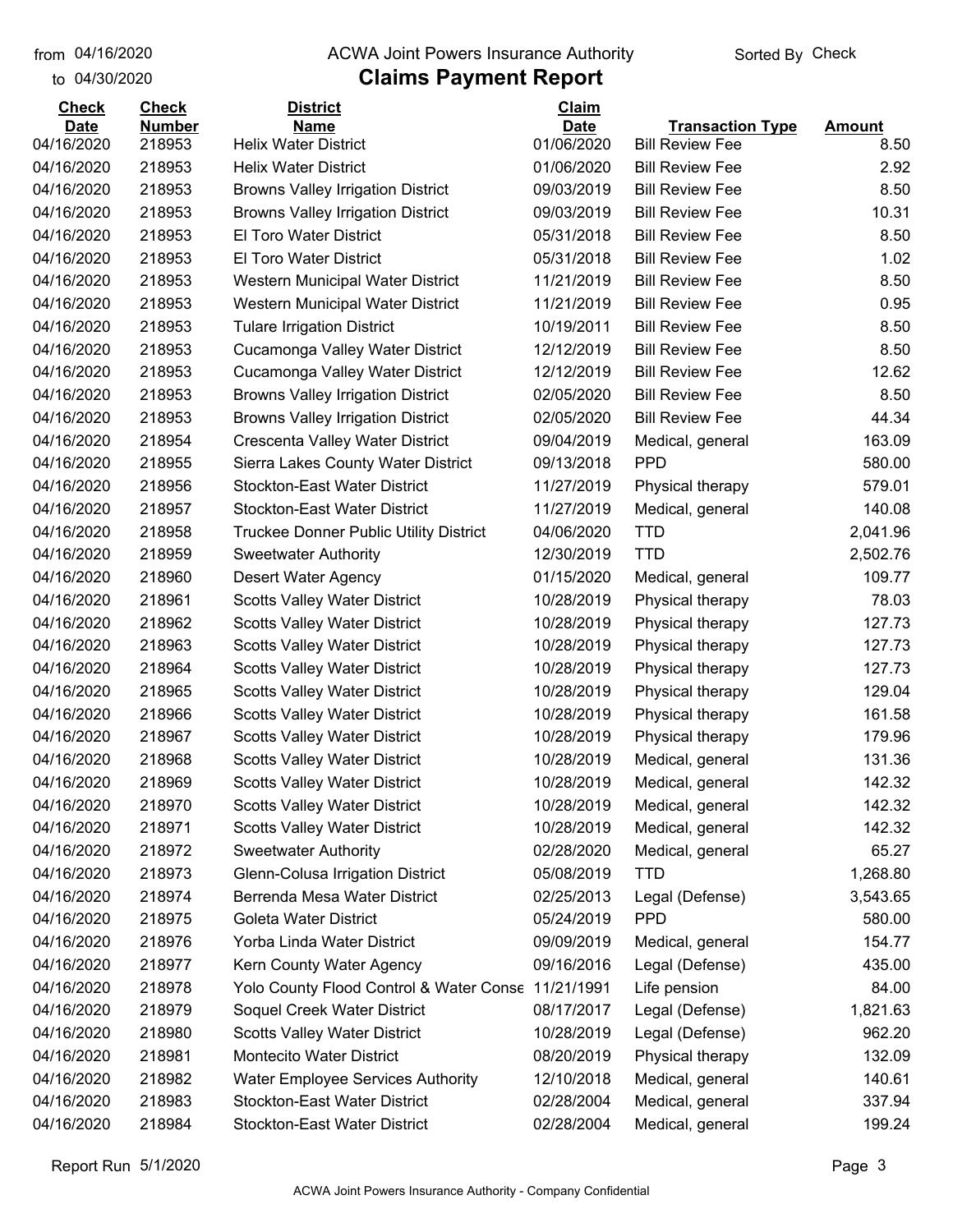#### from 04/16/2020 **The COVA Solic Act Act Authority** From 04/16/2020 **Sorted By Check**

| <b>Check</b> | <b>Check</b>  | <b>District</b>                                  | Claim       |                         |               |
|--------------|---------------|--------------------------------------------------|-------------|-------------------------|---------------|
| <b>Date</b>  | <b>Number</b> | <b>Name</b>                                      | <b>Date</b> | <b>Transaction Type</b> | <b>Amount</b> |
| 04/16/2020   | 218985        | <b>Scotts Valley Water District</b>              | 10/28/2019  | Medical, general        | 298.07        |
| 04/16/2020   | 218986        | Wheeler Ridge-Maricopa Water Storage D           | 02/20/2020  | Medical, general        | 98.03         |
| 04/16/2020   | 218987        | <b>Helix Water District</b>                      | 04/18/2019  | Medical, general        | 10.96         |
| 04/16/2020   | 218988        | Vista Irrigation District                        | 02/04/2019  | Medical, general        | 239.97        |
| 04/16/2020   | 218989        | Vista Irrigation District                        | 06/07/2019  | Medical, general        | 195.16        |
| 04/16/2020   | 218990        | <b>Walnut Valley Water District</b>              | 02/13/2014  | Legal (Defense)         | 502.00        |
| 04/16/2020   | 218991        | <b>Scotts Valley Water District</b>              | 10/28/2019  | <b>TTD</b>              | 1,653.86      |
| 04/16/2020   | 218992        | Alameda County Water District                    | 02/14/2020  | Photocopy               | 226.08        |
| 04/16/2020   | 218993        | Chino Basin Water Conservation District          | 01/15/2020  | Photocopy               | 68.91         |
| 04/16/2020   | 218994        | Chino Basin Water Conservation District          | 01/15/2020  | Photocopy               | 183.75        |
| 04/16/2020   | 218995        | Solano Irrigation District                       | 02/20/2020  | Photocopy               | 191.82        |
| 04/16/2020   | 218996        | <b>Panoche Water District</b>                    | 03/20/2020  | <b>TTD</b>              | 2,598.86      |
| 04/16/2020   | 218997        | <b>Elsinore Valley Municipal Water District</b>  | 05/05/2014  | <b>IMR</b> Fee          | 345.00        |
| 04/16/2020   | 218998        | <b>Merced Irrigation District</b>                | 02/05/2019  | Medical, general        | 111.16        |
| 04/16/2020   | 218999        | <b>Moulton Niguel Water District</b>             | 03/03/2020  | Physical therapy        | 231.82        |
| 04/16/2020   | 219000        | Reclamation District #2068                       | 07/24/2017  | Home Health Care        | 2,607.28      |
| 04/16/2020   | 219001        | Orange County Water District                     | 10/03/2017  | Testing/Supplies        | 247.84        |
| 04/16/2020   | 219002        | Solano Irrigation District                       | 03/14/2017  | Pharmacy                | 298.64        |
| 04/16/2020   | 219003        | San Juan Water District                          | 01/26/2016  | Medical, general        | 78.02         |
| 04/16/2020   | 219004        | Fair Oaks Water District                         | 04/26/2018  | Medical, general        | 667.54        |
| 04/16/2020   | 219005        | Cucamonga Valley Water District                  | 03/01/2016  | Medical, general        | 137.39        |
| 04/16/2020   | 219006        | Goleta Water District                            | 09/25/2014  | <b>PPD</b>              | 580.00        |
| 04/16/2020   | 219007        | Santa Ynez River WCD Improvement Dist 08/08/2001 |             | Medical, general        | 188.61        |
| 04/16/2020   | 219008        | West Stanislaus Irrigation District              | 03/03/2020  | Medical, general        | 86.65         |
| 04/16/2020   | 219009        | West Stanislaus Irrigation District              | 03/03/2020  | Medical, general        | 86.65         |
| 04/16/2020   | 219010        | San Luis Water District                          | 03/25/2019  | Medical, general        | 69.33         |
| 04/16/2020   | 219011        | Panoche Water District                           | 08/17/2019  | Medical, general        | 137.87        |
| 04/16/2020   | 219012        | Marina Coast Water District                      | 03/09/2020  | Medical, general        | 100.23        |
| 04/16/2020   | 219013        | <b>Orange County Water District</b>              | 03/13/2020  | Medical, general        | 112.94        |
| 04/16/2020   | 219014        | Mariana Ranchos County Water District            | 09/10/2019  | Medical, general        | 111.16        |
| 04/16/2020   | 219015        | Montecito Water District                         | 08/20/2019  | Medical, general        | 73.76         |
| 04/16/2020   | 219016        | <b>Sweetwater Authority</b>                      | 06/22/2019  | <b>TTD</b>              | 2,253.02      |
| 04/16/2020   | 219017        | Rancho California Water District                 | 11/19/2019  | Physical therapy        | 117.45        |
| 04/16/2020   | 219018        | Rancho California Water District                 | 11/19/2019  | Physical therapy        | 117.45        |
| 04/16/2020   | 219019        | Rancho California Water District                 | 11/19/2019  | Physical therapy        | 145.25        |
| 04/16/2020   | 219020        | Rancho California Water District                 | 11/19/2019  | Medical, general        | 80.02         |
| 04/16/2020   | 219021        | Rancho California Water District                 | 11/19/2019  | Physical therapy        | 129.61        |
| 04/16/2020   | 219022        | <b>Helix Water District</b>                      | 07/23/2019  | Medical, general        | 86.65         |
| 04/16/2020   | 219023        | <b>Helix Water District</b>                      | 07/23/2019  | Medical, general        | 258.11        |
| 04/16/2020   | 219024        | Santa Fe Irrigation District                     | 12/18/2019  | Physical therapy        | 76.16         |
| 04/16/2020   | 219025        | Santa Fe Irrigation District                     | 12/18/2019  | Physical therapy        | 87.65         |
| 04/16/2020   | 219026        | Palmdale Water District                          | 05/09/2019  | Medical, general        | 406.47        |
| 04/16/2020   | 219027        | Kern County Water Agency                         | 09/16/2016  | Medical, general        | 111.16        |
| 04/16/2020   | 219028        | <b>Sweetwater Authority</b>                      | 02/28/2020  | Medical, general        | 114.89        |
|              |               |                                                  |             |                         |               |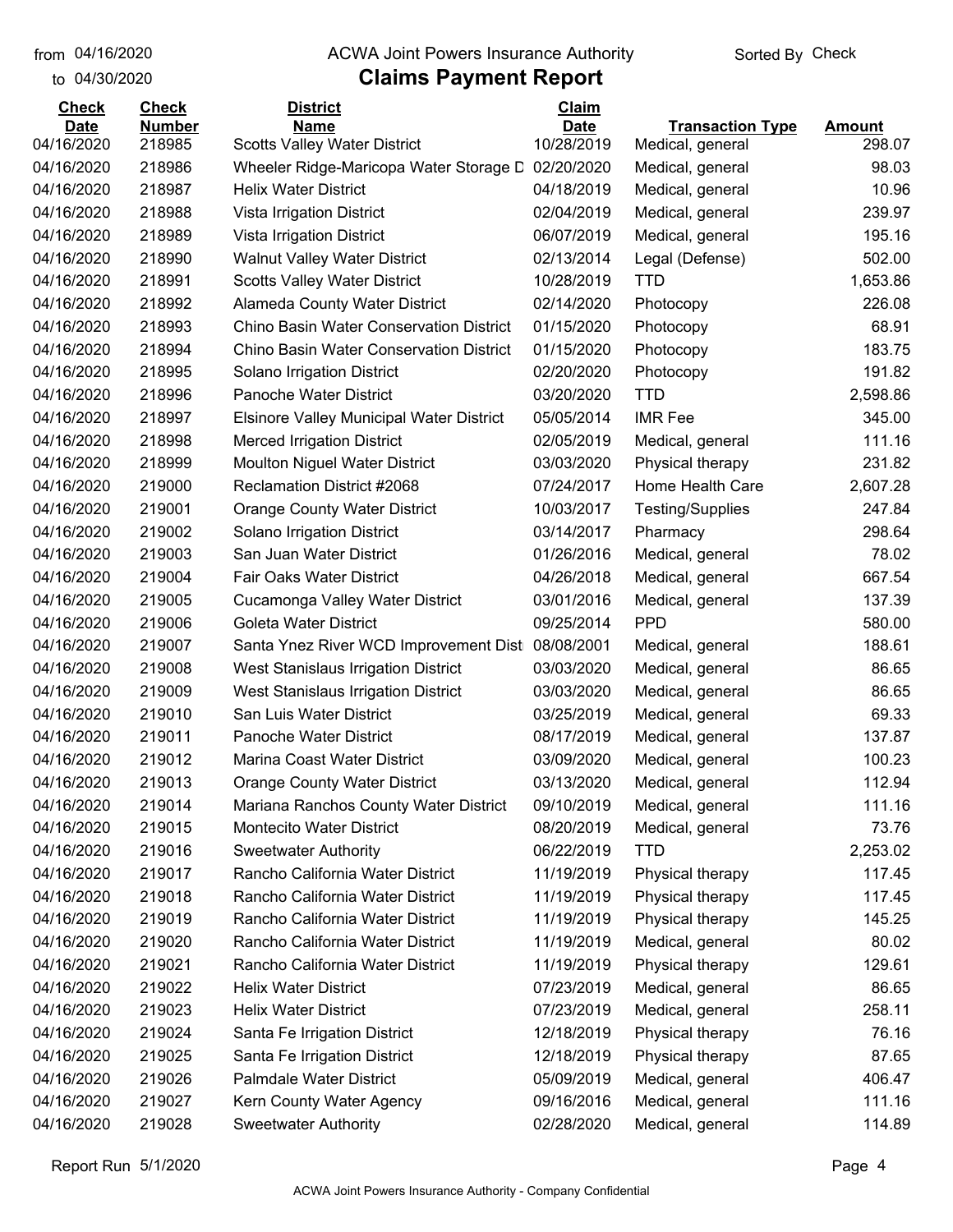to 04/30/2020

#### from 04/16/2020 **The COVA Solic Act Act Authority** From 04/16/2020 **Sorted By Check**

| <b>Check</b>              | <b>Check</b>            | <b>District</b>                                                     | <b>Claim</b>              |                                     |                       |
|---------------------------|-------------------------|---------------------------------------------------------------------|---------------------------|-------------------------------------|-----------------------|
| <b>Date</b><br>04/16/2020 | <b>Number</b><br>219029 | <b>Name</b>                                                         | <b>Date</b><br>03/02/2020 | <b>Transaction Type</b>             | <b>Amount</b><br>8.00 |
| 04/16/2020                | 219030                  | South Feather Water and Power Agency<br><b>Sweetwater Authority</b> | 06/22/2019                | Pharmacy<br>Medical, general        | 73.76                 |
| 04/16/2020                | 219031                  | <b>Trabuco Canyon Water District</b>                                | 10/22/2015                | <b>PPD</b>                          | 580.00                |
| 04/16/2020                | 219032                  |                                                                     | 12/11/2018                |                                     | 111.16                |
| 04/16/2020                | 219033                  | <b>Sweetwater Authority</b>                                         | 11/21/2019                | Medical, general                    | 90.37                 |
| 04/16/2020                |                         | Western Municipal Water District                                    |                           | Physical therapy                    |                       |
|                           | 219034                  | Vista Irrigation District                                           | 02/24/2020                | Medical, general                    | 112.15                |
| 04/16/2020                | 219035                  | San Luis Water District                                             | 08/09/2013                | Legal (Defense)                     | 240.50                |
| 04/21/2020                | 219036                  | Foothill Municipal Water District                                   | 04/21/2019                | Expert                              | 850.00                |
| 04/21/2020                | 219037                  | Yolo County Flood Control & Water Conse                             | 10/17/2019                | Liability - Property Damage         | 4,817.14              |
| 04/21/2020                | 219038                  | Rancho California Water District                                    | 06/17/2019                | Defense Attorney                    | 1,596.00              |
| 04/21/2020                | 219039                  | <b>Valley County Water District</b>                                 | 02/08/2018                | Defense Attorney                    | 38.00                 |
| 04/21/2020                | 219040                  | Kern Delta Water District                                           | 03/13/2013                | Defense Attorney                    | 38.00                 |
| 04/21/2020                | 219041                  | Rancho California Water District                                    | 07/15/2019                | Defense Attorney                    | 9,918.00              |
| 04/21/2020                | 219042                  | Palmdale Water District                                             | 05/08/2019                | <b>Expense General</b>              | 22.40                 |
| 04/21/2020                | 219043                  | <b>Palmdale Water District</b>                                      | 05/08/2019                | Defense Attorney                    | 8,075.00              |
| 04/21/2020                | 219044                  | <b>Mission Springs Water District</b>                               | 02/06/2020                | <b>Property - District Property</b> | 14,596.95             |
| 04/21/2020                | 219045                  | <b>Littlerock Creek Irrigation District</b>                         | 10/11/2019                | <b>Property - District Property</b> | 11,473.95             |
| 04/21/2020                | 219046                  | Solano Irrigation District                                          | 02/13/2019                | Expert                              | 840.00                |
| 04/21/2020                | 219047                  | Solano Irrigation District                                          | 02/13/2019                | Expert                              | 2,583.75              |
| 04/21/2020                | 219048                  | <b>Palmdale Water District</b>                                      | 01/16/2020                | Liability- Bodily Injury            | 3,500.00              |
| 04/21/2020                | 219049                  | South Tahoe Public Utility District                                 | 11/10/2019                | Adjuster                            | 925.75                |
| 04/21/2020                | 219050                  | <b>Littlerock Creek Irrigation District</b>                         | 10/11/2019                | Adjuster                            | 224.20                |
| 04/21/2020                | 219051                  | Palmdale Water District                                             | 01/16/2020                | Adjuster                            | 712.76                |
| 04/21/2020                | 219052                  | <b>Mission Springs Water District</b>                               | 02/06/2020                | Adjuster                            | 1,258.66              |
| 04/21/2020                | 219053                  | <b>Merced Irrigation District</b>                                   | 11/09/2018                | Photocopy                           | 30.00                 |
| 04/21/2020                | 219054                  | <b>Sweetwater Authority</b>                                         | 02/28/2020                | Medical, general                    | 292.08                |
| 04/21/2020                | 219055                  | <b>El Toro Water District</b>                                       | 05/31/2018                | Medical, general                    | 164.56                |
| 04/21/2020                | 219056                  | Humboldt Bay Municipal Water District                               | 09/30/2019                | <b>Bill Review Fee</b>              | 8.50                  |
| 04/21/2020                | 219056                  | Humboldt Bay Municipal Water District                               | 09/30/2019                | <b>Bill Review Fee</b>              | 4.90                  |
| 04/21/2020                | 219056                  | <b>Sutter Extension Water District</b>                              | 04/19/2019                | <b>Bill Review Fee</b>              | 8.50                  |
| 04/21/2020                | 219056                  | Solano Irrigation District                                          | 02/20/2020                | <b>Bill Review Fee</b>              | 8.50                  |
| 04/21/2020                | 219056                  | <b>Sweetwater Authority</b>                                         | 02/28/2020                | <b>Bill Review Fee</b>              | 8.50                  |
| 04/21/2020                | 219056                  | <b>Sweetwater Authority</b>                                         | 02/28/2020                | <b>Bill Review Fee</b>              | 13.65                 |
| 04/21/2020                | 219056                  | <b>Desert Water Agency</b>                                          | 03/21/2014                | <b>Bill Review Fee</b>              | 8.50                  |
| 04/21/2020                | 219056                  | <b>Desert Water Agency</b>                                          | 03/21/2014                | <b>Bill Review Fee</b>              | 5.79                  |
| 04/21/2020                | 219056                  | <b>Merced Irrigation District</b>                                   | 09/25/2007                | <b>Bill Review Fee</b>              | 8.50                  |
| 04/21/2020                | 219056                  | <b>Merced Irrigation District</b>                                   | 09/25/2007                | <b>Bill Review Fee</b>              | 6.99                  |
| 04/21/2020                | 219056                  | Glenn-Colusa Irrigation District                                    | 05/08/2019                | <b>Bill Review Fee</b>              | 8.50                  |
| 04/21/2020                | 219056                  | Glenn-Colusa Irrigation District                                    | 05/08/2019                | <b>Bill Review Fee</b>              | 8.50                  |
| 04/21/2020                | 219056                  | Glenn-Colusa Irrigation District                                    | 05/08/2019                | <b>Bill Review Fee</b>              | 8.50                  |
| 04/21/2020                | 219056                  | Wheeler Ridge-Maricopa Water Storage L 02/20/2020                   |                           | <b>Bill Review Fee</b>              | 8.50                  |
| 04/21/2020                | 219056                  | Wheeler Ridge-Maricopa Water Storage L 02/20/2020                   |                           | <b>Bill Review Fee</b>              | 4.43                  |
| 04/21/2020                | 219056                  | Wheeler Ridge-Maricopa Water Storage C 02/20/2020                   |                           | <b>Bill Review Fee</b>              | 8.50                  |
| 04/21/2020                | 219056                  | Wheeler Ridge-Maricopa Water Storage L 02/20/2020                   |                           | <b>Bill Review Fee</b>              | 3.25                  |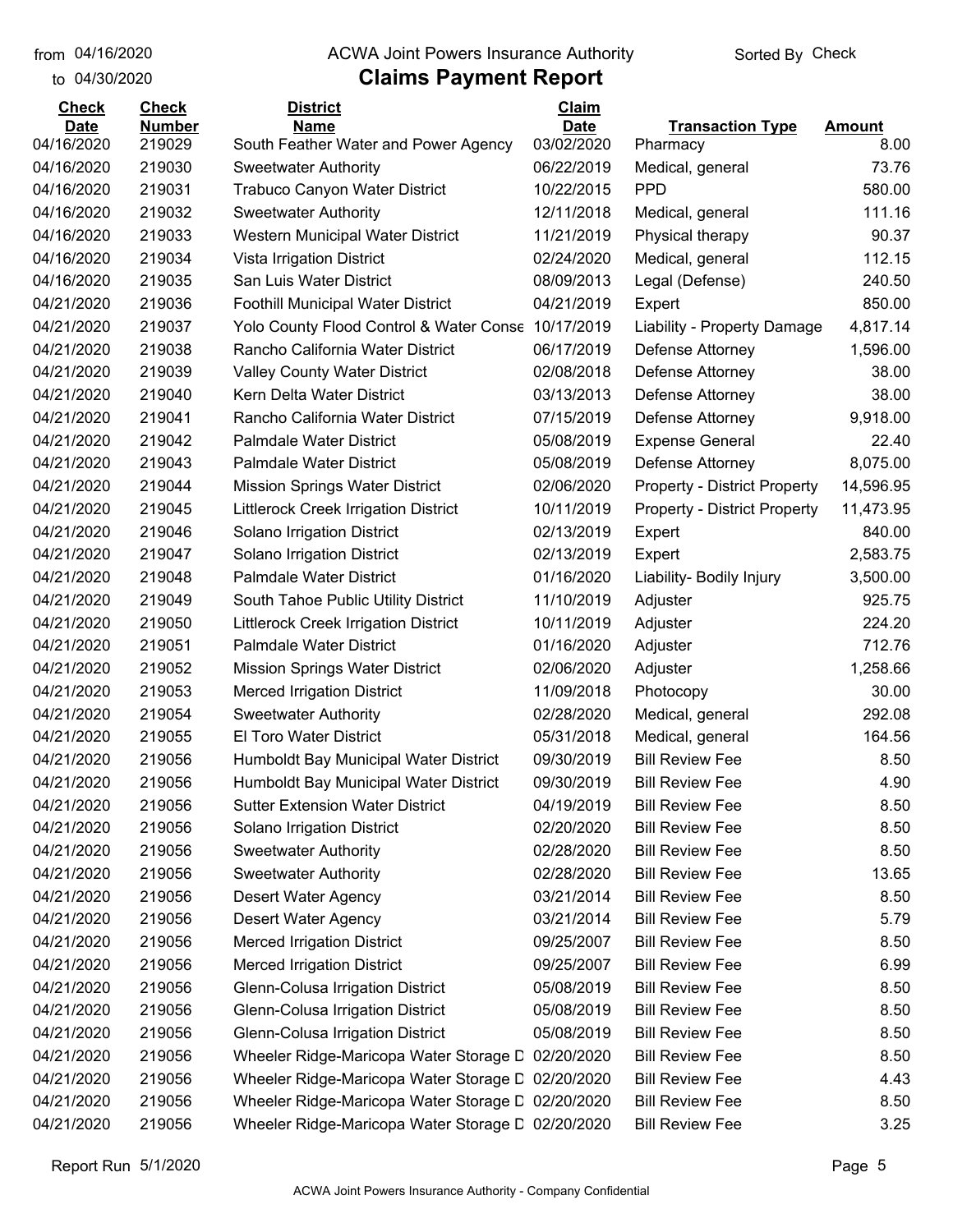#### from 04/16/2020 **The COVA Solic Act Act Authority** From 04/16/2020 **Sorted By Check**

| <b>Check</b>              | <b>Check</b>            | <b>District</b>                                                  | Claim                     |                                                   |                       |
|---------------------------|-------------------------|------------------------------------------------------------------|---------------------------|---------------------------------------------------|-----------------------|
| <b>Date</b><br>04/21/2020 | <b>Number</b><br>219056 | <b>Name</b><br>Wheeler Ridge-Maricopa Water Storage D            | <b>Date</b><br>02/20/2020 | <b>Transaction Type</b><br><b>Bill Review Fee</b> | <b>Amount</b><br>8.50 |
| 04/21/2020                | 219056                  | Wheeler Ridge-Maricopa Water Storage D                           | 02/20/2020                | <b>Bill Review Fee</b>                            | 3.25                  |
| 04/21/2020                | 219056                  | <b>Merced Irrigation District</b>                                | 02/05/2019                | <b>Bill Review Fee</b>                            | 8.50                  |
| 04/21/2020                | 219056                  |                                                                  | 02/05/2019                | <b>Bill Review Fee</b>                            | 4.45                  |
| 04/21/2020                | 219056                  | <b>Merced Irrigation District</b><br>Soquel Creek Water District | 08/17/2017                | <b>Bill Review Fee</b>                            | 8.50                  |
|                           |                         |                                                                  |                           |                                                   |                       |
| 04/21/2020                | 219056                  | <b>Elsinore Valley Municipal Water District</b>                  | 05/05/2014                | <b>Bill Review Fee</b>                            | 8.50                  |
| 04/21/2020                | 219056                  | <b>Elsinore Valley Municipal Water District</b>                  | 05/05/2014                | <b>Bill Review Fee</b>                            | 0.78                  |
| 04/21/2020                | 219056                  | <b>Elsinore Valley Municipal Water District</b>                  | 05/05/2014                | <b>Bill Review Fee</b>                            | 8.50                  |
| 04/21/2020                | 219056                  | <b>Elsinore Valley Municipal Water District</b>                  | 05/05/2014                | <b>Bill Review Fee</b>                            | 0.05                  |
| 04/21/2020                | 219056                  | Elsinore Valley Municipal Water District                         | 05/05/2014                | <b>Bill Review Fee</b>                            | 8.50                  |
| 04/21/2020                | 219056                  | Elsinore Valley Municipal Water District                         | 05/05/2014                | <b>Bill Review Fee</b>                            | 1.47                  |
| 04/21/2020                | 219056                  | <b>Elsinore Valley Municipal Water District</b>                  | 05/05/2014                | <b>Bill Review Fee</b>                            | 8.50                  |
| 04/21/2020                | 219056                  | Elsinore Valley Municipal Water District                         | 05/05/2014                | <b>Bill Review Fee</b>                            | 0.78                  |
| 04/21/2020                | 219056                  | Humboldt Bay Municipal Water District                            | 07/25/2019                | <b>Bill Review Fee</b>                            | 8.50                  |
| 04/21/2020                | 219056                  | Humboldt Bay Municipal Water District                            | 07/25/2019                | <b>Bill Review Fee</b>                            | 7.05                  |
| 04/21/2020                | 219056                  | Humboldt Bay Municipal Water District                            | 07/25/2019                | <b>Bill Review Fee</b>                            | 8.50                  |
| 04/21/2020                | 219056                  | Humboldt Bay Municipal Water District                            | 07/25/2019                | <b>Bill Review Fee</b>                            | 0.19                  |
| 04/21/2020                | 219056                  | <b>Orange County Water District</b>                              | 03/13/2020                | <b>Bill Review Fee</b>                            | 8.50                  |
| 04/21/2020                | 219056                  | <b>Orange County Water District</b>                              | 03/13/2020                | <b>Bill Review Fee</b>                            | 1.70                  |
| 04/21/2020                | 219056                  | <b>Orange County Water District</b>                              | 03/13/2020                | <b>Bill Review Fee</b>                            | 8.50                  |
| 04/21/2020                | 219056                  | <b>Orange County Water District</b>                              | 03/13/2020                | <b>Bill Review Fee</b>                            | 1.70                  |
| 04/21/2020                | 219056                  | <b>Mission Springs Water District</b>                            | 02/11/2020                | <b>Bill Review Fee</b>                            | 8.50                  |
| 04/21/2020                | 219056                  | <b>Mission Springs Water District</b>                            | 02/11/2020                | <b>Bill Review Fee</b>                            | 8.83                  |
| 04/21/2020                | 219056                  | <b>Mission Springs Water District</b>                            | 02/11/2020                | <b>Bill Review Fee</b>                            | 8.50                  |
| 04/21/2020                | 219056                  | <b>Mission Springs Water District</b>                            | 02/11/2020                | <b>Bill Review Fee</b>                            | 8.61                  |
| 04/21/2020                | 219056                  | <b>Mission Springs Water District</b>                            | 02/11/2020                | <b>Bill Review Fee</b>                            | 8.50                  |
| 04/21/2020                | 219056                  | <b>Mission Springs Water District</b>                            | 02/11/2020                | <b>Bill Review Fee</b>                            | 3.31                  |
| 04/21/2020                | 219056                  | Berrenda Mesa Water District                                     | 04/01/2020                | <b>Bill Review Fee</b>                            | 8.50                  |
| 04/21/2020                | 219056                  | Berrenda Mesa Water District                                     | 04/01/2020                | <b>Bill Review Fee</b>                            | 13.17                 |
| 04/21/2020                | 219056                  | Rancho California Water District                                 | 01/14/2020                | <b>Bill Review Fee</b>                            | 8.50                  |
| 04/21/2020                | 219056                  | Rancho California Water District                                 | 01/14/2020                | <b>Bill Review Fee</b>                            | 8.50                  |
| 04/21/2020                | 219056                  | Rancho California Water District                                 | 01/14/2020                | <b>Bill Review Fee</b>                            | 8.50                  |
| 04/21/2020                | 219056                  | Panoche Water District                                           | 08/17/2019                | <b>Bill Review Fee</b>                            | 8.50                  |
| 04/21/2020                | 219056                  | Panoche Water District                                           | 08/17/2019                | <b>Bill Review Fee</b>                            | 6.03                  |
| 04/21/2020                | 219056                  | <b>Tulare Irrigation District</b>                                | 11/18/2019                | <b>Bill Review Fee</b>                            | 8.50                  |
| 04/21/2020                | 219056                  | <b>Tulare Irrigation District</b>                                | 11/18/2019                | <b>Bill Review Fee</b>                            | 3.19                  |
| 04/21/2020                | 219056                  | Santa Fe Irrigation District                                     | 12/18/2019                | <b>Bill Review Fee</b>                            | 8.50                  |
| 04/21/2020                | 219056                  | Santa Fe Irrigation District                                     | 12/18/2019                | <b>Bill Review Fee</b>                            | 18.05                 |
| 04/21/2020                | 219056                  | Santa Fe Irrigation District                                     | 12/18/2019                | <b>Bill Review Fee</b>                            | 8.50                  |
| 04/21/2020                | 219056                  | Santa Fe Irrigation District                                     | 12/18/2019                | <b>Bill Review Fee</b>                            | 18.05                 |
| 04/21/2020                | 219056                  | Santa Fe Irrigation District                                     | 12/18/2019                | <b>Bill Review Fee</b>                            | 8.50                  |
| 04/21/2020                | 219056                  | Santa Fe Irrigation District                                     | 12/18/2019                | <b>Bill Review Fee</b>                            | 18.05                 |
| 04/21/2020                | 219056                  | Santa Ynez River WCD Improvement Dist 08/08/2001                 |                           | <b>Bill Review Fee</b>                            | 8.50                  |
| 04/21/2020                | 219056                  | Santa Ynez River WCD Improvement Dist 08/08/2001                 |                           | <b>Bill Review Fee</b>                            | 6.08                  |
|                           |                         |                                                                  |                           |                                                   |                       |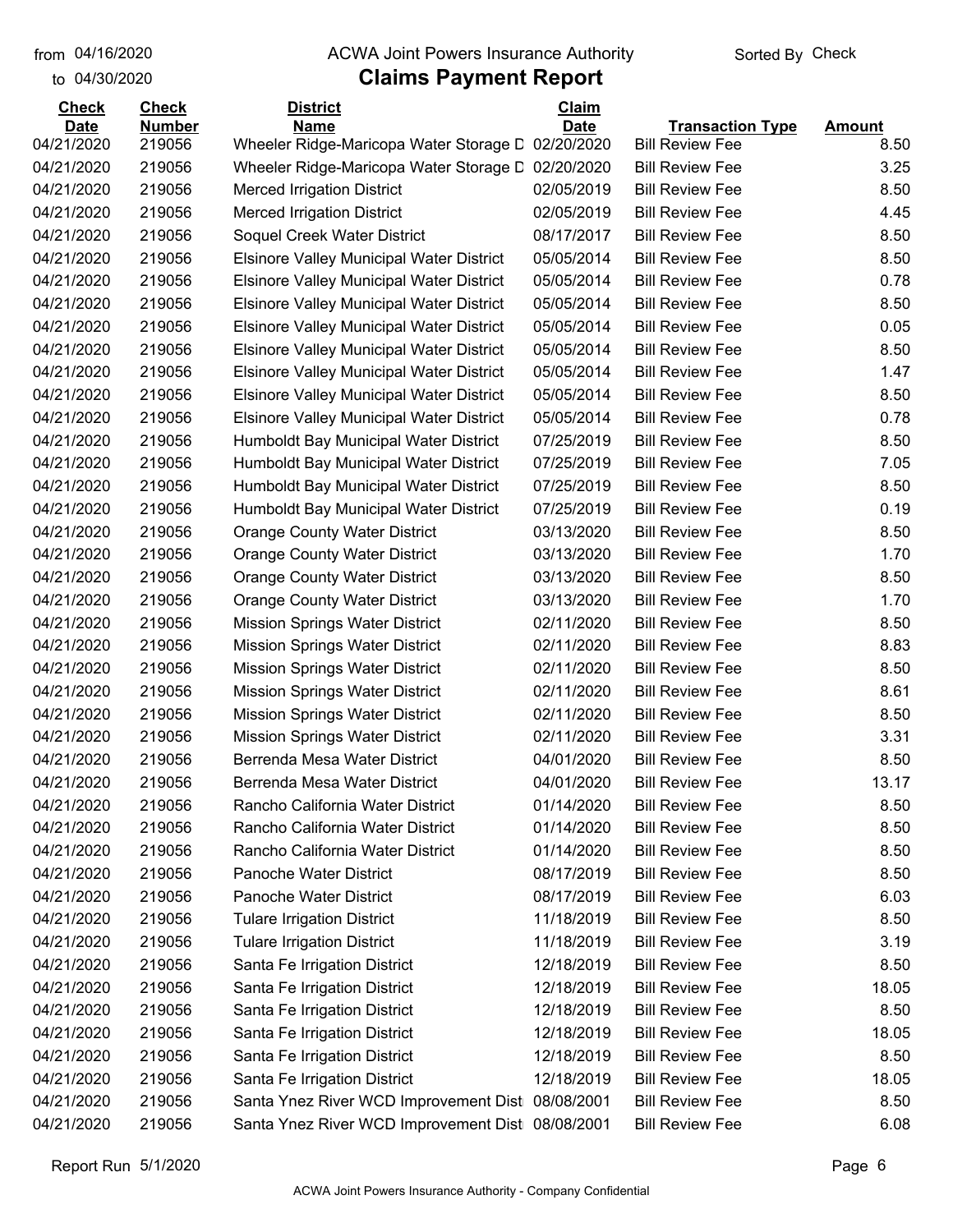#### from 04/16/2020 **The COVA Solic Act Act Authority** From 04/16/2020 **Sorted By Check**

| <b>Check</b> | <b>Check</b>  | <b>District</b>                          | Claim       |                         |               |
|--------------|---------------|------------------------------------------|-------------|-------------------------|---------------|
| <b>Date</b>  | <b>Number</b> | <b>Name</b>                              | <b>Date</b> | <b>Transaction Type</b> | <b>Amount</b> |
| 04/21/2020   | 219056        | <b>Water Employee Services Authority</b> | 12/10/2018  | <b>Bill Review Fee</b>  | 8.50          |
| 04/21/2020   | 219056        | <b>Water Employee Services Authority</b> | 12/10/2018  | <b>Bill Review Fee</b>  | 12.86         |
| 04/21/2020   | 219056        | <b>Water Employee Services Authority</b> | 12/10/2018  | <b>Bill Review Fee</b>  | 8.50          |
| 04/21/2020   | 219056        | <b>Water Employee Services Authority</b> | 12/10/2018  | <b>Bill Review Fee</b>  | 3.24          |
| 04/21/2020   | 219056        | Western Municipal Water District         | 11/21/2019  | <b>Bill Review Fee</b>  | 8.50          |
| 04/21/2020   | 219056        | <b>Tulare Irrigation District</b>        | 10/19/2011  | <b>Bill Review Fee</b>  | 8.50          |
| 04/21/2020   | 219056        | <b>Tulare Irrigation District</b>        | 10/19/2011  | <b>Bill Review Fee</b>  | 12.90         |
| 04/21/2020   | 219056        | Glenn-Colusa Irrigation District         | 01/10/2020  | <b>Bill Review Fee</b>  | 8.50          |
| 04/21/2020   | 219056        | Glenn-Colusa Irrigation District         | 01/10/2020  | <b>Bill Review Fee</b>  | 6.99          |
| 04/21/2020   | 219056        | <b>Walnut Valley Water District</b>      | 09/26/2019  | <b>Bill Review Fee</b>  | 8.50          |
| 04/21/2020   | 219056        | <b>Walnut Valley Water District</b>      | 09/26/2019  | <b>Bill Review Fee</b>  | 2.94          |
| 04/21/2020   | 219057        | Berrenda Mesa Water District             | 12/18/2017  | <b>PPD</b>              | 580.00        |
| 04/21/2020   | 219058        | Cucamonga Valley Water District          | 12/12/2019  | Medical, general        | 111.16        |
| 04/21/2020   | 219059        | <b>Mission Springs Water District</b>    | 08/21/2011  | <b>PPD</b>              | 460.00        |
| 04/21/2020   | 219060        | San Luis Water District                  | 08/09/2013  | <b>VR services/QRR</b>  | 800.00        |
| 04/21/2020   | 219061        | <b>Mission Springs Water District</b>    | 02/11/2020  | Medical, general        | 109.77        |
| 04/21/2020   | 219062        | <b>Mission Springs Water District</b>    | 02/11/2020  | Medical, general        | 109.77        |
| 04/21/2020   | 219063        | Alameda County Water District            | 10/22/2019  | <b>TTD</b>              | 536.31        |
| 04/21/2020   | 219064        | <b>Merced Irrigation District</b>        | 11/09/2018  | <b>PPD</b>              | 377.00        |
| 04/21/2020   | 219065        | Crescenta Valley Water District          | 09/25/2019  | <b>TTD</b>              | 2,234.66      |
| 04/21/2020   | 219066        | <b>Montecito Water District</b>          | 08/20/2019  | Physical therapy        | 132.09        |
| 04/21/2020   | 219067        | <b>Montecito Water District</b>          | 08/20/2019  | Physical therapy        | 132.09        |
| 04/21/2020   | 219068        | <b>Stockton-East Water District</b>      | 02/28/2004  | <b>Testing/Supplies</b> | 49.24         |
| 04/21/2020   | 219069        | <b>Helix Water District</b>              | 04/18/2019  | Medical, general        | 10.96         |
| 04/21/2020   | 219070        | El Toro Water District                   | 06/22/2015  | Photocopy               | 243.05        |
| 04/21/2020   | 219071        | Panoche Water District                   | 08/17/2019  | Photocopy               | 240.60        |
| 04/21/2020   | 219072        | El Dorado Irrigation District            | 12/02/2019  | Photocopy               | 230.15        |
| 04/21/2020   | 219073        | Alameda County Water District            | 02/14/2020  | Photocopy               | 142.65        |
| 04/21/2020   | 219074        | <b>Calaveras County Water District</b>   | 07/12/2018  | <b>PPD</b>              | 580.00        |
| 04/21/2020   | 219075        | Cucamonga Valley Water District          | 03/08/2019  | Physical therapy        | 75.00         |
| 04/21/2020   | 219076        | <b>Central Coast Water Authority</b>     | 12/13/2019  | Medical, general        | 140.57        |
| 04/21/2020   | 219077        | Kern-Tulare Water District               | 12/30/2019  | <b>Testing/Supplies</b> | 151.80        |
| 04/21/2020   | 219078        | Santa Clarita Valley Water Agency        | 10/13/2015  | Legal (Defense)         | 1,452.80      |
| 04/21/2020   | 219079        | <b>Palmdale Water District</b>           | 09/10/2019  | Legal (Defense)         | 734.30        |
| 04/21/2020   | 219080        | <b>Orange County Water District</b>      | 11/17/2003  | Pharmacy                | 13.14         |
| 04/21/2020   | 219081        | <b>Kings River Conservation District</b> | 11/18/2016  | Pharmacy                | 8.91          |
| 04/21/2020   | 219082        | <b>Helix Water District</b>              | 07/23/2019  | Pharmacy                | 8.57          |
| 04/21/2020   | 219083        | <b>Carmichael Water District</b>         | 12/12/2019  | Pharmacy                | 10.71         |
| 04/21/2020   | 219084        | Humboldt Bay Municipal Water District    | 07/25/2019  | Pharmacy                | 185.67        |
| 04/21/2020   | 219085        | San Juan Water District                  | 10/12/2016  | Medical, general        | 98.27         |
| 04/21/2020   | 219086        | Santa Ynez River WCD Improvement Dist    | 08/08/2001  | Anesthesiologist        | 172.68        |
| 04/21/2020   | 219087        | San Luis & Delta-Mendota Water Authority | 02/10/2020  | Medical, general        | 69.33         |
| 04/21/2020   | 219088        | Panoche Water District                   | 03/20/2020  | Medical, general        | 253.17        |
| 04/21/2020   | 219089        | Mariana Ranchos County Water District    | 09/10/2019  | Physical therapy        | 75.00         |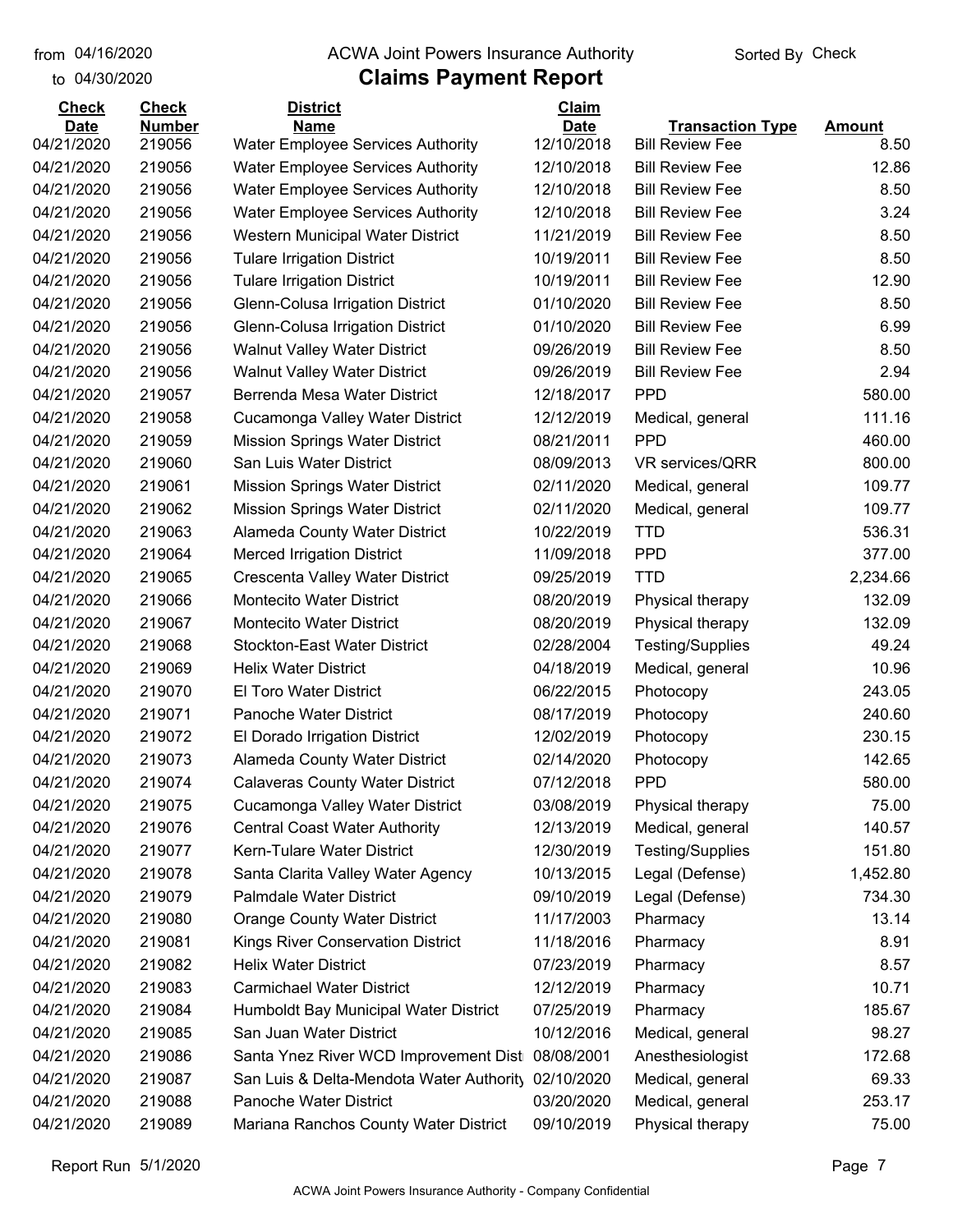#### from 04/16/2020 **The COVA Solic Act Act Authority** From 04/16/2020 **Sorted By Check**

| <b>Check</b> | <b>Check</b>  | <b>District</b>                                  | <b>Claim</b> |                                     |           |
|--------------|---------------|--------------------------------------------------|--------------|-------------------------------------|-----------|
| <b>Date</b>  | <b>Number</b> | <b>Name</b>                                      | <b>Date</b>  | <b>Transaction Type</b>             | Amount    |
| 04/21/2020   | 219090        | Mariana Ranchos County Water District            | 09/10/2019   | Physical therapy                    | 75.00     |
| 04/21/2020   | 219091        | <b>Browns Valley Irrigation District</b>         | 09/03/2019   | Physical therapy                    | 123.75    |
| 04/21/2020   | 219092        | Rancho California Water District                 | 11/19/2019   | Physical therapy                    | 117.45    |
| 04/21/2020   | 219093        | Rancho California Water District                 | 11/19/2019   | Physical therapy                    | 129.61    |
| 04/21/2020   | 219094        | Rancho California Water District                 | 11/19/2019   | Physical therapy                    | 117.45    |
| 04/21/2020   | 219095        | Rancho California Water District                 | 11/19/2019   | Physical therapy                    | 147.39    |
| 04/21/2020   | 219096        | <b>Yuba County Water Agency</b>                  | 05/08/2017   | <b>PPD</b>                          | 580.00    |
| 04/21/2020   | 219097        | <b>Chowchilla Water District</b>                 | 02/10/2020   | Pharmacy                            | 12.61     |
| 04/21/2020   | 219098        | <b>Browns Valley Irrigation District</b>         | 02/05/2020   | Testing/Supplies                    | 713.00    |
| 04/21/2020   | 219099        | <b>Palmdale Water District</b>                   | 09/10/2019   | Medical, general                    | 157.50    |
| 04/21/2020   | 219100        | <b>Helix Water District</b>                      | 01/06/2020   | Medical, general                    | 277.19    |
| 04/21/2020   | 219101        | Rancho California Water District                 | 08/04/2018   | Medical, general                    | 200.00    |
| 04/21/2020   | 219102        | Las Virgenes Municipal Water District            | 11/27/2018   | Physical therapy                    | 144.15    |
| 04/21/2020   | 219103        | Las Virgenes Municipal Water District            | 11/27/2018   | Physical therapy                    | 144.15    |
| 04/21/2020   | 219104        | Western Municipal Water District                 | 11/21/2019   | Physical therapy                    | 90.37     |
| 04/23/2020   | 219105        | Desert Water Agency                              | 10/24/2019   | Liability - Property Damage         | 5,607.21  |
| 04/23/2020   | 219106        | <b>Montecito Water District</b>                  | 01/09/2018   | Expert                              | 91,224.15 |
| 04/23/2020   | 219107        | Foothill Municipal Water District                | 10/01/2019   | <b>Property - District Property</b> | 14,778.20 |
| 04/23/2020   | 219108        | Glenn-Colusa Irrigation District                 | 05/08/2019   | Physical therapy                    | 163.96    |
| 04/23/2020   | 219109        | Glenn-Colusa Irrigation District                 | 05/08/2019   | Physical therapy                    | 122.65    |
| 04/23/2020   | 219110        | <b>Carmichael Water District</b>                 | 12/12/2019   | Physical therapy                    | 54.27     |
| 04/23/2020   | 219111        | <b>Mission Springs Water District</b>            | 02/11/2020   | Chiropractor                        | 200.14    |
| 04/23/2020   | 219112        | <b>Mission Springs Water District</b>            | 02/11/2020   | Chiropractor                        | 195.11    |
| 04/23/2020   | 219113        | <b>Mission Springs Water District</b>            | 02/11/2020   | Chiropractor                        | 75.04     |
| 04/23/2020   | 219114        | <b>Sweetwater Authority</b>                      | 02/28/2020   | <b>TTD</b>                          | 2,598.86  |
| 04/23/2020   | 219115        | Berrenda Mesa Water District                     | 04/01/2020   | Medical, general                    | 133.51    |
| 04/23/2020   | 219116        | Glenn-Colusa Irrigation District                 | 01/10/2020   | Medical, general                    | 86.65     |
| 04/23/2020   | 219117        | Yorba Linda Water District                       | 09/09/2019   | <b>TTD</b>                          | 2,345.82  |
| 04/23/2020   | 219118        | <b>Sweetwater Authority</b>                      | 12/11/2018   | Utilization review                  | 1,075.00  |
| 04/23/2020   | 219118        | <b>Mammoth Community Water District</b>          | 02/23/2006   | Utilization review                  | 525.00    |
| 04/23/2020   | 219118        | Vista Irrigation District                        | 02/04/2019   | Utilization review                  | 880.00    |
| 04/23/2020   | 219118        | Vista Irrigation District                        | 06/07/2019   | Utilization review                  | 1,120.00  |
| 04/23/2020   | 219118        | <b>Merced Irrigation District</b>                | 07/13/2010   | Utilization review                  | 500.00    |
| 04/23/2020   | 219118        | <b>Vallecitos Water District</b>                 | 11/20/2012   | Utilization review                  | 325.00    |
| 04/23/2020   | 219118        | <b>Mission Springs Water District</b>            | 08/21/2011   | Utilization review                  | 150.00    |
| 04/23/2020   | 219118        | <b>Bard Water District</b>                       | 08/20/2012   | Utilization review                  | 150.00    |
| 04/23/2020   | 219118        | Laguna Beach County Water District               | 03/18/2009   | Utilization review                  | 300.00    |
| 04/23/2020   | 219118        | <b>Elsinore Valley Municipal Water District</b>  | 05/05/2014   | Utilization review                  | 3,635.00  |
| 04/23/2020   | 219118        | Humboldt Bay Municipal Water District            | 07/25/2019   | Utilization review                  | 750.00    |
| 04/23/2020   | 219118        | <b>Carmichael Water District</b>                 | 12/12/2019   | Utilization review                  | 525.00    |
| 04/23/2020   | 219118        | <b>Scotts Valley Water District</b>              | 10/28/2019   | Utilization review                  | 650.00    |
| 04/23/2020   | 219118        | San Juan Water District                          | 08/28/2003   | Utilization review                  | 300.00    |
| 04/23/2020   | 219118        | <b>Tahoe City Public Utility District</b>        | 05/22/2019   | Utilization review                  | 310.00    |
| 04/23/2020   | 219118        | Santa Ynez River WCD Improvement Dist 08/08/2001 |              | Utilization review                  | 150.00    |
|              |               |                                                  |              |                                     |           |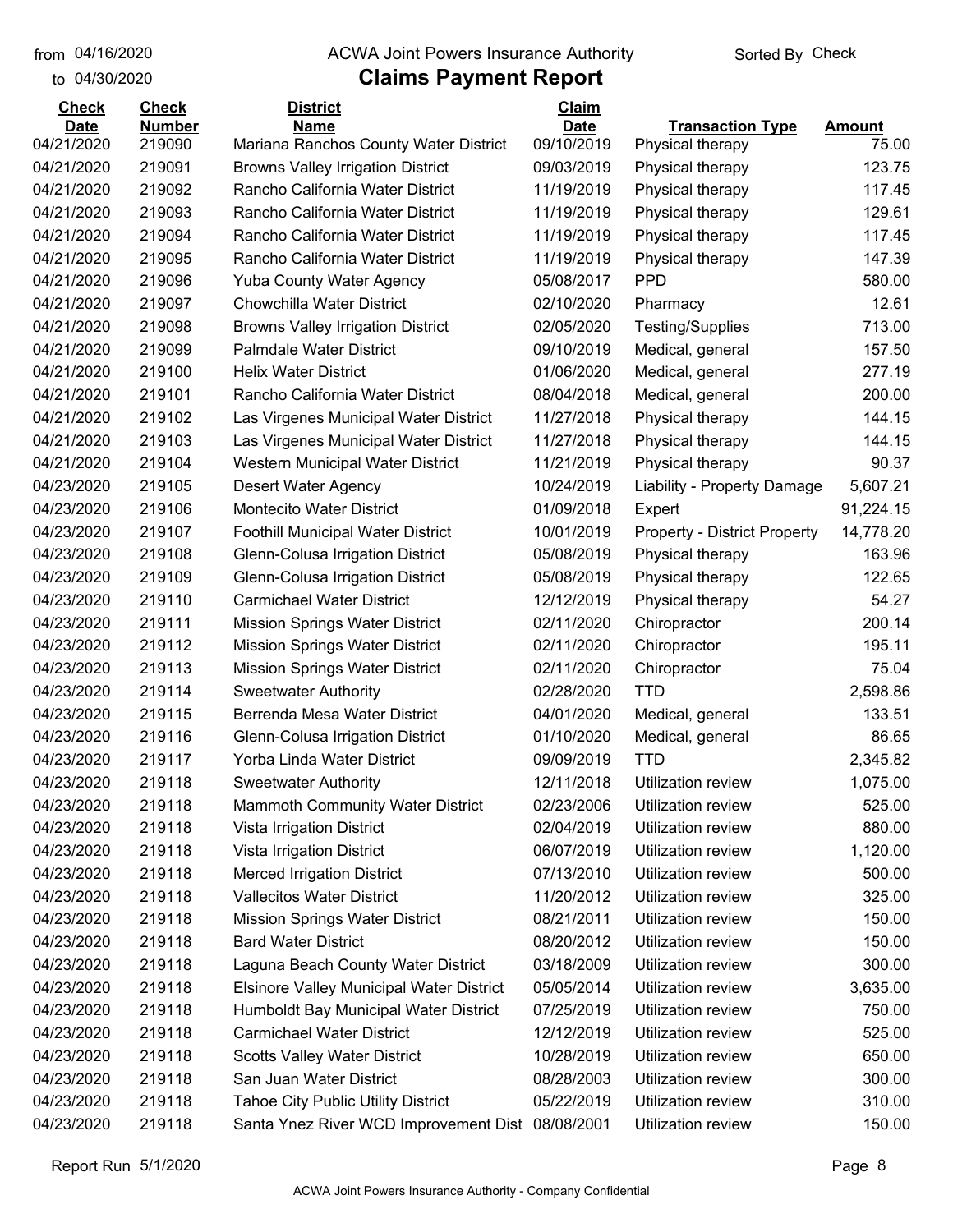#### from 04/16/2020 **The COVA Solic Act Act Authority** From 04/16/2020 **Sorted By Check**

#### to 04/30/2020

| <b>Check</b> | <b>Check</b>  | <b>District</b>                                   | Claim       |                         |               |
|--------------|---------------|---------------------------------------------------|-------------|-------------------------|---------------|
| <b>Date</b>  | <b>Number</b> | <b>Name</b>                                       | <b>Date</b> | <b>Transaction Type</b> | <b>Amount</b> |
| 04/23/2020   | 219118        | South Tahoe Public Utility District               | 07/30/2019  | Utilization review      | 625.00        |
| 04/23/2020   | 219118        | Solano Irrigation District                        | 07/15/2014  | Utilization review      | 1,045.00      |
| 04/23/2020   | 219118        | <b>Water Employee Services Authority</b>          | 12/10/2018  | Utilization review      | 575.00        |
| 04/23/2020   | 219118        | Goleta Water District                             | 09/25/2014  | Utilization review      | 150.00        |
| 04/23/2020   | 219118        | Georgetown Divide Public Utility District         | 10/03/2011  | Utilization review      | 275.00        |
| 04/23/2020   | 219118        | <b>Moulton Niguel Water District</b>              | 03/03/2020  | Utilization review      | 450.00        |
| 04/23/2020   | 219118        | Woodbridge Irrigation District                    | 11/05/2019  | Utilization review      | 150.00        |
| 04/23/2020   | 219118        | <b>Tulare Irrigation District</b>                 | 03/14/2018  | Utilization review      | 300.00        |
| 04/23/2020   | 219118        | Kern County Water Agency                          | 09/16/2016  | Utilization review      | 460.00        |
| 04/23/2020   | 219118        | <b>Palmdale Water District</b>                    | 01/16/2020  | Utilization review      | 275.00        |
| 04/23/2020   | 219118        | Crescenta Valley Water District                   | 09/04/2019  | Utilization review      | 450.00        |
| 04/23/2020   | 219118        | Valley Center Municipal Water District            | 09/12/2018  | Utilization review      | 1,000.00      |
| 04/23/2020   | 219119        | <b>Sweetwater Authority</b>                       | 12/11/2018  | <b>Bill Review Fee</b>  | 8.50          |
| 04/23/2020   | 219119        | <b>Sweetwater Authority</b>                       | 12/11/2018  | <b>Bill Review Fee</b>  | 35.99         |
| 04/23/2020   | 219119        | Solano Irrigation District                        | 02/20/2020  | <b>Bill Review Fee</b>  | 8.50          |
| 04/23/2020   | 219119        | Desert Water Agency                               | 01/15/2020  | <b>Bill Review Fee</b>  | 8.50          |
| 04/23/2020   | 219119        | Desert Water Agency                               | 01/15/2020  | <b>Bill Review Fee</b>  | 2.81          |
| 04/23/2020   | 219119        | Carpinteria Valley Water District                 | 03/19/2018  | <b>Bill Review Fee</b>  | 8.50          |
| 04/23/2020   | 219119        | Carpinteria Valley Water District                 | 03/19/2018  | <b>Bill Review Fee</b>  | 9.87          |
| 04/23/2020   | 219119        | Glenn-Colusa Irrigation District                  | 05/08/2019  | <b>Bill Review Fee</b>  | 8.50          |
| 04/23/2020   | 219119        | Glenn-Colusa Irrigation District                  | 05/08/2019  | <b>Bill Review Fee</b>  | 6.99          |
| 04/23/2020   | 219119        | Wheeler Ridge-Maricopa Water Storage D            | 02/20/2020  | <b>Bill Review Fee</b>  | 8.50          |
| 04/23/2020   | 219119        | Wheeler Ridge-Maricopa Water Storage L 02/20/2020 |             | <b>Bill Review Fee</b>  | 3.25          |
| 04/23/2020   | 219119        | Wheeler Ridge-Maricopa Water Storage L 02/20/2020 |             | <b>Bill Review Fee</b>  | 8.50          |
| 04/23/2020   | 219119        | Wheeler Ridge-Maricopa Water Storage C 02/20/2020 |             | <b>Bill Review Fee</b>  | 3.25          |
| 04/23/2020   | 219119        | Wheeler Ridge-Maricopa Water Storage L 02/20/2020 |             | <b>Bill Review Fee</b>  | 8.50          |
| 04/23/2020   | 219119        | Wheeler Ridge-Maricopa Water Storage L 02/20/2020 |             | <b>Bill Review Fee</b>  | 3.25          |
| 04/23/2020   | 219119        | Vista Irrigation District                         | 02/06/2020  | <b>Bill Review Fee</b>  | 2.85          |
| 04/23/2020   | 219119        | Cucamonga Valley Water District                   | 03/08/2019  | <b>Bill Review Fee</b>  | 8.50          |
| 04/23/2020   | 219119        | Cucamonga Valley Water District                   | 03/08/2019  | <b>Bill Review Fee</b>  | 17.43         |
| 04/23/2020   | 219119        | Mariana Ranchos County Water District             | 09/10/2019  | <b>Bill Review Fee</b>  | 8.50          |
| 04/23/2020   | 219119        | Mariana Ranchos County Water District             | 09/10/2019  | <b>Bill Review Fee</b>  | 15.55         |
| 04/23/2020   | 219119        | South Tahoe Public Utility District               | 12/17/2019  | <b>Bill Review Fee</b>  | 8.50          |
| 04/23/2020   | 219119        | Western Municipal Water District                  | 03/02/2015  | <b>Bill Review Fee</b>  | 8.50          |
| 04/23/2020   | 219119        | Western Municipal Water District                  | 03/02/2015  | <b>Bill Review Fee</b>  | 12.32         |
| 04/23/2020   | 219119        | <b>Orange County Water District</b>               | 03/13/2020  | <b>Bill Review Fee</b>  | 8.50          |
| 04/23/2020   | 219119        | <b>Orange County Water District</b>               | 03/13/2020  | <b>Bill Review Fee</b>  | 4.69          |
| 04/23/2020   | 219119        | Valley of the Moon Water District                 | 03/26/2020  | <b>Bill Review Fee</b>  | 8.50          |
| 04/23/2020   | 219119        | Valley of the Moon Water District                 | 03/26/2020  | <b>Bill Review Fee</b>  | 5.67          |
| 04/23/2020   | 219119        | Valley of the Moon Water District                 | 03/26/2020  | <b>Bill Review Fee</b>  | 8.50          |
| 04/23/2020   | 219119        | Valley of the Moon Water District                 | 03/26/2020  | <b>Bill Review Fee</b>  | 12.48         |
| 04/23/2020   | 219119        | Valley of the Moon Water District                 | 03/26/2020  | <b>Bill Review Fee</b>  | 8.50          |
| 04/23/2020   | 219119        | Valley of the Moon Water District                 | 03/26/2020  | <b>Bill Review Fee</b>  | 2.74          |
| 04/23/2020   | 219119        | South Coast Water District                        | 11/07/2019  | <b>Bill Review Fee</b>  | 8.50          |
|              |               |                                                   |             |                         |               |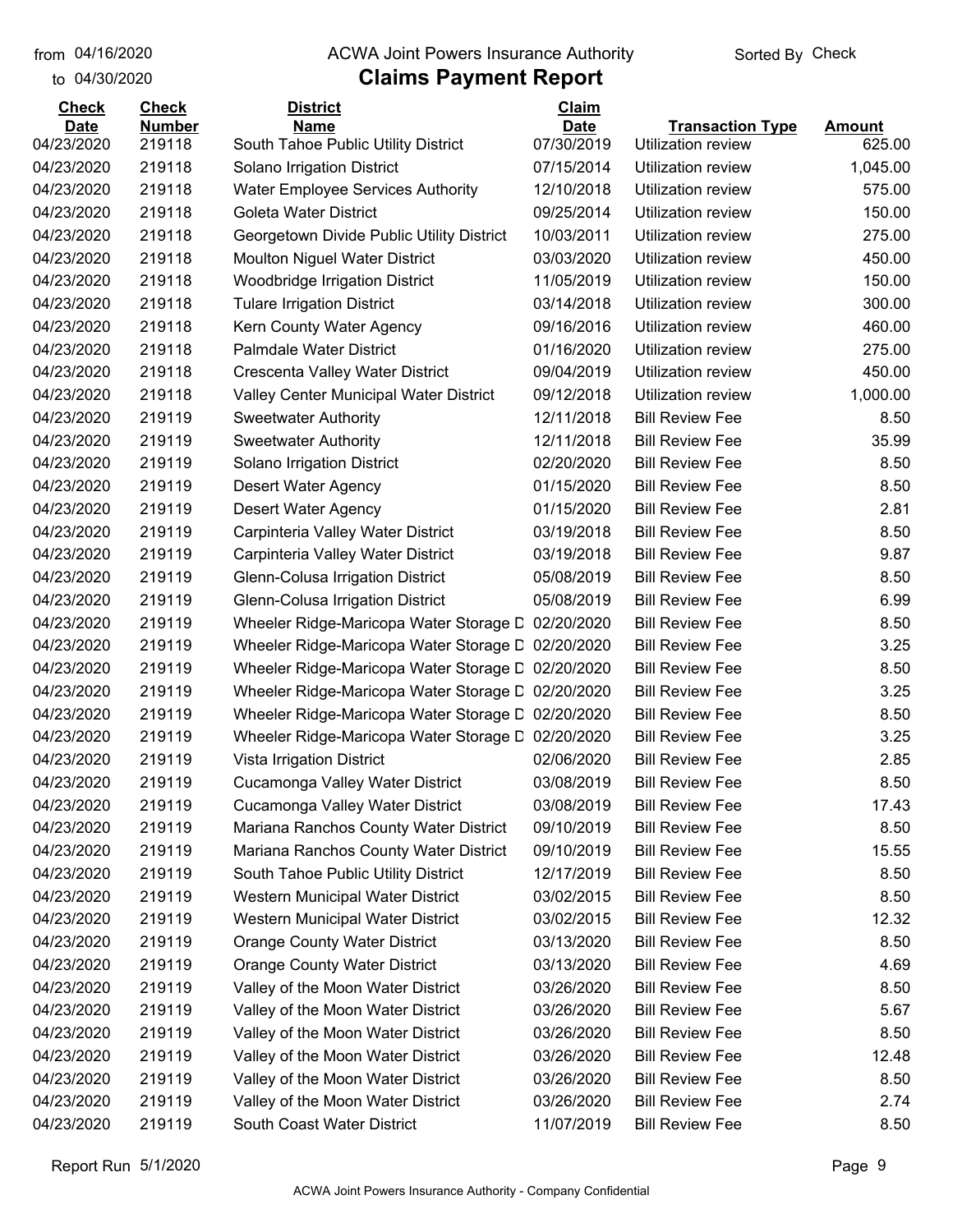#### from 04/16/2020 **The COVA Solic Act Act Authority** From 04/16/2020 **Sorted By Check**

#### to 04/30/2020

| <b>Check</b> | <b>Check</b>  | <b>District</b>                                 | Claim       |                         |               |
|--------------|---------------|-------------------------------------------------|-------------|-------------------------|---------------|
| <b>Date</b>  | <b>Number</b> | <b>Name</b>                                     | <b>Date</b> | <b>Transaction Type</b> | <b>Amount</b> |
| 04/23/2020   | 219119        | Solano Irrigation District                      | 08/12/2019  | <b>Bill Review Fee</b>  | 8.50          |
| 04/23/2020   | 219119        | Solano Irrigation District                      | 08/12/2019  | <b>Bill Review Fee</b>  | 8.50          |
| 04/23/2020   | 219119        | <b>Alameda County Water District</b>            | 02/14/2020  | <b>Bill Review Fee</b>  | 8.50          |
| 04/23/2020   | 219119        | <b>Fallbrook Public Utility District</b>        | 01/03/2020  | <b>Bill Review Fee</b>  | 3.15          |
| 04/23/2020   | 219119        | <b>Woodbridge Irrigation District</b>           | 11/05/2019  | <b>Bill Review Fee</b>  | 8.50          |
| 04/23/2020   | 219119        | Laguna Beach County Water District              | 12/05/2019  | <b>Bill Review Fee</b>  | 8.50          |
| 04/23/2020   | 219119        | Western Municipal Water District                | 11/21/2019  | <b>Bill Review Fee</b>  | 8.50          |
| 04/23/2020   | 219119        | <b>Tulare Irrigation District</b>               | 10/19/2011  | <b>Bill Review Fee</b>  | 8.50          |
| 04/23/2020   | 219119        | <b>Tulare Irrigation District</b>               | 10/19/2011  | <b>Bill Review Fee</b>  | 9.36          |
| 04/23/2020   | 219119        | <b>Walnut Valley Water District</b>             | 09/26/2019  | <b>Bill Review Fee</b>  | 8.50          |
| 04/23/2020   | 219119        | <b>Walnut Valley Water District</b>             | 09/26/2019  | <b>Bill Review Fee</b>  | 0.77          |
| 04/23/2020   | 219119        | <b>Walnut Valley Water District</b>             | 09/26/2019  | <b>Bill Review Fee</b>  | 8.50          |
| 04/23/2020   | 219119        | <b>Walnut Valley Water District</b>             | 09/26/2019  | <b>Bill Review Fee</b>  | 3.09          |
| 04/23/2020   | 219119        | <b>Palmdale Water District</b>                  | 01/16/2020  | <b>Bill Review Fee</b>  | 8.50          |
| 04/23/2020   | 219119        | <b>Browns Valley Irrigation District</b>        | 02/05/2020  | <b>Bill Review Fee</b>  | 8.50          |
| 04/23/2020   | 219119        | <b>Browns Valley Irrigation District</b>        | 02/05/2020  | <b>Bill Review Fee</b>  | 0.78          |
| 04/23/2020   | 219119        | <b>Browns Valley Irrigation District</b>        | 02/05/2020  | <b>Bill Review Fee</b>  | 8.50          |
| 04/23/2020   | 219119        | <b>Browns Valley Irrigation District</b>        | 02/05/2020  | <b>Bill Review Fee</b>  | 3.47          |
| 04/23/2020   | 219120        | Laguna Beach County Water District              | 10/29/2019  | <b>TTD</b>              | 1,839.46      |
| 04/23/2020   | 219121        | <b>Merced Irrigation District</b>               | 02/05/2019  | <b>PPD</b>              | 580.00        |
| 04/23/2020   | 219122        | <b>Desert Water Agency</b>                      | 03/21/2014  | Medical, general        | 154.76        |
| 04/23/2020   | 219123        | <b>Water Employee Services Authority</b>        | 12/10/2018  | Medical, general        | 86.61         |
| 04/23/2020   | 219124        | <b>Water Employee Services Authority</b>        | 12/10/2018  | Medical, general        | 344.31        |
| 04/23/2020   | 219125        | Del Paso Manor Water District                   | 09/03/2019  | Mileage                 | 48.55         |
| 04/23/2020   | 219126        | Wheeler Ridge-Maricopa Water Storage D          | 02/20/2020  | Physical therapy        | 100.30        |
| 04/23/2020   | 219127        | Wheeler Ridge-Maricopa Water Storage D          | 02/20/2020  | Physical therapy        | 73.59         |
| 04/23/2020   | 219128        | Wheeler Ridge-Maricopa Water Storage D          | 02/20/2020  | Physical therapy        | 73.59         |
| 04/23/2020   | 219129        | Humboldt Bay Municipal Water District           | 09/30/2019  | Medical, general        | 111.07        |
| 04/23/2020   | 219130        | Western Municipal Water District                | 11/21/2019  | Hospital (Inpatient)    | 279.47        |
| 04/23/2020   | 219131        | <b>Carmichael Water District</b>                | 12/12/2019  | Mileage                 | 135.59        |
| 04/23/2020   | 219132        | <b>Scotts Valley Water District</b>             | 10/28/2019  | Mileage                 | 179.40        |
| 04/23/2020   | 219133        | <b>Elsinore Valley Municipal Water District</b> | 05/05/2014  | Medical, general        | 157.94        |
| 04/23/2020   | 219134        | <b>Merced Irrigation District</b>               | 02/05/2019  | Medical, general        | 100.98        |
| 04/23/2020   | 219135        | Humboldt Bay Municipal Water District           | 07/25/2019  | Medical, general        | 2,791.84      |
| 04/23/2020   | 219136        | Panoche Water District                          | 08/17/2019  | <b>TTD</b>              | 1,041.34      |
| 04/23/2020   | 219137        | Santa Fe Irrigation District                    | 12/18/2019  | Mileage                 | 303.60        |
| 04/23/2020   | 219138        | <b>El Toro Water District</b>                   | 06/22/2015  | Mileage                 | 85.10         |
| 04/23/2020   | 219139        | <b>Walnut Valley Water District</b>             | 09/26/2019  | Physical therapy        | 132.09        |
| 04/23/2020   | 219140        | <b>Merced Irrigation District</b>               | 03/17/2009  | <b>PPD</b>              | 29,000.00     |
| 04/23/2020   | 219141        | Water Employee Services Authority               | 12/10/2018  | Mileage                 | 241.50        |
| 04/23/2020   | 219142        | Santa Ynez River WCD Improvement Dist           | 08/08/2001  | Medical, general        | 97.27         |
| 04/23/2020   | 219143        | <b>Tulare Irrigation District</b>               | 11/18/2019  | Medical, general        | 72.24         |
| 04/23/2020   | 219144        | <b>Orange County Water District</b>             | 03/13/2020  | Medical, general        | 112.94        |
| 04/23/2020   | 219145        | <b>Orange County Water District</b>             | 03/13/2020  | Medical, general        | 112.94        |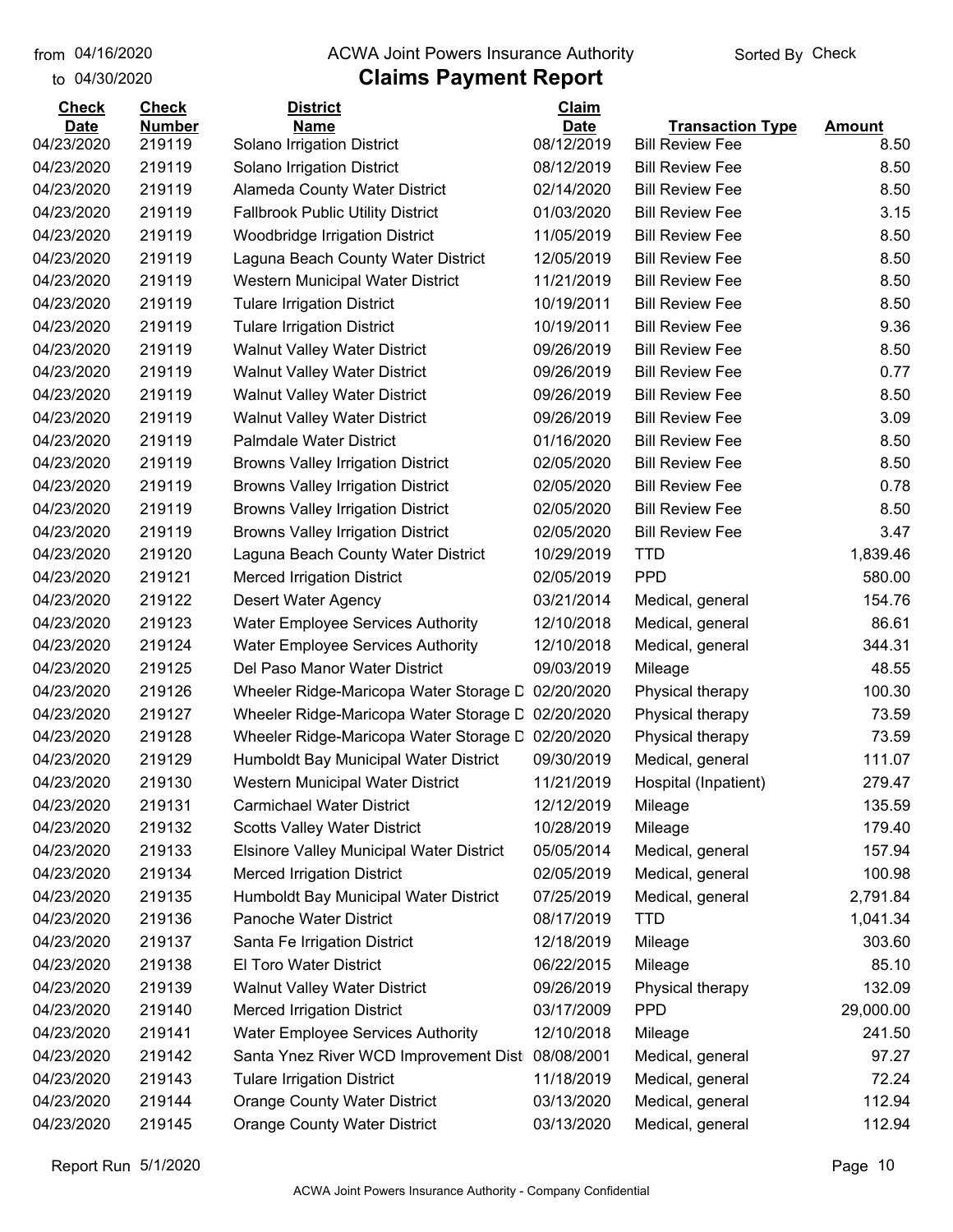#### from 04/16/2020 **The COVA Solic Act Act Authority** From 04/16/2020 **Sorted By Check**

#### to 04/30/2020

| <b>Check</b> | <b>Check</b>  | <b>District</b>                                    | Claim       |                                     |               |
|--------------|---------------|----------------------------------------------------|-------------|-------------------------------------|---------------|
| <b>Date</b>  | <b>Number</b> | <b>Name</b>                                        | <b>Date</b> | <b>Transaction Type</b>             | <b>Amount</b> |
| 04/23/2020   | 219146        | <b>Tulare Irrigation District</b>                  | 10/19/2011  | Medical, general                    | 89.68         |
| 04/23/2020   | 219147        | <b>Sweetwater Authority</b>                        | 02/28/2020  | <b>Testing/Supplies</b>             | 154.87        |
| 04/23/2020   | 219148        | Santa Fe Irrigation District                       | 12/18/2019  | Physical therapy                    | 87.65         |
| 04/23/2020   | 219149        | Santa Fe Irrigation District                       | 12/18/2019  | Physical therapy                    | 87.65         |
| 04/23/2020   | 219150        | Santa Fe Irrigation District                       | 12/18/2019  | Physical therapy                    | 87.65         |
| 04/23/2020   | 219151        | <b>Merced Irrigation District</b>                  | 09/25/2007  | Medical, general                    | 86.65         |
| 04/23/2020   | 219152        | <b>Merced Irrigation District</b>                  | 03/17/2009  | <b>TTD</b>                          | 5,000.00      |
| 04/23/2020   | 219153        | <b>Panoche Water District</b>                      | 08/17/2019  | Hospital (Inpatient)                | 1,181.91      |
| 04/23/2020   | 219154        | Solano Irrigation District                         | 02/20/2020  | <b>Testing/Supplies</b>             | 76.92         |
| 04/23/2020   | 219155        | <b>Sutter Extension Water District</b>             | 04/19/2019  | Physical therapy                    | 87.13         |
| 04/23/2020   | 219156        | <b>Merced Irrigation District</b>                  | 03/17/2009  | Medical, general                    | 1,242.00      |
| 04/23/2020   | 219157        | <b>Helix Water District</b>                        | 07/23/2019  | <b>TTD</b>                          | 2,272.34      |
| 04/23/2020   | 219158        | <b>Reclamation District #108</b>                   | 04/15/2020  | <b>TTD</b>                          | 908.42        |
| 04/23/2020   | 219159        | Elsinore Valley Municipal Water District           | 05/05/2014  | Medical, general                    | 58.84         |
| 04/23/2020   | 219160        | <b>Elsinore Valley Municipal Water District</b>    | 05/05/2014  | <b>Testing/Supplies</b>             | 3.42          |
| 04/23/2020   | 219161        | Elsinore Valley Municipal Water District           | 05/05/2014  | Medical, general                    | 58.84         |
| 04/23/2020   | 219162        | <b>Elsinore Valley Municipal Water District</b>    | 05/05/2014  | Medical, general                    | 111.64        |
| 04/23/2020   | 219163        | Humboldt Bay Municipal Water District              | 07/25/2019  | Laboratory fee                      | 17.96         |
| 04/23/2020   | 219164        | <b>Merced Irrigation District</b>                  | 03/17/2009  | Applicant attorney fee              | 6,000.00      |
| 04/28/2020   | 219165        | <b>Sutter Extension Water District</b>             | 09/01/2019  | Expert                              | 1,468.75      |
| 04/28/2020   | 219166        | Rancho California Water District                   | 07/15/2019  | Expert                              | 2,000.00      |
| 04/28/2020   | 219167        | <b>Mission Hills Community Services District</b>   | 03/22/2020  | <b>Property - District Property</b> | 6,966.37      |
| 04/28/2020   | 219168        | Yolo County Flood Control & Water Conse 01/10/2020 |             | <b>Property - District Property</b> | 10,034.73     |
| 04/28/2020   | 219169        | Alameda County Water District                      | 10/22/2019  | <b>Property - District Property</b> | 1,254.24      |
| 04/28/2020   | 219170        | Soquel Creek Water District                        | 10/06/2019  | Liability - Property Damage         | 504.00        |
| 04/28/2020   | 219171        | Twentynine Palms Water District                    | 04/22/2020  | Appraiser                           | 416.10        |
| 04/28/2020   | 219172        | Semitropic Water Storage District                  | 05/19/2014  | <b>Expense General</b>              | 1,013.35      |
| 04/28/2020   | 219173        | Calleguas Municipal Water District                 | 07/31/2017  | <b>PPD</b>                          | 580.00        |
| 04/28/2020   | 219174        | <b>Alta Irrigation District</b>                    | 11/19/2014  | <b>PPD</b>                          | 580.00        |
| 04/28/2020   | 219175        | Santa Fe Irrigation District                       | 04/16/2020  | <b>TTD</b>                          | 1,166.68      |
| 04/28/2020   | 219176        | South Tahoe Public Utility District                | 12/17/2019  | Physical therapy                    | 138.26        |
| 04/28/2020   | 219177        | Rancho California Water District                   | 11/19/2019  | <b>TTD</b>                          | 2,502.76      |
| 04/28/2020   | 219178        | Glenn-Colusa Irrigation District                   | 05/08/2019  | Medical, general                    | 86.65         |
| 04/28/2020   | 219179        | <b>Sutter Extension Water District</b>             | 04/19/2019  | <b>Bill Review Fee</b>              | 8.50          |
| 04/28/2020   | 219179        | <b>Sutter Extension Water District</b>             | 04/19/2019  | <b>Bill Review Fee</b>              | 6.14          |
| 04/28/2020   | 219179        | South Coast Water District                         | 04/23/2018  | <b>Bill Review Fee</b>              | 8.50          |
| 04/28/2020   | 219179        | South Coast Water District                         | 04/23/2018  | <b>Bill Review Fee</b>              | 0.48          |
| 04/28/2020   | 219179        | Vista Irrigation District                          | 06/07/2019  | <b>Bill Review Fee</b>              | 8.50          |
| 04/28/2020   | 219179        | Vista Irrigation District                          | 06/07/2019  | <b>Bill Review Fee</b>              | 5.19          |
| 04/28/2020   | 219179        | Truckee Donner Public Utility District             | 01/06/2020  | <b>Bill Review Fee</b>              | 8.50          |
| 04/28/2020   | 219179        | <b>Orange County Water District</b>                | 11/17/2003  | <b>Bill Review Fee</b>              | 8.50          |
| 04/28/2020   | 219179        | San Luis & Delta-Mendota Water Authority           | 02/10/2020  | <b>Bill Review Fee</b>              | 8.50          |
| 04/28/2020   | 219179        | San Luis & Delta-Mendota Water Authority           | 02/10/2020  | <b>Bill Review Fee</b>              | 3.06          |
| 04/28/2020   | 219179        | <b>Sweetwater Authority</b>                        | 02/28/2020  | <b>Bill Review Fee</b>              | 8.50          |
|              |               |                                                    |             |                                     |               |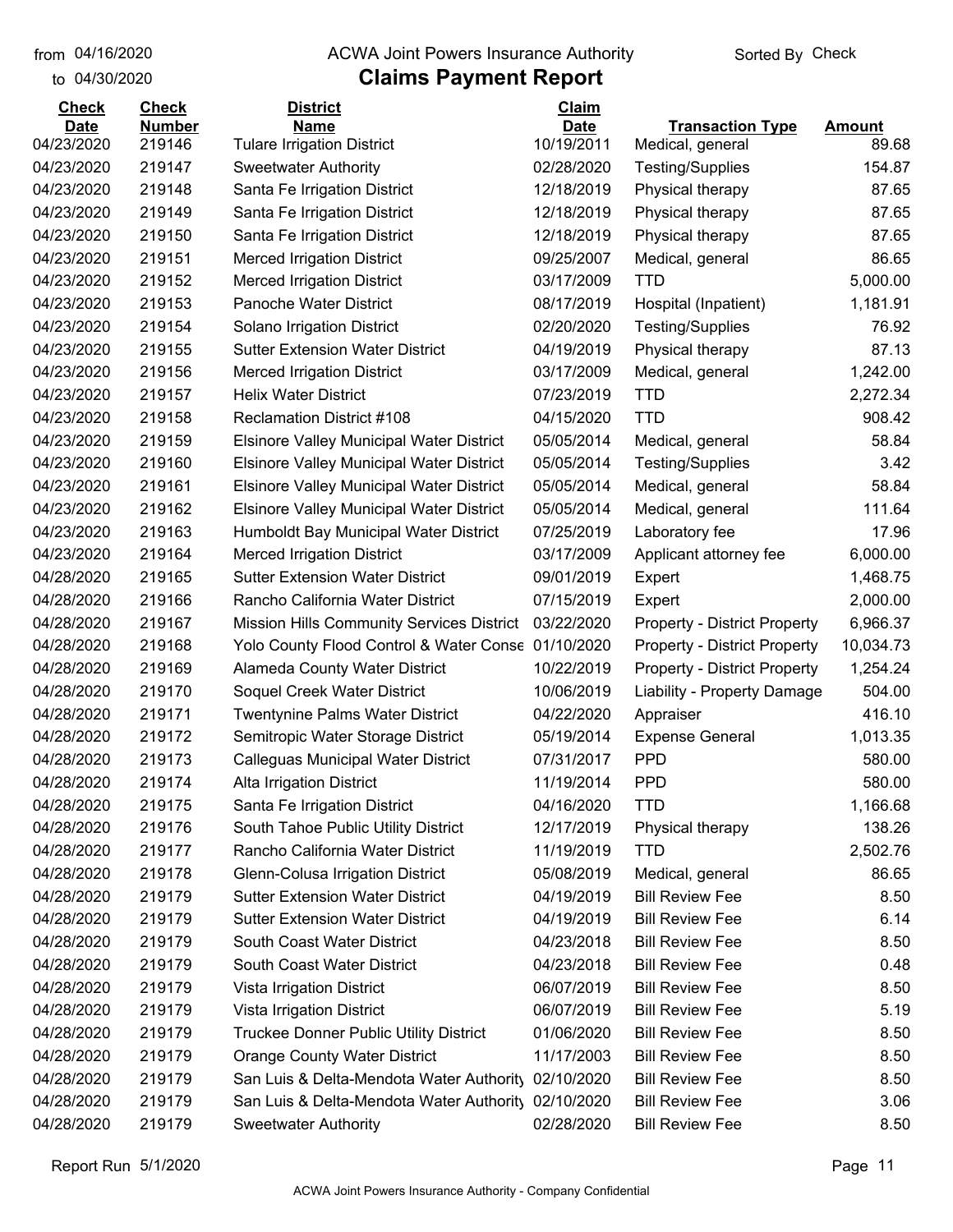to 04/30/2020 from 04/16/2020

#### from 04/16/2020 **The COVA Solic Act Act Authority** From 04/16/2020 **Sorted By Check**

#### **Claims Payment Report**

# **Date Number Name Date Transaction Type Amount Check Check District Claim** 04/28/2020 219179 Sweetwater Authority 02/28/2020 Bill Review Fee 0.63 04/28/2020 219179 Sweetwater Authority 02/28/2020 Bill Review Fee 8.50 04/28/2020 219179 Sweetwater Authority 02/28/2020 Bill Review Fee 0.63 04/28/2020 219179 Rancho California Water District 11/19/2019 Bill Review Fee 8.50

| 04/28/2020 | 219179 | Rancho California Water District                | 11/19/2019 | <b>Bill Review Fee</b> | 1.19  |
|------------|--------|-------------------------------------------------|------------|------------------------|-------|
| 04/28/2020 | 219179 | Rancho California Water District                | 11/19/2019 | <b>Bill Review Fee</b> | 8.50  |
| 04/28/2020 | 219179 | Rancho California Water District                | 11/19/2019 | <b>Bill Review Fee</b> | 1.19  |
| 04/28/2020 | 219179 | Desert Water Agency                             | 01/15/2020 | <b>Bill Review Fee</b> | 8.50  |
| 04/28/2020 | 219179 | <b>Desert Water Agency</b>                      | 01/15/2020 | <b>Bill Review Fee</b> | 1.44  |
| 04/28/2020 | 219179 | Carpinteria Valley Water District               | 03/19/2018 | <b>Bill Review Fee</b> | 8.50  |
| 04/28/2020 | 219179 | Carpinteria Valley Water District               | 03/19/2018 | <b>Bill Review Fee</b> | 7.94  |
| 04/28/2020 | 219179 | Carpinteria Valley Water District               | 03/19/2018 | <b>Bill Review Fee</b> | 8.50  |
| 04/28/2020 | 219179 | Carpinteria Valley Water District               | 03/19/2018 | <b>Bill Review Fee</b> | 7.94  |
| 04/28/2020 | 219179 | Montecito Water District                        | 08/20/2019 | <b>Bill Review Fee</b> | 8.50  |
| 04/28/2020 | 219179 | <b>Montecito Water District</b>                 | 08/20/2019 | <b>Bill Review Fee</b> | 5.83  |
| 04/28/2020 | 219179 | <b>Montecito Water District</b>                 | 08/20/2019 | <b>Bill Review Fee</b> | 8.50  |
| 04/28/2020 | 219179 | Montecito Water District                        | 08/20/2019 | <b>Bill Review Fee</b> | 5.83  |
| 04/28/2020 | 219179 | Glenn-Colusa Irrigation District                | 05/08/2019 | <b>Bill Review Fee</b> | 8.50  |
| 04/28/2020 | 219179 | <b>Bard Water District</b>                      | 08/20/2012 | <b>Bill Review Fee</b> | 8.50  |
| 04/28/2020 | 219179 | <b>Bard Water District</b>                      | 08/20/2012 | <b>Bill Review Fee</b> | 16.02 |
| 04/28/2020 | 219179 | Laguna Beach County Water District              | 10/29/2019 | <b>Bill Review Fee</b> | 8.50  |
| 04/28/2020 | 219179 | South Feather Water and Power Agency            | 03/02/2020 | <b>Bill Review Fee</b> | 8.50  |
| 04/28/2020 | 219179 | South Feather Water and Power Agency            | 03/02/2020 | <b>Bill Review Fee</b> | 12.80 |
| 04/28/2020 | 219179 | <b>Merced Irrigation District</b>               | 08/22/2019 | <b>Bill Review Fee</b> | 8.50  |
| 04/28/2020 | 219179 | <b>Merced Irrigation District</b>               | 08/22/2019 | <b>Bill Review Fee</b> | 4.45  |
| 04/28/2020 | 219179 | <b>Merced Irrigation District</b>               | 02/05/2019 | <b>Bill Review Fee</b> | 8.50  |
| 04/28/2020 | 219179 | <b>Merced Irrigation District</b>               | 02/05/2019 | <b>Bill Review Fee</b> | 2.83  |
| 04/28/2020 | 219179 | Cucamonga Valley Water District                 | 03/08/2019 | <b>Bill Review Fee</b> | 8.50  |
| 04/28/2020 | 219179 | Cucamonga Valley Water District                 | 03/08/2019 | <b>Bill Review Fee</b> | 30.08 |
| 04/28/2020 | 219179 | Kern Water Bank Authority                       | 05/16/2019 | <b>Bill Review Fee</b> | 8.50  |
| 04/28/2020 | 219179 | Mariana Ranchos County Water District           | 09/10/2019 | <b>Bill Review Fee</b> | 8.50  |
| 04/28/2020 | 219179 | Mariana Ranchos County Water District           | 09/10/2019 | <b>Bill Review Fee</b> | 15.55 |
| 04/28/2020 | 219179 | Mariana Ranchos County Water District           | 09/10/2019 | <b>Bill Review Fee</b> | 8.50  |
| 04/28/2020 | 219179 | Mariana Ranchos County Water District           | 09/10/2019 | <b>Bill Review Fee</b> | 15.55 |
| 04/28/2020 | 219179 | Mariana Ranchos County Water District           | 09/10/2019 | <b>Bill Review Fee</b> | 8.50  |
| 04/28/2020 | 219179 | Mariana Ranchos County Water District           | 09/10/2019 | <b>Bill Review Fee</b> | 15.55 |
| 04/28/2020 | 219179 | <b>Sweetwater Authority</b>                     | 12/11/2018 | <b>Bill Review Fee</b> | 8.50  |
| 04/28/2020 | 219179 | <b>Sweetwater Authority</b>                     | 12/11/2018 | <b>Bill Review Fee</b> | 1.88  |
| 04/28/2020 | 219179 | <b>Sweetwater Authority</b>                     | 12/06/2019 | <b>Bill Review Fee</b> | 8.50  |
| 04/28/2020 | 219179 | <b>Sweetwater Authority</b>                     | 12/06/2019 | <b>Bill Review Fee</b> | 0.63  |
| 04/28/2020 | 219179 | <b>Merced Irrigation District</b>               | 04/01/2020 | <b>Bill Review Fee</b> | 8.50  |
| 04/28/2020 | 219179 | <b>Merced Irrigation District</b>               | 04/01/2020 | <b>Bill Review Fee</b> | 9.97  |
| 04/28/2020 | 219179 | <b>Elsinore Valley Municipal Water District</b> | 05/05/2014 | <b>Bill Review Fee</b> | 8.50  |
| 04/28/2020 | 219179 | <b>Elsinore Valley Municipal Water District</b> | 05/05/2014 | <b>Bill Review Fee</b> | 13.49 |
|            |        |                                                 |            |                        |       |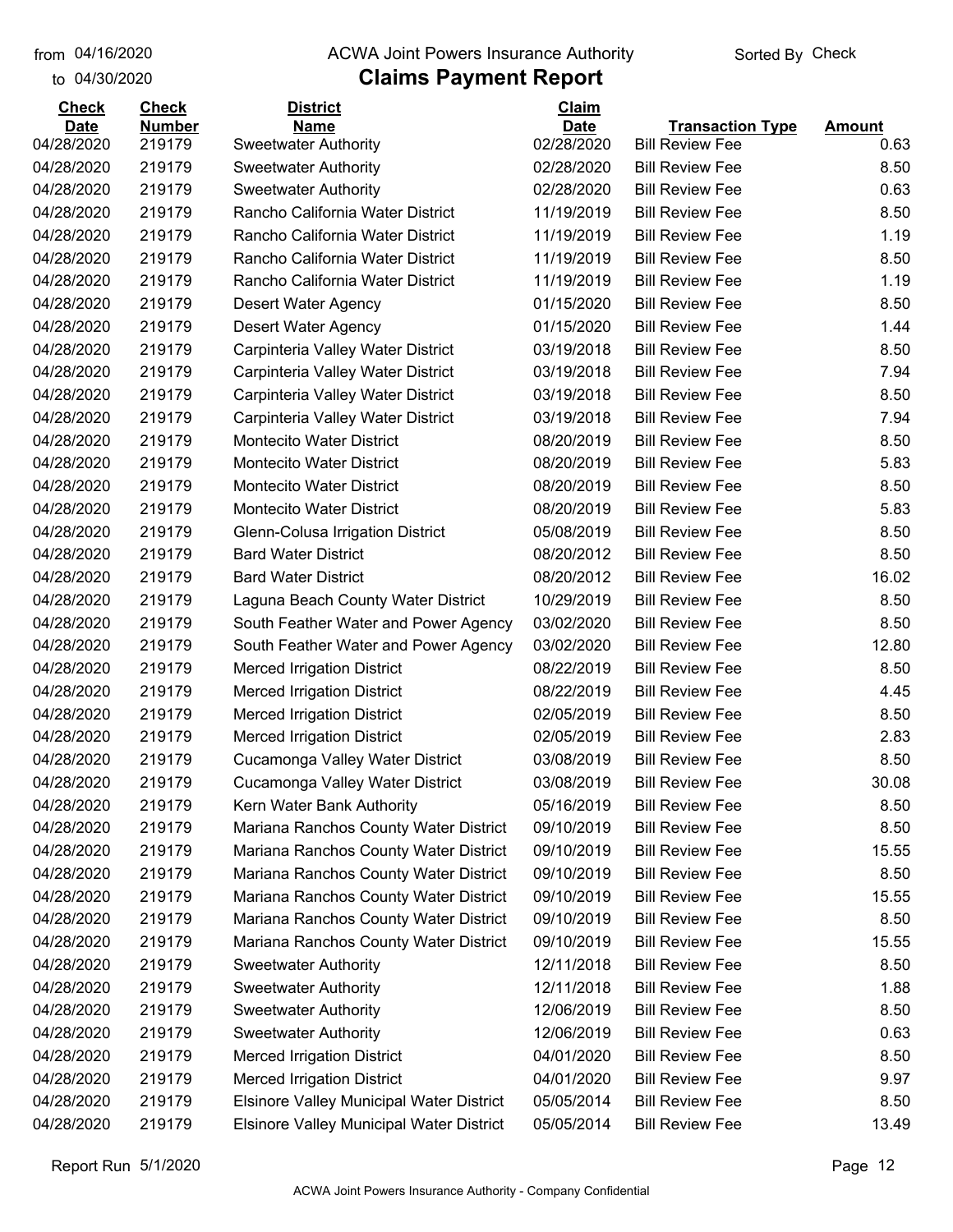#### from 04/16/2020 **The COVA Solic Act Act Authority** From 04/16/2020 **Sorted By Check**

### **Claims Payment Report**

| <b>Check</b> | <b>Check</b>  | <b>District</b>                                                      | Claim                    |                         |               |
|--------------|---------------|----------------------------------------------------------------------|--------------------------|-------------------------|---------------|
| <b>Date</b>  | <b>Number</b> | <b>Name</b>                                                          | <b>Date</b>              | <b>Transaction Type</b> | <b>Amount</b> |
| 04/28/2020   | 219179        | <b>Carmichael Water District</b><br><b>Carmichael Water District</b> | 12/12/2019<br>12/12/2019 | <b>Bill Review Fee</b>  | 8.50          |
| 04/28/2020   | 219179        |                                                                      |                          | <b>Bill Review Fee</b>  | 8.02          |
| 04/28/2020   | 219179        | <b>Carmichael Water District</b>                                     | 12/12/2019               | <b>Bill Review Fee</b>  | 8.50          |
| 04/28/2020   | 219179        | <b>Carmichael Water District</b>                                     | 12/12/2019               | <b>Bill Review Fee</b>  | 7.30          |
| 04/28/2020   | 219179        | <b>Bella Vista Water District</b>                                    | 04/16/2019               | <b>Bill Review Fee</b>  | 8.50          |
| 04/28/2020   | 219179        | <b>Bella Vista Water District</b>                                    | 04/16/2019               | <b>Bill Review Fee</b>  | 12.30         |
| 04/28/2020   | 219179        | <b>Bella Vista Water District</b>                                    | 04/16/2019               | <b>Bill Review Fee</b>  | 8.50          |
| 04/28/2020   | 219179        | <b>Bella Vista Water District</b>                                    | 04/16/2019               | <b>Bill Review Fee</b>  | 12.30         |
| 04/28/2020   | 219179        | <b>Mission Springs Water District</b>                                | 02/11/2020               | <b>Bill Review Fee</b>  | 8.50          |
| 04/28/2020   | 219179        | <b>Scotts Valley Water District</b>                                  | 10/28/2019               | <b>Bill Review Fee</b>  | 8.50          |
| 04/28/2020   | 219179        | <b>Scotts Valley Water District</b>                                  | 10/28/2019               | <b>Bill Review Fee</b>  | 1.13          |
| 04/28/2020   | 219179        | <b>Scotts Valley Water District</b>                                  | 10/28/2019               | <b>Bill Review Fee</b>  | 8.50          |
| 04/28/2020   | 219179        | <b>Scotts Valley Water District</b>                                  | 10/28/2019               | <b>Bill Review Fee</b>  | 2.14          |
| 04/28/2020   | 219179        | Rancho California Water District                                     | 01/14/2020               | <b>Bill Review Fee</b>  | 8.50          |
| 04/28/2020   | 219179        | Rancho California Water District                                     | 01/14/2020               | <b>Bill Review Fee</b>  | 8.50          |
| 04/28/2020   | 219179        | Rancho California Water District                                     | 01/14/2020               | <b>Bill Review Fee</b>  | 17.43         |
| 04/28/2020   | 219179        | Panoche Water District                                               | 03/20/2020               | <b>Bill Review Fee</b>  | 8.50          |
| 04/28/2020   | 219179        | Panoche Water District                                               | 03/20/2020               | <b>Bill Review Fee</b>  | 6.62          |
| 04/28/2020   | 219179        | Marina Coast Water District                                          | 03/09/2020               | <b>Bill Review Fee</b>  | 8.50          |
| 04/28/2020   | 219179        | Marina Coast Water District                                          | 03/09/2020               | <b>Bill Review Fee</b>  | 9.45          |
| 04/28/2020   | 219179        | <b>Chowchilla Water District</b>                                     | 01/29/2020               | <b>Bill Review Fee</b>  | 8.50          |
| 04/28/2020   | 219179        | <b>Chowchilla Water District</b>                                     | 01/29/2020               | <b>Bill Review Fee</b>  | 4.09          |
| 04/28/2020   | 219179        | <b>Helix Water District</b>                                          | 04/18/2019               | <b>Bill Review Fee</b>  | 8.50          |
| 04/28/2020   | 219179        | <b>Helix Water District</b>                                          | 04/18/2019               | <b>Bill Review Fee</b>  | 8.50          |
| 04/28/2020   | 219179        | Valley Center Municipal Water District                               | 01/15/2020               | <b>Bill Review Fee</b>  | 8.50          |
| 04/28/2020   | 219179        | Valley Center Municipal Water District                               | 01/15/2020               | <b>Bill Review Fee</b>  | 3.53          |
| 04/28/2020   | 219179        | <b>Central Coast Water Authority</b>                                 | 12/13/2019               | <b>Bill Review Fee</b>  | 8.50          |
| 04/28/2020   | 219179        | <b>Central Coast Water Authority</b>                                 | 12/13/2019               | <b>Bill Review Fee</b>  | 1.50          |
| 04/28/2020   | 219179        | Rancho California Water District                                     | 03/18/2008               | <b>Bill Review Fee</b>  | 8.50          |
| 04/28/2020   | 219179        | Rancho California Water District                                     | 03/18/2008               | <b>Bill Review Fee</b>  | 5.36          |
| 04/28/2020   | 219179        | <b>Sweetwater Authority</b>                                          | 01/21/2020               | <b>Bill Review Fee</b>  | 8.50          |
| 04/28/2020   | 219179        | <b>Sweetwater Authority</b>                                          | 01/21/2020               | <b>Bill Review Fee</b>  | 0.63          |
| 04/28/2020   | 219179        | Calleguas Municipal Water District                                   | 01/21/2020               | <b>Bill Review Fee</b>  | 8.50          |
| 04/28/2020   | 219179        | Calleguas Municipal Water District                                   | 01/21/2020               | <b>Bill Review Fee</b>  | 13.75         |
| 04/28/2020   | 219179        | <b>Helix Water District</b>                                          | 01/06/2020               | <b>Bill Review Fee</b>  | 16.46         |
| 04/28/2020   | 219179        | <b>Vallecitos Water District</b>                                     | 01/14/2016               | <b>Bill Review Fee</b>  | 8.50          |
| 04/28/2020   | 219179        | <b>Vallecitos Water District</b>                                     | 01/14/2016               | <b>Bill Review Fee</b>  | 8.10          |
| 04/28/2020   | 219179        | <b>Sweetwater Authority</b>                                          | 06/22/2019               | <b>Bill Review Fee</b>  | 8.50          |
| 04/28/2020   | 219179        | <b>Sweetwater Authority</b>                                          | 06/22/2019               | <b>Bill Review Fee</b>  | 10.20         |
| 04/28/2020   | 219179        | <b>Woodbridge Irrigation District</b>                                | 11/05/2019               | <b>Bill Review Fee</b>  | 8.50          |
| 04/28/2020   | 219179        | Woodbridge Irrigation District                                       | 11/05/2019               | <b>Bill Review Fee</b>  | 14.68         |
| 04/28/2020   | 219179        | <b>Tulare Irrigation District</b>                                    | 10/19/2011               | <b>Bill Review Fee</b>  | 8.50          |
| 04/28/2020   | 219179        | <b>Tulare Irrigation District</b>                                    | 10/19/2011               | <b>Bill Review Fee</b>  | 55.27         |
| 04/28/2020   | 219179        | <b>Tulare Irrigation District</b>                                    | 10/19/2011               | <b>Bill Review Fee</b>  | 8.50          |
|              |               |                                                                      |                          |                         |               |

Report Run 5/1/2020 Page 13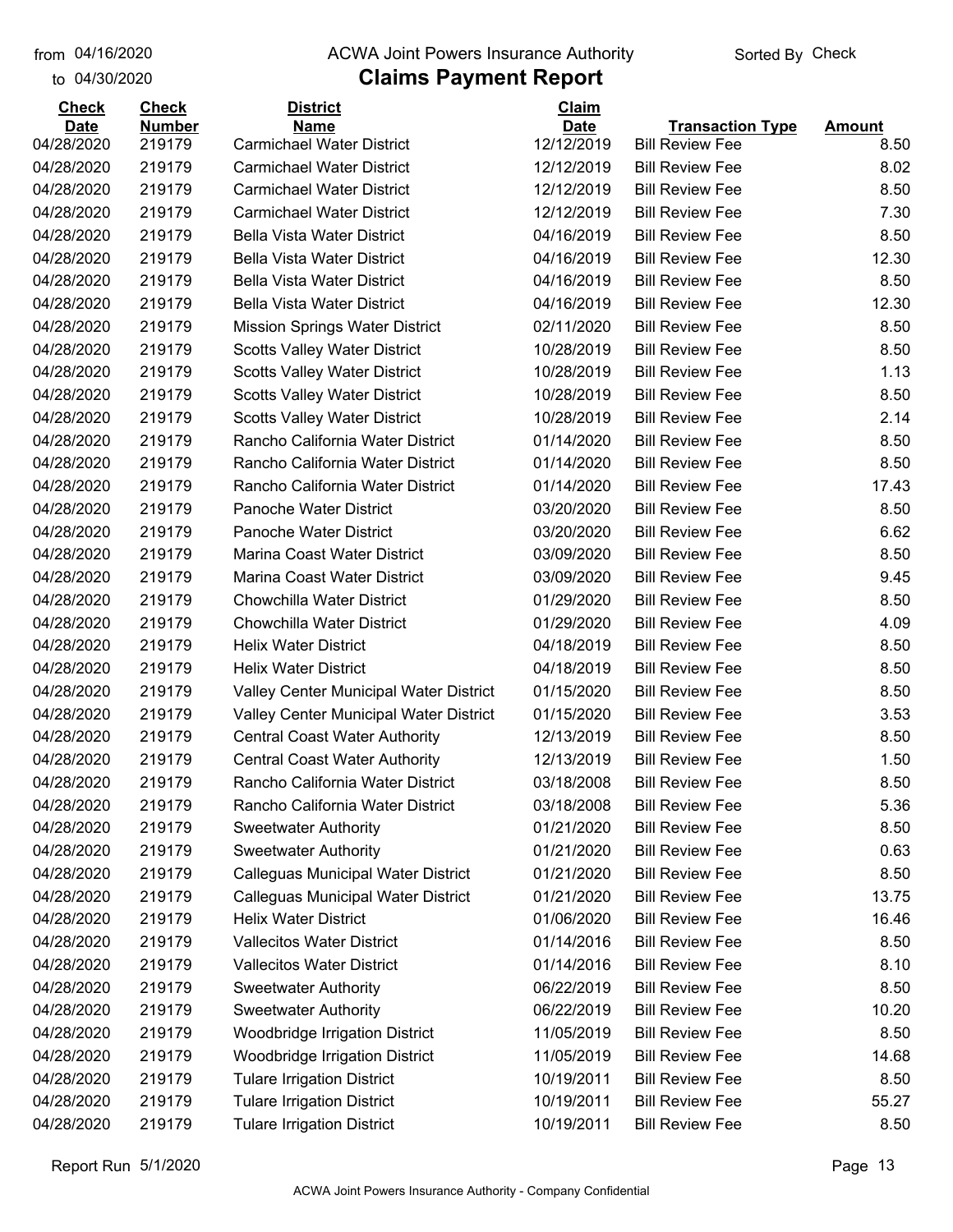#### from 04/16/2020 **The COVA Solic Act Act Authority** From 04/16/2020 **Sorted By Check**

#### to 04/30/2020

| <b>Check</b> | <b>Check</b>  | <b>District</b>                          | Claim       |                         |               |
|--------------|---------------|------------------------------------------|-------------|-------------------------|---------------|
| <b>Date</b>  | <b>Number</b> | <b>Name</b>                              | <b>Date</b> | <b>Transaction Type</b> | <b>Amount</b> |
| 04/28/2020   | 219179        | <b>Tulare Irrigation District</b>        | 10/19/2011  | <b>Bill Review Fee</b>  | 11.93         |
| 04/28/2020   | 219179        | <b>Tulare Irrigation District</b>        | 10/19/2011  | <b>Bill Review Fee</b>  | 8.50          |
| 04/28/2020   | 219179        | <b>Tulare Irrigation District</b>        | 10/19/2011  | <b>Bill Review Fee</b>  | 7.46          |
| 04/28/2020   | 219179        | Carpinteria Valley Water District        | 01/29/2018  | <b>Bill Review Fee</b>  | 8.50          |
| 04/28/2020   | 219179        | Carpinteria Valley Water District        | 01/29/2018  | <b>Bill Review Fee</b>  | 59.23         |
| 04/28/2020   | 219179        | Carpinteria Valley Water District        | 01/29/2018  | <b>Bill Review Fee</b>  | 131.38        |
| 04/28/2020   | 219179        | Carpinteria Valley Water District        | 01/29/2018  | <b>Bill Review Fee</b>  | 8.50          |
| 04/28/2020   | 219179        | Carpinteria Valley Water District        | 01/29/2018  | <b>Bill Review Fee</b>  | 0.48          |
| 04/28/2020   | 219179        | Glenn-Colusa Irrigation District         | 01/10/2020  | <b>Bill Review Fee</b>  | 8.50          |
| 04/28/2020   | 219179        | Glenn-Colusa Irrigation District         | 01/10/2020  | <b>Bill Review Fee</b>  | 6.99          |
| 04/28/2020   | 219179        | Kern County Water Agency                 | 03/12/2020  | <b>Bill Review Fee</b>  | 8.50          |
| 04/28/2020   | 219179        | Kern County Water Agency                 | 03/12/2020  | <b>Bill Review Fee</b>  | 10.71         |
| 04/28/2020   | 219179        | Ramona Municipal Water District          | 04/10/2013  | <b>Bill Review Fee</b>  | 8.50          |
| 04/28/2020   | 219179        | <b>Browns Valley Irrigation District</b> | 02/05/2020  | <b>Bill Review Fee</b>  | 8.50          |
| 04/28/2020   | 219179        | <b>Browns Valley Irrigation District</b> | 02/05/2020  | <b>Bill Review Fee</b>  | 7.67          |
| 04/28/2020   | 219180        | <b>Sutter Extension Water District</b>   | 04/19/2019  | Legal (Defense)         | 291.92        |
| 04/28/2020   | 219181        | Solano Irrigation District               | 12/30/2015  | Legal (Defense)         | 339.90        |
| 04/28/2020   | 219182        | Yorba Linda Water District               | 09/09/2019  | Legal (Defense)         | 611.82        |
| 04/28/2020   | 219183        | Fair Oaks Water District                 | 04/26/2018  | Legal (Defense)         | 652.95        |
| 04/28/2020   | 219184        | <b>Sweetwater Authority</b>              | 08/16/2017  | Legal (Defense)         | 220.94        |
| 04/28/2020   | 219185        | San Luis & Delta-Mendota Water Authority | 10/04/2017  | Legal (Defense)         | 17.00         |
| 04/28/2020   | 219186        | Elsinore Valley Municipal Water District | 05/05/2014  | Legal (Defense)         | 645.81        |
| 04/28/2020   | 219187        | San Juan Water District                  | 01/26/2016  | Legal (Defense)         | 721.00        |
| 04/28/2020   | 219188        | <b>El Toro Water District</b>            | 01/29/2019  | Legal (Defense)         | 67.98         |
| 04/28/2020   | 219189        | Carpinteria Valley Water District        | 03/19/2018  | <b>PPD</b>              | 580.00        |
| 04/28/2020   | 219190        | <b>Montecito Water District</b>          | 08/20/2019  | <b>TTD</b>              | 2,502.76      |
| 04/28/2020   | 219191        | Corcoran Irrigation District             | 12/13/2017  | Investigation/Subrosa   | 1,750.00      |
| 04/28/2020   | 219192        | Mesa Water District                      | 10/31/2012  | <b>PPD</b>              | 540.00        |
| 04/28/2020   | 219193        | <b>Sutter Extension Water District</b>   | 04/19/2019  | Photocopy               | 180.00        |
| 04/28/2020   | 219194        | <b>Sutter Extension Water District</b>   | 04/19/2019  | Photocopy               | 180.00        |
| 04/28/2020   | 219195        | <b>Sutter Extension Water District</b>   | 04/19/2019  | Photocopy               | 75.00         |
| 04/28/2020   | 219196        | Western Municipal Water District         | 03/02/2015  | Medical, general        | 288.87        |
| 04/28/2020   | 219197        | <b>Fallbrook Public Utility District</b> | 01/03/2020  | Medical, general        | 84.38         |
| 04/28/2020   | 219198        | Carpinteria Valley Water District        | 03/19/2018  | Physical therapy        | 118.38        |
| 04/28/2020   | 219199        | <b>Orange County Water District</b>      | 03/13/2020  | Hospital (Inpatient)    | 607.07        |
| 04/28/2020   | 219200        | Wheeler Ridge-Maricopa Water Storage D   | 02/20/2020  | Physical therapy        | 73.59         |
| 04/28/2020   | 219201        | Wheeler Ridge-Maricopa Water Storage D   | 02/20/2020  | Physical therapy        | 73.59         |
| 04/28/2020   | 219202        | Wheeler Ridge-Maricopa Water Storage D   | 02/20/2020  | Physical therapy        | 73.59         |
| 04/28/2020   | 219203        | Western Municipal Water District         | 10/23/2007  | <b>PPD</b>              | 540.00        |
| 04/28/2020   | 219204        | Humboldt Bay Municipal Water District    | 07/25/2019  | <b>TTD</b>              | 2,042.38      |
| 04/28/2020   | 219205        | Western Municipal Water District         | 11/21/2019  | Testing/Supplies        | 401.42        |
| 04/28/2020   | 219206        | Las Virgenes Municipal Water District    | 09/18/2019  | Legal (Defense)         | 62.00         |
| 04/28/2020   | 219207        | Moulton Niguel Water District            | 03/03/2020  | Photocopy               | 112.64        |
| 04/28/2020   | 219208        | Vista Irrigation District                | 02/04/2019  | Legal (Defense)         | 705.50        |
|              |               |                                          |             |                         |               |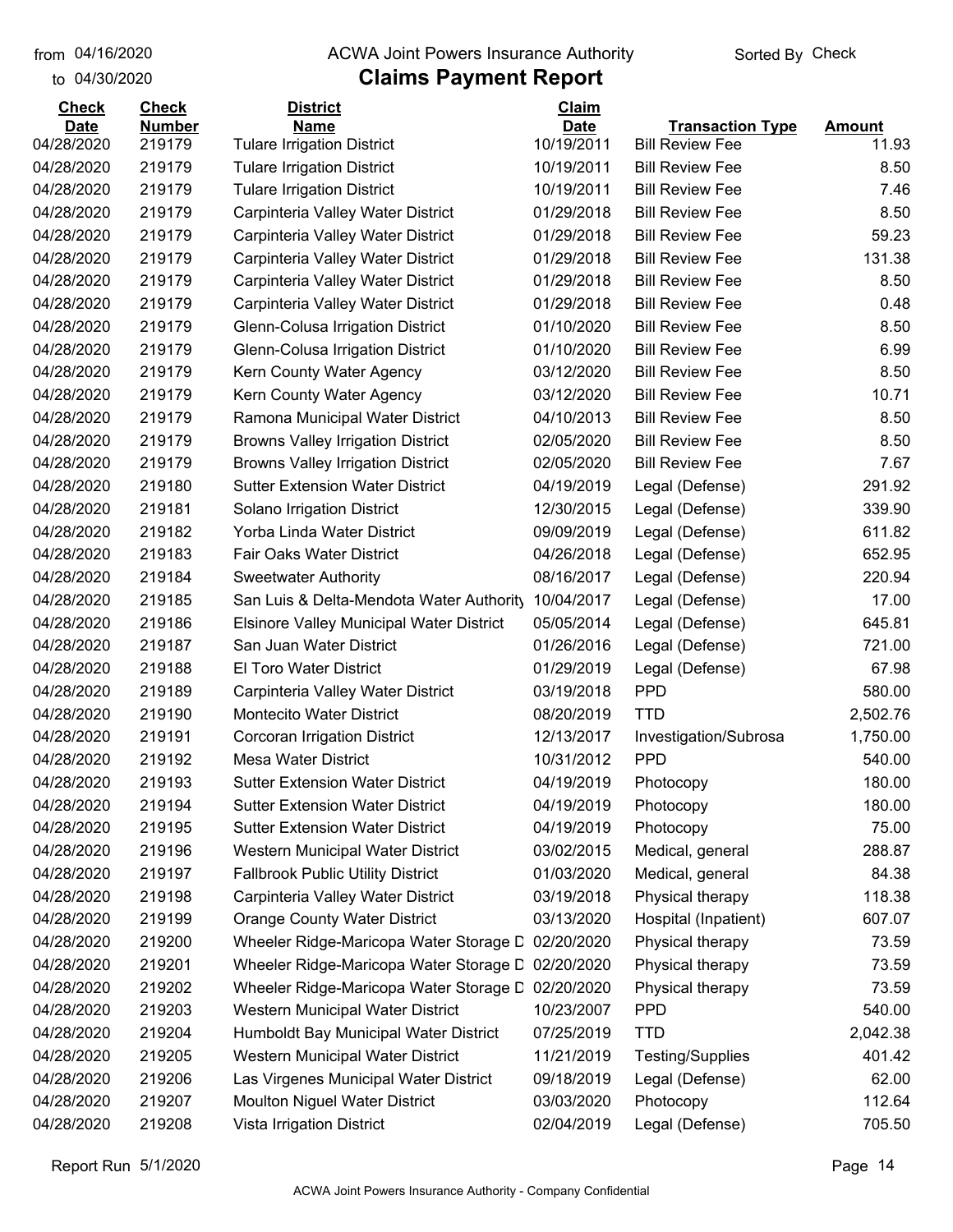#### from 04/16/2020 **The COVA Solic Act Act Authority** From 04/16/2020 **Sorted By Check**

| <b>Check</b>              | <b>Check</b>            | <b>District</b>                                         | Claim                     |                                            |                         |
|---------------------------|-------------------------|---------------------------------------------------------|---------------------------|--------------------------------------------|-------------------------|
| <b>Date</b><br>04/28/2020 | <b>Number</b><br>219209 | <b>Name</b><br><b>Vallecitos Water District</b>         | <b>Date</b><br>01/14/2016 | <b>Transaction Type</b><br>Legal (Defense) | <b>Amount</b><br>253.50 |
| 04/28/2020                | 219210                  | Padre Dam Municipal Water District                      | 12/26/2001                | Legal (Defense)                            | 706.00                  |
| 04/28/2020                | 219211                  | <b>Helix Water District</b>                             | 07/23/2019                | Legal (Defense)                            | 1,655.43                |
| 04/28/2020                | 219212                  | <b>Helix Water District</b>                             | 10/22/2018                | <b>PPD</b>                                 | 580.00                  |
| 04/28/2020                | 219213                  | Solano Irrigation District                              | 02/20/2020                | Testing/Supplies                           | 583.26                  |
| 04/28/2020                | 219214                  | Cucamonga Valley Water District                         | 03/08/2019                | Medical, general                           | 274.58                  |
| 04/28/2020                | 219215                  | <b>Tulare Irrigation District</b>                       | 11/18/2019                | <b>TTD</b>                                 | 1,585.64                |
| 04/28/2020                | 219216                  | <b>Helix Water District</b>                             | 04/18/2019                | <b>TTD</b>                                 | 2,057.06                |
| 04/28/2020                | 219217                  | El Toro Water District                                  | 06/22/2015                | <b>TTD</b>                                 | 2,142.98                |
| 04/28/2020                | 219218                  |                                                         | 01/15/2020                |                                            | 103.12                  |
|                           |                         | Desert Water Agency<br>Rancho California Water District |                           | Physical therapy                           | 53.93                   |
| 04/28/2020                | 219219                  |                                                         | 03/18/2008                | Pharmacy                                   |                         |
| 04/28/2020                | 219220                  | <b>Vallecitos Water District</b>                        | 11/20/2012                | Pharmacy                                   | 8.05                    |
| 04/28/2020                | 219221                  | Glenn-Colusa Irrigation District                        | 05/08/2019                | Pharmacy                                   | 48.60                   |
| 04/28/2020                | 219222                  | Panoche Water District                                  | 08/17/2019                | Pharmacy                                   | 138.74                  |
| 04/28/2020                | 219223                  | South Tahoe Public Utility District                     | 04/09/2020                | Pharmacy                                   | 9.40                    |
| 04/28/2020                | 219224                  | <b>Reclamation District #108</b>                        | 04/15/2020                | Pharmacy                                   | 8.81                    |
| 04/28/2020                | 219225                  | Alameda County Water District                           | 02/14/2020                | <b>Testing/Supplies</b>                    | 11.94                   |
| 04/28/2020                | 219226                  | Panoche Water District                                  | 08/17/2019                | Expense, general                           | 55.00                   |
| 04/28/2020                | 219227                  | Laguna Beach County Water District                      | 12/05/2019                | Hospital (Inpatient)                       | 2,873.42                |
| 04/28/2020                | 219228                  | San Juan Water District                                 | 10/12/2016                | <b>PPD</b>                                 | 580.00                  |
| 04/28/2020                | 219229                  | <b>Tulare Irrigation District</b>                       | 10/19/2011                | Physical therapy                           | 112.31                  |
| 04/28/2020                | 219230                  | Mariana Ranchos County Water District                   | 09/10/2019                | Physical therapy                           | 75.00                   |
| 04/28/2020                | 219231                  | <b>Sutter Extension Water District</b>                  | 04/19/2019                | Photocopy                                  | 193.95                  |
| 04/28/2020                | 219232                  | <b>Walnut Valley Water District</b>                     | 09/26/2019                | Medical, general                           | 399.64                  |
| 04/28/2020                | 219233                  | <b>Walnut Valley Water District</b>                     | 09/26/2019                | Medical, general                           | 99.57                   |
| 04/28/2020                | 219234                  | Palmdale Water District                                 | 01/16/2020                | Medical, general                           | 124.22                  |
| 04/28/2020                | 219235                  | Valley of the Moon Water District                       | 03/26/2020                | Medical, general                           | 128.58                  |
| 04/28/2020                | 219236                  | Valley of the Moon Water District                       | 03/26/2020                | Medical, general                           | 62.01                   |
| 04/28/2020                | 219237                  | Valley of the Moon Water District                       | 03/26/2020                | Hospital (Inpatient)                       | 70.26                   |
| 04/28/2020                | 219238                  | <b>Browns Valley Irrigation District</b>                | 02/05/2020                | <b>Testing/Supplies</b>                    | 9.79                    |
| 04/28/2020                | 219239                  | <b>Browns Valley Irrigation District</b>                | 02/05/2020                | <b>Testing/Supplies</b>                    | 28.86                   |
| 04/28/2020                | 219240                  | Solano Irrigation District                              | 08/12/2019                | Physical therapy                           | 92.00                   |
| 04/28/2020                | 219241                  | Solano Irrigation District                              | 08/12/2019                | Medical, general                           | 161.78                  |
| 04/28/2020                | 219242                  | <b>Sweetwater Authority</b>                             | 12/11/2018                | Testing/Supplies                           | 815.79                  |
| 04/28/2020                | 219243                  | <b>Helix Water District</b>                             | 08/23/2016                | Mileage                                    | 129.57                  |
| 04/28/2020                | 219244                  | <b>Helix Water District</b>                             | 07/23/2019                | Mileage                                    | 542.97                  |
| 04/28/2020                | 219245                  | Kern County Water Agency                                | 09/16/2016                | <b>TTD</b>                                 | 2,598.86                |
| 04/28/2020                | 219246                  | <b>Browns Valley Irrigation District</b>                | 02/05/2020                | <b>TTD</b>                                 | 2,214.34                |
| 04/28/2020                | 219247                  | Goleta Water District                                   | 06/15/2016                | <b>PPD</b>                                 | 580.00                  |
| 04/28/2020                | 219248                  | Crescenta Valley Water District                         | 09/04/2019                | <b>TTD</b>                                 | 1,973.90                |
| 04/28/2020                | 219249                  | Vista Irrigation District                               | 02/06/2020                | Medical, general                           | 216.86                  |
| 04/30/2020                | 219250                  | <b>Merced Irrigation District</b>                       | 11/14/2019                | Adjuster                                   | 4,000.50                |
| 04/30/2020                | 219251                  | Valley of the Moon Water District                       | 03/19/2020                | <b>Property - District Property</b>        | 6,799.08                |
| 04/30/2020                | 219252                  | Montecito Water District                                | 02/03/2019                | <b>Property - District Property</b>        | 506.40                  |
|                           |                         |                                                         |                           |                                            |                         |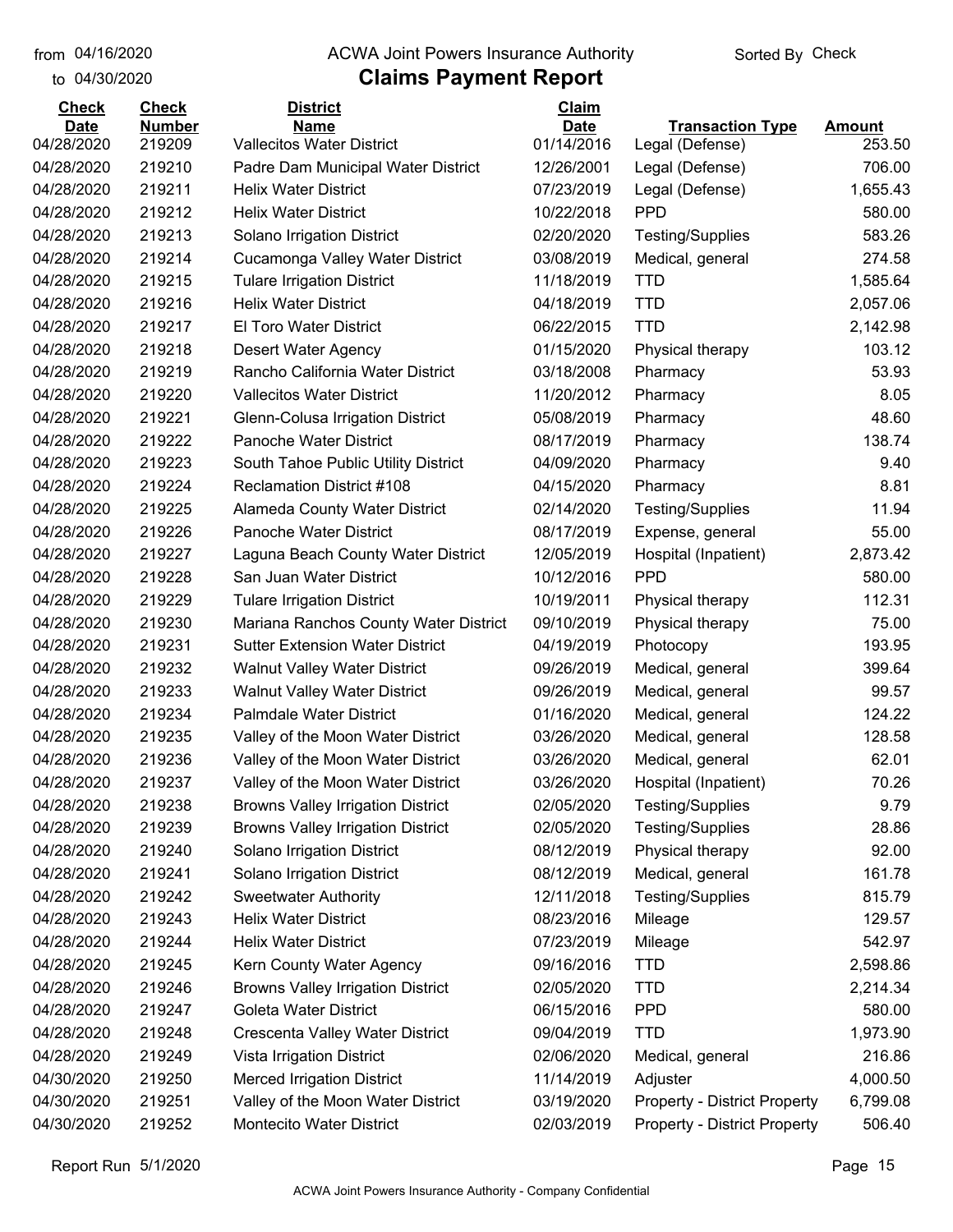#### from 04/16/2020 **The COVA Solic Act Act Authority** From 04/16/2020 **Sorted By Check**

| <b>Date</b><br><b>Number</b><br><b>Name</b><br><b>Date</b><br><b>Transaction Type</b><br><b>Amount</b><br>04/30/2020<br>219253<br><b>Fallbrook Public Utility District</b><br>03/29/2019<br>2,367.66<br>Adjuster<br>04/30/2020<br>219254<br><b>Sutter Extension Water District</b><br>09/01/2019<br>1,217.45<br>Adjuster<br>04/30/2020<br>219255<br><b>Goleta Water District</b><br>10/25/2019<br>Adjuster<br>4,747.98<br>04/30/2020<br>219256<br>Desert Water Agency<br>10/24/2019<br>30,131.21<br>Liability - Property Damage<br>Rancho California Water District<br>219257<br>03/18/2008<br>Medical, general<br>193.04<br>04/30/2020<br>04/30/2020<br>219258<br>Woodbridge Irrigation District<br>11/05/2019<br>109.08<br>Medical, general<br>04/30/2020<br>219259<br>04/18/2019<br>132.26<br><b>Helix Water District</b><br>Physical therapy<br>187.48<br>219260<br>05/08/2019<br>Glenn-Colusa Irrigation District<br>Physical therapy<br>219261<br><b>Helix Water District</b><br>183.56<br>04/18/2019<br>Physical therapy<br>30.00<br>219262<br><b>Merced Irrigation District</b><br>11/09/2018<br>Photocopy<br>941.37<br>219263<br>Vista Irrigation District<br>02/04/2019<br><b>TTD</b><br>1,076.80<br>219264<br>San Luis & Delta-Mendota Water Authority<br>02/10/2020<br><b>TTD</b><br>219265<br>11/17/2003<br>435.52<br><b>Orange County Water District</b><br>Testing/Supplies<br>219266<br><b>Bard Water District</b><br>08/20/2012<br>112.45<br>Medical, general<br>86.65<br>219267<br>Glenn-Colusa Irrigation District<br>01/10/2020<br>Medical, general<br>219268<br>10/29/2019<br>12.89<br>Laguna Beach County Water District<br>Medical, general<br>290.06<br>219269<br>South Feather Water and Power Agency<br>03/02/2020<br>Medical, general<br><b>Bill Review Fee</b><br>219270<br>Yorba Linda Water District<br>04/08/2020<br>8.50<br>219270<br>Yorba Linda Water District<br>04/08/2020<br><b>Bill Review Fee</b><br>14.19<br>219270<br>02/28/2020<br><b>Bill Review Fee</b><br>8.50<br><b>Sweetwater Authority</b><br>219270<br>02/28/2020<br><b>Bill Review Fee</b><br>0.63<br><b>Sweetwater Authority</b><br>219270<br>Truckee Donner Public Utility District<br>04/06/2020<br><b>Bill Review Fee</b><br>8.50<br>219270<br>04/06/2020<br><b>Bill Review Fee</b><br>8.50<br><b>Truckee Donner Public Utility District</b><br>219270<br><b>Montecito Water District</b><br>08/20/2019<br><b>Bill Review Fee</b><br>8.50<br>219270<br><b>Montecito Water District</b><br>08/20/2019<br>5.83<br><b>Bill Review Fee</b><br>219270<br>05/08/2019<br><b>Bill Review Fee</b><br>43.46<br>Glenn-Colusa Irrigation District<br>219270<br><b>Glenn-Colusa Irrigation District</b><br>05/08/2019<br><b>Bill Review Fee</b><br>8.50<br>219270<br>Glenn-Colusa Irrigation District<br>05/08/2019<br><b>Bill Review Fee</b><br>12.59<br>219270<br>Laguna Beach County Water District<br>10/29/2019<br><b>Bill Review Fee</b><br>8.50<br>219270<br>10/29/2019<br>Laguna Beach County Water District<br><b>Bill Review Fee</b><br>8.50<br><b>Bill Review Fee</b><br>219270<br>Solano Irrigation District<br>03/06/2020<br>8.50<br>219270<br><b>Merced Irrigation District</b><br>08/22/2019<br><b>Bill Review Fee</b><br>8.50<br>219270<br>South Tahoe Public Utility District<br>04/09/2020<br><b>Bill Review Fee</b><br>8.50<br>South Tahoe Public Utility District<br><b>Bill Review Fee</b><br>49.22<br>219270<br>04/09/2020<br>219270<br>South Tahoe Public Utility District<br>04/09/2020<br><b>Bill Review Fee</b><br>8.50<br>219270<br>South Tahoe Public Utility District<br>04/09/2020<br><b>Bill Review Fee</b><br>7.68<br><b>Rowland Water District</b><br>219270<br>05/06/2019<br><b>Bill Review Fee</b><br>8.50<br>219270<br><b>Stockton-East Water District</b><br>02/28/2004<br><b>Bill Review Fee</b><br>8.50<br><b>Stockton-East Water District</b><br><b>Bill Review Fee</b><br>219270<br>02/28/2004<br>2.83<br>219270<br><b>Elsinore Valley Municipal Water District</b><br>05/05/2014<br><b>Bill Review Fee</b><br>8.50<br>219270<br><b>Elsinore Valley Municipal Water District</b><br><b>Bill Review Fee</b><br>33.55<br>05/05/2014<br>219270<br>Humboldt Bay Municipal Water District<br>07/25/2019<br><b>Bill Review Fee</b><br>8.50<br>Humboldt Bay Municipal Water District<br><b>Bill Review Fee</b><br>219270<br>07/25/2019<br>54.62 | <b>Check</b> | <b>Check</b> | <b>District</b>                       | Claim      |                        |      |
|----------------------------------------------------------------------------------------------------------------------------------------------------------------------------------------------------------------------------------------------------------------------------------------------------------------------------------------------------------------------------------------------------------------------------------------------------------------------------------------------------------------------------------------------------------------------------------------------------------------------------------------------------------------------------------------------------------------------------------------------------------------------------------------------------------------------------------------------------------------------------------------------------------------------------------------------------------------------------------------------------------------------------------------------------------------------------------------------------------------------------------------------------------------------------------------------------------------------------------------------------------------------------------------------------------------------------------------------------------------------------------------------------------------------------------------------------------------------------------------------------------------------------------------------------------------------------------------------------------------------------------------------------------------------------------------------------------------------------------------------------------------------------------------------------------------------------------------------------------------------------------------------------------------------------------------------------------------------------------------------------------------------------------------------------------------------------------------------------------------------------------------------------------------------------------------------------------------------------------------------------------------------------------------------------------------------------------------------------------------------------------------------------------------------------------------------------------------------------------------------------------------------------------------------------------------------------------------------------------------------------------------------------------------------------------------------------------------------------------------------------------------------------------------------------------------------------------------------------------------------------------------------------------------------------------------------------------------------------------------------------------------------------------------------------------------------------------------------------------------------------------------------------------------------------------------------------------------------------------------------------------------------------------------------------------------------------------------------------------------------------------------------------------------------------------------------------------------------------------------------------------------------------------------------------------------------------------------------------------------------------------------------------------------------------------------------------------------------------------------------------------------------------------------------------------------------------------------------------------------------------------------------------------------------------------------------------------------------------------------------------------------------------------------------------------------------------------------------------------------------------------------------------------------------------------------------------------------------------------------------------------------------------------------------------------------------------------------------------------------------------|--------------|--------------|---------------------------------------|------------|------------------------|------|
|                                                                                                                                                                                                                                                                                                                                                                                                                                                                                                                                                                                                                                                                                                                                                                                                                                                                                                                                                                                                                                                                                                                                                                                                                                                                                                                                                                                                                                                                                                                                                                                                                                                                                                                                                                                                                                                                                                                                                                                                                                                                                                                                                                                                                                                                                                                                                                                                                                                                                                                                                                                                                                                                                                                                                                                                                                                                                                                                                                                                                                                                                                                                                                                                                                                                                                                                                                                                                                                                                                                                                                                                                                                                                                                                                                                                                                                                                                                                                                                                                                                                                                                                                                                                                                                                                                                                                                            |              |              |                                       |            |                        |      |
|                                                                                                                                                                                                                                                                                                                                                                                                                                                                                                                                                                                                                                                                                                                                                                                                                                                                                                                                                                                                                                                                                                                                                                                                                                                                                                                                                                                                                                                                                                                                                                                                                                                                                                                                                                                                                                                                                                                                                                                                                                                                                                                                                                                                                                                                                                                                                                                                                                                                                                                                                                                                                                                                                                                                                                                                                                                                                                                                                                                                                                                                                                                                                                                                                                                                                                                                                                                                                                                                                                                                                                                                                                                                                                                                                                                                                                                                                                                                                                                                                                                                                                                                                                                                                                                                                                                                                                            |              |              |                                       |            |                        |      |
|                                                                                                                                                                                                                                                                                                                                                                                                                                                                                                                                                                                                                                                                                                                                                                                                                                                                                                                                                                                                                                                                                                                                                                                                                                                                                                                                                                                                                                                                                                                                                                                                                                                                                                                                                                                                                                                                                                                                                                                                                                                                                                                                                                                                                                                                                                                                                                                                                                                                                                                                                                                                                                                                                                                                                                                                                                                                                                                                                                                                                                                                                                                                                                                                                                                                                                                                                                                                                                                                                                                                                                                                                                                                                                                                                                                                                                                                                                                                                                                                                                                                                                                                                                                                                                                                                                                                                                            |              |              |                                       |            |                        |      |
|                                                                                                                                                                                                                                                                                                                                                                                                                                                                                                                                                                                                                                                                                                                                                                                                                                                                                                                                                                                                                                                                                                                                                                                                                                                                                                                                                                                                                                                                                                                                                                                                                                                                                                                                                                                                                                                                                                                                                                                                                                                                                                                                                                                                                                                                                                                                                                                                                                                                                                                                                                                                                                                                                                                                                                                                                                                                                                                                                                                                                                                                                                                                                                                                                                                                                                                                                                                                                                                                                                                                                                                                                                                                                                                                                                                                                                                                                                                                                                                                                                                                                                                                                                                                                                                                                                                                                                            |              |              |                                       |            |                        |      |
|                                                                                                                                                                                                                                                                                                                                                                                                                                                                                                                                                                                                                                                                                                                                                                                                                                                                                                                                                                                                                                                                                                                                                                                                                                                                                                                                                                                                                                                                                                                                                                                                                                                                                                                                                                                                                                                                                                                                                                                                                                                                                                                                                                                                                                                                                                                                                                                                                                                                                                                                                                                                                                                                                                                                                                                                                                                                                                                                                                                                                                                                                                                                                                                                                                                                                                                                                                                                                                                                                                                                                                                                                                                                                                                                                                                                                                                                                                                                                                                                                                                                                                                                                                                                                                                                                                                                                                            |              |              |                                       |            |                        |      |
|                                                                                                                                                                                                                                                                                                                                                                                                                                                                                                                                                                                                                                                                                                                                                                                                                                                                                                                                                                                                                                                                                                                                                                                                                                                                                                                                                                                                                                                                                                                                                                                                                                                                                                                                                                                                                                                                                                                                                                                                                                                                                                                                                                                                                                                                                                                                                                                                                                                                                                                                                                                                                                                                                                                                                                                                                                                                                                                                                                                                                                                                                                                                                                                                                                                                                                                                                                                                                                                                                                                                                                                                                                                                                                                                                                                                                                                                                                                                                                                                                                                                                                                                                                                                                                                                                                                                                                            |              |              |                                       |            |                        |      |
|                                                                                                                                                                                                                                                                                                                                                                                                                                                                                                                                                                                                                                                                                                                                                                                                                                                                                                                                                                                                                                                                                                                                                                                                                                                                                                                                                                                                                                                                                                                                                                                                                                                                                                                                                                                                                                                                                                                                                                                                                                                                                                                                                                                                                                                                                                                                                                                                                                                                                                                                                                                                                                                                                                                                                                                                                                                                                                                                                                                                                                                                                                                                                                                                                                                                                                                                                                                                                                                                                                                                                                                                                                                                                                                                                                                                                                                                                                                                                                                                                                                                                                                                                                                                                                                                                                                                                                            |              |              |                                       |            |                        |      |
|                                                                                                                                                                                                                                                                                                                                                                                                                                                                                                                                                                                                                                                                                                                                                                                                                                                                                                                                                                                                                                                                                                                                                                                                                                                                                                                                                                                                                                                                                                                                                                                                                                                                                                                                                                                                                                                                                                                                                                                                                                                                                                                                                                                                                                                                                                                                                                                                                                                                                                                                                                                                                                                                                                                                                                                                                                                                                                                                                                                                                                                                                                                                                                                                                                                                                                                                                                                                                                                                                                                                                                                                                                                                                                                                                                                                                                                                                                                                                                                                                                                                                                                                                                                                                                                                                                                                                                            |              |              |                                       |            |                        |      |
|                                                                                                                                                                                                                                                                                                                                                                                                                                                                                                                                                                                                                                                                                                                                                                                                                                                                                                                                                                                                                                                                                                                                                                                                                                                                                                                                                                                                                                                                                                                                                                                                                                                                                                                                                                                                                                                                                                                                                                                                                                                                                                                                                                                                                                                                                                                                                                                                                                                                                                                                                                                                                                                                                                                                                                                                                                                                                                                                                                                                                                                                                                                                                                                                                                                                                                                                                                                                                                                                                                                                                                                                                                                                                                                                                                                                                                                                                                                                                                                                                                                                                                                                                                                                                                                                                                                                                                            | 04/30/2020   |              |                                       |            |                        |      |
|                                                                                                                                                                                                                                                                                                                                                                                                                                                                                                                                                                                                                                                                                                                                                                                                                                                                                                                                                                                                                                                                                                                                                                                                                                                                                                                                                                                                                                                                                                                                                                                                                                                                                                                                                                                                                                                                                                                                                                                                                                                                                                                                                                                                                                                                                                                                                                                                                                                                                                                                                                                                                                                                                                                                                                                                                                                                                                                                                                                                                                                                                                                                                                                                                                                                                                                                                                                                                                                                                                                                                                                                                                                                                                                                                                                                                                                                                                                                                                                                                                                                                                                                                                                                                                                                                                                                                                            | 04/30/2020   |              |                                       |            |                        |      |
|                                                                                                                                                                                                                                                                                                                                                                                                                                                                                                                                                                                                                                                                                                                                                                                                                                                                                                                                                                                                                                                                                                                                                                                                                                                                                                                                                                                                                                                                                                                                                                                                                                                                                                                                                                                                                                                                                                                                                                                                                                                                                                                                                                                                                                                                                                                                                                                                                                                                                                                                                                                                                                                                                                                                                                                                                                                                                                                                                                                                                                                                                                                                                                                                                                                                                                                                                                                                                                                                                                                                                                                                                                                                                                                                                                                                                                                                                                                                                                                                                                                                                                                                                                                                                                                                                                                                                                            | 04/30/2020   |              |                                       |            |                        |      |
|                                                                                                                                                                                                                                                                                                                                                                                                                                                                                                                                                                                                                                                                                                                                                                                                                                                                                                                                                                                                                                                                                                                                                                                                                                                                                                                                                                                                                                                                                                                                                                                                                                                                                                                                                                                                                                                                                                                                                                                                                                                                                                                                                                                                                                                                                                                                                                                                                                                                                                                                                                                                                                                                                                                                                                                                                                                                                                                                                                                                                                                                                                                                                                                                                                                                                                                                                                                                                                                                                                                                                                                                                                                                                                                                                                                                                                                                                                                                                                                                                                                                                                                                                                                                                                                                                                                                                                            | 04/30/2020   |              |                                       |            |                        |      |
|                                                                                                                                                                                                                                                                                                                                                                                                                                                                                                                                                                                                                                                                                                                                                                                                                                                                                                                                                                                                                                                                                                                                                                                                                                                                                                                                                                                                                                                                                                                                                                                                                                                                                                                                                                                                                                                                                                                                                                                                                                                                                                                                                                                                                                                                                                                                                                                                                                                                                                                                                                                                                                                                                                                                                                                                                                                                                                                                                                                                                                                                                                                                                                                                                                                                                                                                                                                                                                                                                                                                                                                                                                                                                                                                                                                                                                                                                                                                                                                                                                                                                                                                                                                                                                                                                                                                                                            | 04/30/2020   |              |                                       |            |                        |      |
|                                                                                                                                                                                                                                                                                                                                                                                                                                                                                                                                                                                                                                                                                                                                                                                                                                                                                                                                                                                                                                                                                                                                                                                                                                                                                                                                                                                                                                                                                                                                                                                                                                                                                                                                                                                                                                                                                                                                                                                                                                                                                                                                                                                                                                                                                                                                                                                                                                                                                                                                                                                                                                                                                                                                                                                                                                                                                                                                                                                                                                                                                                                                                                                                                                                                                                                                                                                                                                                                                                                                                                                                                                                                                                                                                                                                                                                                                                                                                                                                                                                                                                                                                                                                                                                                                                                                                                            | 04/30/2020   |              |                                       |            |                        |      |
|                                                                                                                                                                                                                                                                                                                                                                                                                                                                                                                                                                                                                                                                                                                                                                                                                                                                                                                                                                                                                                                                                                                                                                                                                                                                                                                                                                                                                                                                                                                                                                                                                                                                                                                                                                                                                                                                                                                                                                                                                                                                                                                                                                                                                                                                                                                                                                                                                                                                                                                                                                                                                                                                                                                                                                                                                                                                                                                                                                                                                                                                                                                                                                                                                                                                                                                                                                                                                                                                                                                                                                                                                                                                                                                                                                                                                                                                                                                                                                                                                                                                                                                                                                                                                                                                                                                                                                            | 04/30/2020   |              |                                       |            |                        |      |
|                                                                                                                                                                                                                                                                                                                                                                                                                                                                                                                                                                                                                                                                                                                                                                                                                                                                                                                                                                                                                                                                                                                                                                                                                                                                                                                                                                                                                                                                                                                                                                                                                                                                                                                                                                                                                                                                                                                                                                                                                                                                                                                                                                                                                                                                                                                                                                                                                                                                                                                                                                                                                                                                                                                                                                                                                                                                                                                                                                                                                                                                                                                                                                                                                                                                                                                                                                                                                                                                                                                                                                                                                                                                                                                                                                                                                                                                                                                                                                                                                                                                                                                                                                                                                                                                                                                                                                            | 04/30/2020   |              |                                       |            |                        |      |
|                                                                                                                                                                                                                                                                                                                                                                                                                                                                                                                                                                                                                                                                                                                                                                                                                                                                                                                                                                                                                                                                                                                                                                                                                                                                                                                                                                                                                                                                                                                                                                                                                                                                                                                                                                                                                                                                                                                                                                                                                                                                                                                                                                                                                                                                                                                                                                                                                                                                                                                                                                                                                                                                                                                                                                                                                                                                                                                                                                                                                                                                                                                                                                                                                                                                                                                                                                                                                                                                                                                                                                                                                                                                                                                                                                                                                                                                                                                                                                                                                                                                                                                                                                                                                                                                                                                                                                            | 04/30/2020   |              |                                       |            |                        |      |
|                                                                                                                                                                                                                                                                                                                                                                                                                                                                                                                                                                                                                                                                                                                                                                                                                                                                                                                                                                                                                                                                                                                                                                                                                                                                                                                                                                                                                                                                                                                                                                                                                                                                                                                                                                                                                                                                                                                                                                                                                                                                                                                                                                                                                                                                                                                                                                                                                                                                                                                                                                                                                                                                                                                                                                                                                                                                                                                                                                                                                                                                                                                                                                                                                                                                                                                                                                                                                                                                                                                                                                                                                                                                                                                                                                                                                                                                                                                                                                                                                                                                                                                                                                                                                                                                                                                                                                            | 04/30/2020   |              |                                       |            |                        |      |
|                                                                                                                                                                                                                                                                                                                                                                                                                                                                                                                                                                                                                                                                                                                                                                                                                                                                                                                                                                                                                                                                                                                                                                                                                                                                                                                                                                                                                                                                                                                                                                                                                                                                                                                                                                                                                                                                                                                                                                                                                                                                                                                                                                                                                                                                                                                                                                                                                                                                                                                                                                                                                                                                                                                                                                                                                                                                                                                                                                                                                                                                                                                                                                                                                                                                                                                                                                                                                                                                                                                                                                                                                                                                                                                                                                                                                                                                                                                                                                                                                                                                                                                                                                                                                                                                                                                                                                            | 04/30/2020   |              |                                       |            |                        |      |
|                                                                                                                                                                                                                                                                                                                                                                                                                                                                                                                                                                                                                                                                                                                                                                                                                                                                                                                                                                                                                                                                                                                                                                                                                                                                                                                                                                                                                                                                                                                                                                                                                                                                                                                                                                                                                                                                                                                                                                                                                                                                                                                                                                                                                                                                                                                                                                                                                                                                                                                                                                                                                                                                                                                                                                                                                                                                                                                                                                                                                                                                                                                                                                                                                                                                                                                                                                                                                                                                                                                                                                                                                                                                                                                                                                                                                                                                                                                                                                                                                                                                                                                                                                                                                                                                                                                                                                            | 04/30/2020   |              |                                       |            |                        |      |
|                                                                                                                                                                                                                                                                                                                                                                                                                                                                                                                                                                                                                                                                                                                                                                                                                                                                                                                                                                                                                                                                                                                                                                                                                                                                                                                                                                                                                                                                                                                                                                                                                                                                                                                                                                                                                                                                                                                                                                                                                                                                                                                                                                                                                                                                                                                                                                                                                                                                                                                                                                                                                                                                                                                                                                                                                                                                                                                                                                                                                                                                                                                                                                                                                                                                                                                                                                                                                                                                                                                                                                                                                                                                                                                                                                                                                                                                                                                                                                                                                                                                                                                                                                                                                                                                                                                                                                            | 04/30/2020   |              |                                       |            |                        |      |
|                                                                                                                                                                                                                                                                                                                                                                                                                                                                                                                                                                                                                                                                                                                                                                                                                                                                                                                                                                                                                                                                                                                                                                                                                                                                                                                                                                                                                                                                                                                                                                                                                                                                                                                                                                                                                                                                                                                                                                                                                                                                                                                                                                                                                                                                                                                                                                                                                                                                                                                                                                                                                                                                                                                                                                                                                                                                                                                                                                                                                                                                                                                                                                                                                                                                                                                                                                                                                                                                                                                                                                                                                                                                                                                                                                                                                                                                                                                                                                                                                                                                                                                                                                                                                                                                                                                                                                            | 04/30/2020   |              |                                       |            |                        |      |
|                                                                                                                                                                                                                                                                                                                                                                                                                                                                                                                                                                                                                                                                                                                                                                                                                                                                                                                                                                                                                                                                                                                                                                                                                                                                                                                                                                                                                                                                                                                                                                                                                                                                                                                                                                                                                                                                                                                                                                                                                                                                                                                                                                                                                                                                                                                                                                                                                                                                                                                                                                                                                                                                                                                                                                                                                                                                                                                                                                                                                                                                                                                                                                                                                                                                                                                                                                                                                                                                                                                                                                                                                                                                                                                                                                                                                                                                                                                                                                                                                                                                                                                                                                                                                                                                                                                                                                            | 04/30/2020   |              |                                       |            |                        |      |
|                                                                                                                                                                                                                                                                                                                                                                                                                                                                                                                                                                                                                                                                                                                                                                                                                                                                                                                                                                                                                                                                                                                                                                                                                                                                                                                                                                                                                                                                                                                                                                                                                                                                                                                                                                                                                                                                                                                                                                                                                                                                                                                                                                                                                                                                                                                                                                                                                                                                                                                                                                                                                                                                                                                                                                                                                                                                                                                                                                                                                                                                                                                                                                                                                                                                                                                                                                                                                                                                                                                                                                                                                                                                                                                                                                                                                                                                                                                                                                                                                                                                                                                                                                                                                                                                                                                                                                            | 04/30/2020   |              |                                       |            |                        |      |
|                                                                                                                                                                                                                                                                                                                                                                                                                                                                                                                                                                                                                                                                                                                                                                                                                                                                                                                                                                                                                                                                                                                                                                                                                                                                                                                                                                                                                                                                                                                                                                                                                                                                                                                                                                                                                                                                                                                                                                                                                                                                                                                                                                                                                                                                                                                                                                                                                                                                                                                                                                                                                                                                                                                                                                                                                                                                                                                                                                                                                                                                                                                                                                                                                                                                                                                                                                                                                                                                                                                                                                                                                                                                                                                                                                                                                                                                                                                                                                                                                                                                                                                                                                                                                                                                                                                                                                            | 04/30/2020   |              |                                       |            |                        |      |
|                                                                                                                                                                                                                                                                                                                                                                                                                                                                                                                                                                                                                                                                                                                                                                                                                                                                                                                                                                                                                                                                                                                                                                                                                                                                                                                                                                                                                                                                                                                                                                                                                                                                                                                                                                                                                                                                                                                                                                                                                                                                                                                                                                                                                                                                                                                                                                                                                                                                                                                                                                                                                                                                                                                                                                                                                                                                                                                                                                                                                                                                                                                                                                                                                                                                                                                                                                                                                                                                                                                                                                                                                                                                                                                                                                                                                                                                                                                                                                                                                                                                                                                                                                                                                                                                                                                                                                            | 04/30/2020   |              |                                       |            |                        |      |
|                                                                                                                                                                                                                                                                                                                                                                                                                                                                                                                                                                                                                                                                                                                                                                                                                                                                                                                                                                                                                                                                                                                                                                                                                                                                                                                                                                                                                                                                                                                                                                                                                                                                                                                                                                                                                                                                                                                                                                                                                                                                                                                                                                                                                                                                                                                                                                                                                                                                                                                                                                                                                                                                                                                                                                                                                                                                                                                                                                                                                                                                                                                                                                                                                                                                                                                                                                                                                                                                                                                                                                                                                                                                                                                                                                                                                                                                                                                                                                                                                                                                                                                                                                                                                                                                                                                                                                            | 04/30/2020   |              |                                       |            |                        |      |
|                                                                                                                                                                                                                                                                                                                                                                                                                                                                                                                                                                                                                                                                                                                                                                                                                                                                                                                                                                                                                                                                                                                                                                                                                                                                                                                                                                                                                                                                                                                                                                                                                                                                                                                                                                                                                                                                                                                                                                                                                                                                                                                                                                                                                                                                                                                                                                                                                                                                                                                                                                                                                                                                                                                                                                                                                                                                                                                                                                                                                                                                                                                                                                                                                                                                                                                                                                                                                                                                                                                                                                                                                                                                                                                                                                                                                                                                                                                                                                                                                                                                                                                                                                                                                                                                                                                                                                            | 04/30/2020   |              |                                       |            |                        |      |
|                                                                                                                                                                                                                                                                                                                                                                                                                                                                                                                                                                                                                                                                                                                                                                                                                                                                                                                                                                                                                                                                                                                                                                                                                                                                                                                                                                                                                                                                                                                                                                                                                                                                                                                                                                                                                                                                                                                                                                                                                                                                                                                                                                                                                                                                                                                                                                                                                                                                                                                                                                                                                                                                                                                                                                                                                                                                                                                                                                                                                                                                                                                                                                                                                                                                                                                                                                                                                                                                                                                                                                                                                                                                                                                                                                                                                                                                                                                                                                                                                                                                                                                                                                                                                                                                                                                                                                            | 04/30/2020   |              |                                       |            |                        |      |
|                                                                                                                                                                                                                                                                                                                                                                                                                                                                                                                                                                                                                                                                                                                                                                                                                                                                                                                                                                                                                                                                                                                                                                                                                                                                                                                                                                                                                                                                                                                                                                                                                                                                                                                                                                                                                                                                                                                                                                                                                                                                                                                                                                                                                                                                                                                                                                                                                                                                                                                                                                                                                                                                                                                                                                                                                                                                                                                                                                                                                                                                                                                                                                                                                                                                                                                                                                                                                                                                                                                                                                                                                                                                                                                                                                                                                                                                                                                                                                                                                                                                                                                                                                                                                                                                                                                                                                            | 04/30/2020   |              |                                       |            |                        |      |
|                                                                                                                                                                                                                                                                                                                                                                                                                                                                                                                                                                                                                                                                                                                                                                                                                                                                                                                                                                                                                                                                                                                                                                                                                                                                                                                                                                                                                                                                                                                                                                                                                                                                                                                                                                                                                                                                                                                                                                                                                                                                                                                                                                                                                                                                                                                                                                                                                                                                                                                                                                                                                                                                                                                                                                                                                                                                                                                                                                                                                                                                                                                                                                                                                                                                                                                                                                                                                                                                                                                                                                                                                                                                                                                                                                                                                                                                                                                                                                                                                                                                                                                                                                                                                                                                                                                                                                            | 04/30/2020   |              |                                       |            |                        |      |
|                                                                                                                                                                                                                                                                                                                                                                                                                                                                                                                                                                                                                                                                                                                                                                                                                                                                                                                                                                                                                                                                                                                                                                                                                                                                                                                                                                                                                                                                                                                                                                                                                                                                                                                                                                                                                                                                                                                                                                                                                                                                                                                                                                                                                                                                                                                                                                                                                                                                                                                                                                                                                                                                                                                                                                                                                                                                                                                                                                                                                                                                                                                                                                                                                                                                                                                                                                                                                                                                                                                                                                                                                                                                                                                                                                                                                                                                                                                                                                                                                                                                                                                                                                                                                                                                                                                                                                            | 04/30/2020   |              |                                       |            |                        |      |
|                                                                                                                                                                                                                                                                                                                                                                                                                                                                                                                                                                                                                                                                                                                                                                                                                                                                                                                                                                                                                                                                                                                                                                                                                                                                                                                                                                                                                                                                                                                                                                                                                                                                                                                                                                                                                                                                                                                                                                                                                                                                                                                                                                                                                                                                                                                                                                                                                                                                                                                                                                                                                                                                                                                                                                                                                                                                                                                                                                                                                                                                                                                                                                                                                                                                                                                                                                                                                                                                                                                                                                                                                                                                                                                                                                                                                                                                                                                                                                                                                                                                                                                                                                                                                                                                                                                                                                            | 04/30/2020   |              |                                       |            |                        |      |
|                                                                                                                                                                                                                                                                                                                                                                                                                                                                                                                                                                                                                                                                                                                                                                                                                                                                                                                                                                                                                                                                                                                                                                                                                                                                                                                                                                                                                                                                                                                                                                                                                                                                                                                                                                                                                                                                                                                                                                                                                                                                                                                                                                                                                                                                                                                                                                                                                                                                                                                                                                                                                                                                                                                                                                                                                                                                                                                                                                                                                                                                                                                                                                                                                                                                                                                                                                                                                                                                                                                                                                                                                                                                                                                                                                                                                                                                                                                                                                                                                                                                                                                                                                                                                                                                                                                                                                            | 04/30/2020   |              |                                       |            |                        |      |
|                                                                                                                                                                                                                                                                                                                                                                                                                                                                                                                                                                                                                                                                                                                                                                                                                                                                                                                                                                                                                                                                                                                                                                                                                                                                                                                                                                                                                                                                                                                                                                                                                                                                                                                                                                                                                                                                                                                                                                                                                                                                                                                                                                                                                                                                                                                                                                                                                                                                                                                                                                                                                                                                                                                                                                                                                                                                                                                                                                                                                                                                                                                                                                                                                                                                                                                                                                                                                                                                                                                                                                                                                                                                                                                                                                                                                                                                                                                                                                                                                                                                                                                                                                                                                                                                                                                                                                            | 04/30/2020   |              |                                       |            |                        |      |
|                                                                                                                                                                                                                                                                                                                                                                                                                                                                                                                                                                                                                                                                                                                                                                                                                                                                                                                                                                                                                                                                                                                                                                                                                                                                                                                                                                                                                                                                                                                                                                                                                                                                                                                                                                                                                                                                                                                                                                                                                                                                                                                                                                                                                                                                                                                                                                                                                                                                                                                                                                                                                                                                                                                                                                                                                                                                                                                                                                                                                                                                                                                                                                                                                                                                                                                                                                                                                                                                                                                                                                                                                                                                                                                                                                                                                                                                                                                                                                                                                                                                                                                                                                                                                                                                                                                                                                            | 04/30/2020   |              |                                       |            |                        |      |
|                                                                                                                                                                                                                                                                                                                                                                                                                                                                                                                                                                                                                                                                                                                                                                                                                                                                                                                                                                                                                                                                                                                                                                                                                                                                                                                                                                                                                                                                                                                                                                                                                                                                                                                                                                                                                                                                                                                                                                                                                                                                                                                                                                                                                                                                                                                                                                                                                                                                                                                                                                                                                                                                                                                                                                                                                                                                                                                                                                                                                                                                                                                                                                                                                                                                                                                                                                                                                                                                                                                                                                                                                                                                                                                                                                                                                                                                                                                                                                                                                                                                                                                                                                                                                                                                                                                                                                            | 04/30/2020   |              |                                       |            |                        |      |
|                                                                                                                                                                                                                                                                                                                                                                                                                                                                                                                                                                                                                                                                                                                                                                                                                                                                                                                                                                                                                                                                                                                                                                                                                                                                                                                                                                                                                                                                                                                                                                                                                                                                                                                                                                                                                                                                                                                                                                                                                                                                                                                                                                                                                                                                                                                                                                                                                                                                                                                                                                                                                                                                                                                                                                                                                                                                                                                                                                                                                                                                                                                                                                                                                                                                                                                                                                                                                                                                                                                                                                                                                                                                                                                                                                                                                                                                                                                                                                                                                                                                                                                                                                                                                                                                                                                                                                            | 04/30/2020   |              |                                       |            |                        |      |
|                                                                                                                                                                                                                                                                                                                                                                                                                                                                                                                                                                                                                                                                                                                                                                                                                                                                                                                                                                                                                                                                                                                                                                                                                                                                                                                                                                                                                                                                                                                                                                                                                                                                                                                                                                                                                                                                                                                                                                                                                                                                                                                                                                                                                                                                                                                                                                                                                                                                                                                                                                                                                                                                                                                                                                                                                                                                                                                                                                                                                                                                                                                                                                                                                                                                                                                                                                                                                                                                                                                                                                                                                                                                                                                                                                                                                                                                                                                                                                                                                                                                                                                                                                                                                                                                                                                                                                            | 04/30/2020   |              |                                       |            |                        |      |
|                                                                                                                                                                                                                                                                                                                                                                                                                                                                                                                                                                                                                                                                                                                                                                                                                                                                                                                                                                                                                                                                                                                                                                                                                                                                                                                                                                                                                                                                                                                                                                                                                                                                                                                                                                                                                                                                                                                                                                                                                                                                                                                                                                                                                                                                                                                                                                                                                                                                                                                                                                                                                                                                                                                                                                                                                                                                                                                                                                                                                                                                                                                                                                                                                                                                                                                                                                                                                                                                                                                                                                                                                                                                                                                                                                                                                                                                                                                                                                                                                                                                                                                                                                                                                                                                                                                                                                            | 04/30/2020   |              |                                       |            |                        |      |
|                                                                                                                                                                                                                                                                                                                                                                                                                                                                                                                                                                                                                                                                                                                                                                                                                                                                                                                                                                                                                                                                                                                                                                                                                                                                                                                                                                                                                                                                                                                                                                                                                                                                                                                                                                                                                                                                                                                                                                                                                                                                                                                                                                                                                                                                                                                                                                                                                                                                                                                                                                                                                                                                                                                                                                                                                                                                                                                                                                                                                                                                                                                                                                                                                                                                                                                                                                                                                                                                                                                                                                                                                                                                                                                                                                                                                                                                                                                                                                                                                                                                                                                                                                                                                                                                                                                                                                            | 04/30/2020   |              |                                       |            |                        |      |
|                                                                                                                                                                                                                                                                                                                                                                                                                                                                                                                                                                                                                                                                                                                                                                                                                                                                                                                                                                                                                                                                                                                                                                                                                                                                                                                                                                                                                                                                                                                                                                                                                                                                                                                                                                                                                                                                                                                                                                                                                                                                                                                                                                                                                                                                                                                                                                                                                                                                                                                                                                                                                                                                                                                                                                                                                                                                                                                                                                                                                                                                                                                                                                                                                                                                                                                                                                                                                                                                                                                                                                                                                                                                                                                                                                                                                                                                                                                                                                                                                                                                                                                                                                                                                                                                                                                                                                            | 04/30/2020   |              |                                       |            |                        |      |
|                                                                                                                                                                                                                                                                                                                                                                                                                                                                                                                                                                                                                                                                                                                                                                                                                                                                                                                                                                                                                                                                                                                                                                                                                                                                                                                                                                                                                                                                                                                                                                                                                                                                                                                                                                                                                                                                                                                                                                                                                                                                                                                                                                                                                                                                                                                                                                                                                                                                                                                                                                                                                                                                                                                                                                                                                                                                                                                                                                                                                                                                                                                                                                                                                                                                                                                                                                                                                                                                                                                                                                                                                                                                                                                                                                                                                                                                                                                                                                                                                                                                                                                                                                                                                                                                                                                                                                            | 04/30/2020   |              |                                       |            |                        |      |
|                                                                                                                                                                                                                                                                                                                                                                                                                                                                                                                                                                                                                                                                                                                                                                                                                                                                                                                                                                                                                                                                                                                                                                                                                                                                                                                                                                                                                                                                                                                                                                                                                                                                                                                                                                                                                                                                                                                                                                                                                                                                                                                                                                                                                                                                                                                                                                                                                                                                                                                                                                                                                                                                                                                                                                                                                                                                                                                                                                                                                                                                                                                                                                                                                                                                                                                                                                                                                                                                                                                                                                                                                                                                                                                                                                                                                                                                                                                                                                                                                                                                                                                                                                                                                                                                                                                                                                            | 04/30/2020   |              |                                       |            |                        |      |
|                                                                                                                                                                                                                                                                                                                                                                                                                                                                                                                                                                                                                                                                                                                                                                                                                                                                                                                                                                                                                                                                                                                                                                                                                                                                                                                                                                                                                                                                                                                                                                                                                                                                                                                                                                                                                                                                                                                                                                                                                                                                                                                                                                                                                                                                                                                                                                                                                                                                                                                                                                                                                                                                                                                                                                                                                                                                                                                                                                                                                                                                                                                                                                                                                                                                                                                                                                                                                                                                                                                                                                                                                                                                                                                                                                                                                                                                                                                                                                                                                                                                                                                                                                                                                                                                                                                                                                            | 04/30/2020   | 219270       | Humboldt Bay Municipal Water District | 07/25/2019 | <b>Bill Review Fee</b> | 8.50 |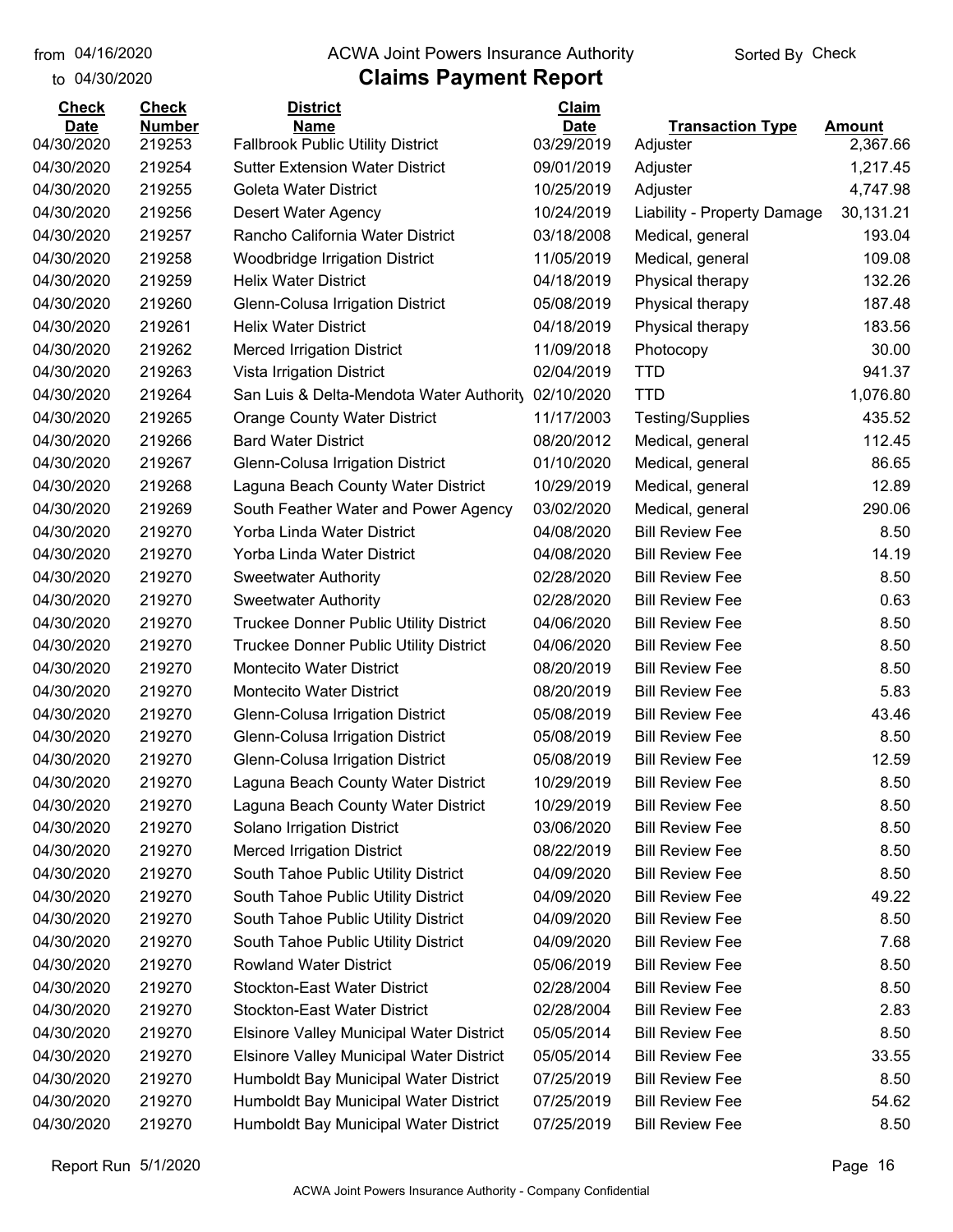#### from 04/16/2020 **The COVA Solic Act Act Authority** From 04/16/2020 **Sorted By Check**

#### to 04/30/2020

| <b>Check</b> | <b>Check</b>  | <b>District</b>                                    | Claim       |                         |               |
|--------------|---------------|----------------------------------------------------|-------------|-------------------------|---------------|
| <b>Date</b>  | <b>Number</b> | <b>Name</b>                                        | <b>Date</b> | <b>Transaction Type</b> | <b>Amount</b> |
| 04/30/2020   | 219270        | Humboldt Bay Municipal Water District              | 07/25/2019  | <b>Bill Review Fee</b>  | 0.03          |
| 04/30/2020   | 219270        | <b>Orange County Water District</b>                | 03/13/2020  | <b>Bill Review Fee</b>  | 8.50          |
| 04/30/2020   | 219270        | <b>Orange County Water District</b>                | 03/13/2020  | <b>Bill Review Fee</b>  | 1.70          |
| 04/30/2020   | 219270        | South Coast Water District                         | 11/07/2019  | <b>Bill Review Fee</b>  | 8.50          |
| 04/30/2020   | 219270        | South Coast Water District                         | 11/07/2019  | <b>Bill Review Fee</b>  | 3.37          |
| 04/30/2020   | 219270        | San Juan Water District                            | 08/28/2003  | <b>Bill Review Fee</b>  | 8.50          |
| 04/30/2020   | 219270        | San Juan Water District                            | 08/28/2003  | <b>Bill Review Fee</b>  | 12.59         |
| 04/30/2020   | 219270        | Solano Irrigation District                         | 07/15/2014  | <b>Bill Review Fee</b>  | 8.50          |
| 04/30/2020   | 219270        | Solano Irrigation District                         | 07/15/2014  | <b>Bill Review Fee</b>  | 12.59         |
| 04/30/2020   | 219270        | San Juan Water District                            | 10/12/2016  | <b>Bill Review Fee</b>  | 8.50          |
| 04/30/2020   | 219270        | San Juan Water District                            | 10/12/2016  | <b>Bill Review Fee</b>  | 1.44          |
| 04/30/2020   | 219270        | <b>Helix Water District</b>                        | 10/21/2019  | <b>Bill Review Fee</b>  | 8.50          |
| 04/30/2020   | 219270        | <b>Helix Water District</b>                        | 05/12/2015  | <b>Bill Review Fee</b>  | 8.50          |
| 04/30/2020   | 219270        | <b>Moulton Niguel Water District</b>               | 03/03/2020  | <b>Bill Review Fee</b>  | 8.50          |
| 04/30/2020   | 219270        | <b>Moulton Niguel Water District</b>               | 03/03/2020  | <b>Bill Review Fee</b>  | 8.33          |
| 04/30/2020   | 219270        | Glenn-Colusa Irrigation District                   | 01/10/2020  | <b>Bill Review Fee</b>  | 8.50          |
| 04/30/2020   | 219270        | Glenn-Colusa Irrigation District                   | 01/10/2020  | <b>Bill Review Fee</b>  | 4.64          |
| 04/30/2020   | 219270        | Valley Center Municipal Water District             | 09/12/2018  | <b>Bill Review Fee</b>  | 8.50          |
| 04/30/2020   | 219271        | Kern Water Bank Authority                          | 05/16/2019  | <b>Testing/Supplies</b> | 808.78        |
| 04/30/2020   | 219272        | <b>Calleguas Municipal Water District</b>          | 07/31/2017  | Legal (Defense)         | 135.96        |
| 04/30/2020   | 219273        | <b>Mission Springs Water District</b>              | 08/21/2011  | Legal (Defense)         | 84.98         |
| 04/30/2020   | 219274        | South Coast Water District                         | 08/10/2015  | Legal (Defense)         | 424.88        |
| 04/30/2020   | 219275        | <b>Merced Irrigation District</b>                  | 11/09/2018  | Legal (Defense)         | 1,447.15      |
| 04/30/2020   | 219276        | <b>Tahoe City Public Utility District</b>          | 05/22/2019  | Legal (Defense)         | 526.85        |
| 04/30/2020   | 219277        | Western Municipal Water District                   | 02/09/2009  | Legal (Defense)         | 322.91        |
| 04/30/2020   | 219278        | Western Municipal Water District                   | 07/25/2018  | Legal (Defense)         | 373.89        |
| 04/30/2020   | 219279        | <b>Merced Irrigation District</b>                  | 03/17/2009  | Legal (Defense)         | 1,586.20      |
| 04/30/2020   | 219280        | <b>El Toro Water District</b>                      | 06/22/2015  | Legal (Defense)         | 271.92        |
| 04/30/2020   | 219281        | Solano Irrigation District                         | 07/15/2014  | Legal (Defense)         | 118.97        |
| 04/30/2020   | 219282        | <b>Orange County Water District</b>                | 08/16/2019  | Legal (Defense)         | 1,495.56      |
| 04/30/2020   | 219283        | <b>Palmdale Water District</b>                     | 03/14/2018  | Legal (Defense)         | 36.05         |
| 04/30/2020   | 219284        | El Dorado Irrigation District                      | 06/14/2008  | Legal (Defense)         | 67.98         |
| 04/30/2020   | 219285        | Sierra Lakes County Water District                 | 09/13/2018  | <b>PPD</b>              | 580.00        |
| 04/30/2020   | 219286        | <b>Vallecitos Water District</b>                   | 01/14/2016  | Medical, general        | 183.68        |
| 04/30/2020   | 219287        | <b>Sweetwater Authority</b>                        | 12/11/2018  | Medical, general        | 42.50         |
| 04/30/2020   | 219288        | <b>Sweetwater Authority</b>                        | 12/30/2019  | <b>TTD</b>              | 2,502.76      |
| 04/30/2020   | 219289        | Calleguas Municipal Water District                 | 01/21/2020  | Medical, general        | 135.23        |
| 04/30/2020   | 219290        | <b>Desert Water Agency</b>                         | 01/15/2020  | Medical, general        | 109.77        |
| 04/30/2020   | 219291        | Palmdale Water District                            | 06/04/2019  | Expense, general        | 1,875.00      |
| 04/30/2020   | 219292        | Glenn-Colusa Irrigation District                   | 05/08/2019  | <b>TTD</b>              | 1,268.80      |
| 04/30/2020   | 219293        | <b>Goleta Water District</b>                       | 05/24/2019  | <b>PPD</b>              | 580.00        |
| 04/30/2020   | 219294        | <b>Merced Irrigation District</b>                  | 11/09/2018  | Mileage                 | 27.26         |
| 04/30/2020   | 219295        | Yolo County Flood Control & Water Conse 11/21/1991 |             | Life pension            | 84.00         |
| 04/30/2020   | 219296        | Montecito Water District                           | 08/20/2019  | Physical therapy        | 132.09        |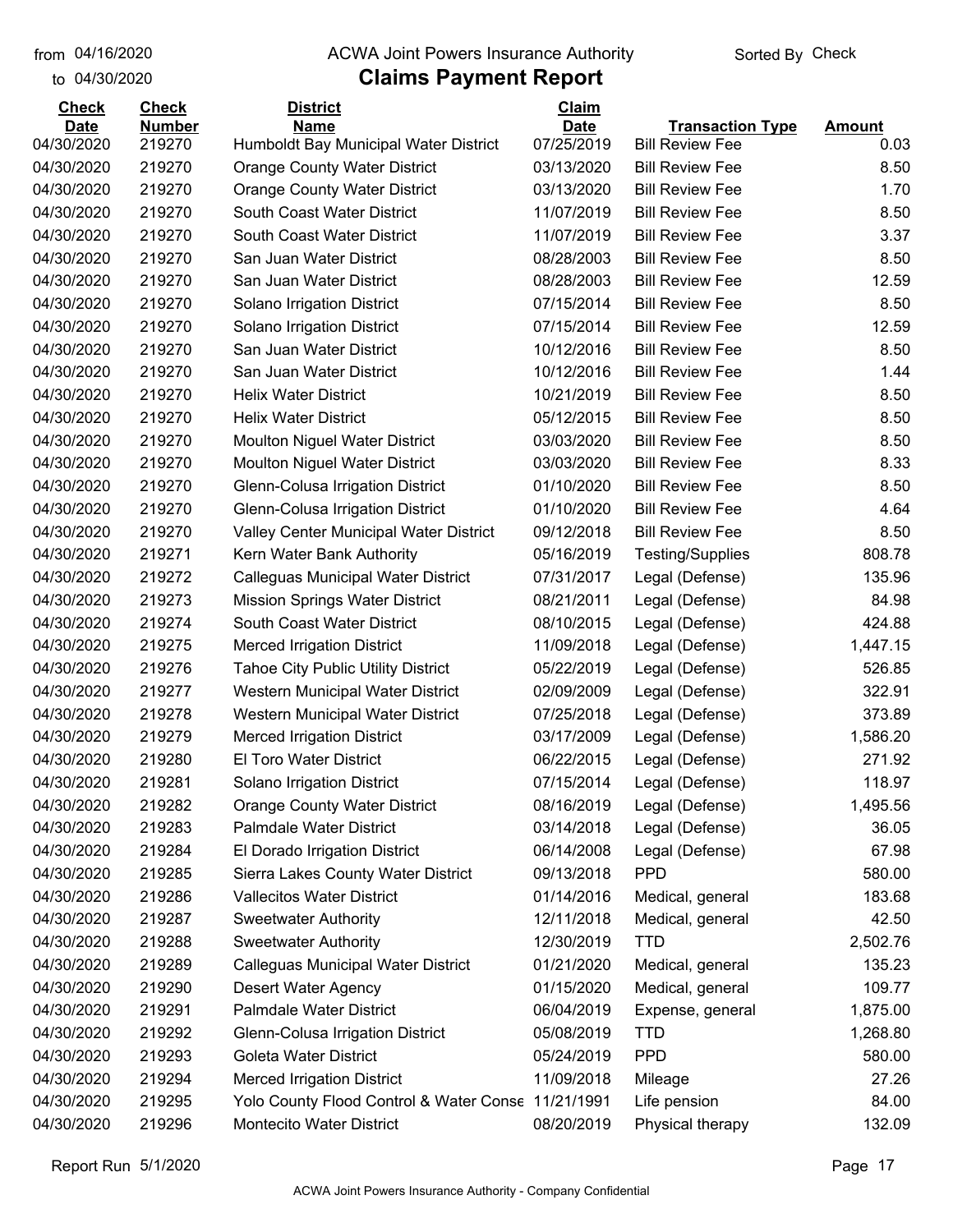#### from 04/16/2020 **The COVA Solic Act Act Authority** From 04/16/2020 **Sorted By Check**

#### to 04/30/2020

| <b>Check</b> | <b>Check</b>  | <b>District</b>                                 | Claim       |                         |               |
|--------------|---------------|-------------------------------------------------|-------------|-------------------------|---------------|
| <b>Date</b>  | <b>Number</b> | <b>Name</b>                                     | <b>Date</b> | <b>Transaction Type</b> | <b>Amount</b> |
| 04/30/2020   | 219297        | Montecito Water District                        | 08/20/2019  | Physical therapy        | 132.09        |
| 04/30/2020   | 219298        | Carpinteria Valley Water District               | 03/19/2018  | Physical therapy        | 95.28         |
| 04/30/2020   | 219299        | Carpinteria Valley Water District               | 03/19/2018  | Physical therapy        | 95.28         |
| 04/30/2020   | 219300        | <b>Scotts Valley Water District</b>             | 10/28/2019  | Medical, general        | 113.82        |
| 04/30/2020   | 219301        | <b>Scotts Valley Water District</b>             | 10/28/2019  | Medical, general        | 60.16         |
| 04/30/2020   | 219302        | Vista Irrigation District                       | 06/07/2019  | Laboratory fee          | 275.56        |
| 04/30/2020   | 219303        | Kern County Water Agency                        | 03/12/2020  | Medical, general        | 242.62        |
| 04/30/2020   | 219304        | <b>Scotts Valley Water District</b>             | 10/28/2019  | <b>TTD</b>              | 1,653.86      |
| 04/30/2020   | 219305        | Santa Clarita Valley Water Agency               | 10/13/2015  | Photocopy               | 117.43        |
| 04/30/2020   | 219306        | <b>Palmdale Water District</b>                  | 10/29/2019  | Legal (Defense)         | 863.35        |
| 04/30/2020   | 219307        | <b>Vallecitos Water District</b>                | 11/20/2012  | Legal (Defense)         | 1,951.75      |
| 04/30/2020   | 219308        | <b>Helix Water District</b>                     | 02/26/2013  | Legal (Defense)         | 1,176.50      |
| 04/30/2020   | 219309        | Las Virgenes Municipal Water District           | 07/17/2019  | Legal (Defense)         | 1,147.30      |
| 04/30/2020   | 219310        | <b>Water Employee Services Authority</b>        | 12/10/2018  | Legal (Defense)         | 1,585.00      |
| 04/30/2020   | 219311        | Rancho California Water District                | 08/04/2018  | Legal (Defense)         | 501.69        |
| 04/30/2020   | 219312        | Ramona Municipal Water District                 | 04/10/2013  | Legal (Defense)         | 1,041.00      |
| 04/30/2020   | 219313        | <b>Central Coast Water Authority</b>            | 12/13/2019  | Hospital (Inpatient)    | 593.01        |
| 04/30/2020   | 219314        | Panoche Water District                          | 03/20/2020  | <b>TTD</b>              | 2,041.96      |
| 04/30/2020   | 219315        | <b>Merced Irrigation District</b>               | 02/05/2019  | Medical, general        | 64.09         |
| 04/30/2020   | 219316        | Cucamonga Valley Water District                 | 03/08/2019  | Physical therapy        | 75.00         |
| 04/30/2020   | 219317        | Calleguas Municipal Water District              | 07/31/2017  | Med/Legal evaluation    | 1,000.76      |
| 04/30/2020   | 219318        | Valley Center Municipal Water District          | 01/15/2020  | Medical, general        | 221.18        |
| 04/30/2020   | 219319        | Goleta Water District                           | 09/25/2014  | <b>PPD</b>              | 580.00        |
| 04/30/2020   | 219320        | San Luis & Delta-Mendota Water Authority        | 02/10/2020  | Medical, general        | 69.33         |
| 04/30/2020   | 219321        | Panoche Water District                          | 03/20/2020  | Medical, general        | 149.92        |
| 04/30/2020   | 219322        | Marina Coast Water District                     | 03/09/2020  | Medical, general        | 214.30        |
| 04/30/2020   | 219323        | Carpinteria Valley Water District               | 01/29/2018  | Hospital (Inpatient)    | 5,888.98      |
| 04/30/2020   | 219324        | Mariana Ranchos County Water District           | 09/10/2019  | Physical therapy        | 75.00         |
| 04/30/2020   | 219325        | Mariana Ranchos County Water District           | 09/10/2019  | Physical therapy        | 75.00         |
| 04/30/2020   | 219326        | Mariana Ranchos County Water District           | 09/10/2019  | Physical therapy        | 75.00         |
| 04/30/2020   | 219327        | Bella Vista Water District                      | 04/16/2019  | Medical, general        | 261.37        |
| 04/30/2020   | 219328        | <b>Bella Vista Water District</b>               | 04/16/2019  | Medical, general        | 261.37        |
| 04/30/2020   | 219329        | Chowchilla Water District                       | 01/29/2020  | Medical, general        | 45.55         |
| 04/30/2020   | 219330        | <b>Tulare Irrigation District</b>               | 10/19/2011  | Medical, general        | 119.55        |
| 04/30/2020   | 219331        | <b>Tulare Irrigation District</b>               | 10/19/2011  | Medical, general        | 168.99        |
| 04/30/2020   | 219332        | <b>Tulare Irrigation District</b>               | 10/19/2011  | Medical, general        | 1,252.73      |
| 04/30/2020   | 219333        | Rancho California Water District                | 01/14/2020  | Medical, general        | 142.71        |
| 04/30/2020   | 219334        | <b>Sweetwater Authority</b>                     | 06/22/2019  | <b>TTD</b>              | 2,253.02      |
| 04/30/2020   | 219335        | <b>Merced Irrigation District</b>               | 04/01/2020  | Medical, general        | 105.77        |
| 04/30/2020   | 219336        | <b>Merced Irrigation District</b>               | 08/22/2019  | Medical, general        | 100.98        |
| 04/30/2020   | 219337        | <b>Browns Valley Irrigation District</b>        | 02/05/2020  | Medical, general        | 173.81        |
| 04/30/2020   | 219338        | Rancho California Water District                | 11/19/2019  | Physical therapy        | 153.24        |
| 04/30/2020   | 219339        | Rancho California Water District                | 11/19/2019  | Physical therapy        | 153.24        |
| 04/30/2020   | 219340        | <b>Elsinore Valley Municipal Water District</b> | 05/05/2014  | Medical, general        | 111.16        |
|              |               |                                                 |             |                         |               |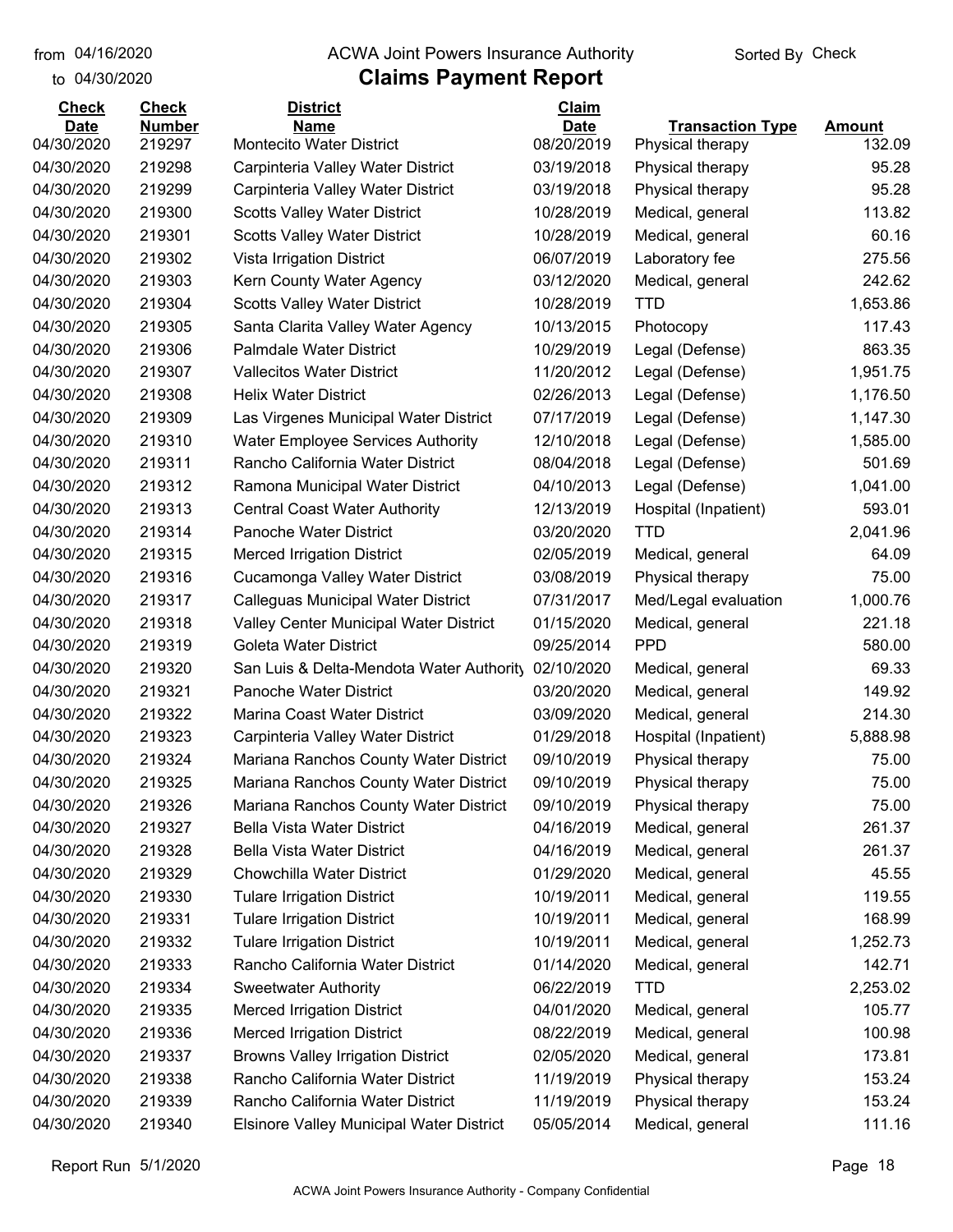#### from 04/16/2020 **The COVA Solic Act Act Authority** From 04/16/2020 **Sorted By Check**

#### to 04/30/2020

### **Claims Payment Report**

| <b>Check</b> | <b>Check</b>  | <b>District</b>                               | Claim       |                         |               |
|--------------|---------------|-----------------------------------------------|-------------|-------------------------|---------------|
| <b>Date</b>  | <b>Number</b> | Name                                          | <b>Date</b> | <b>Transaction Type</b> | <b>Amount</b> |
| 04/30/2020   | 219341        | <b>Carmichael Water District</b>              | 12/12/2019  | Physical therapy        | 87.60         |
| 04/30/2020   | 219342        | Carmichael Water District                     | 12/12/2019  | Physical therapy        | 96.28         |
| 04/30/2020   | 219343        | Carpinteria Valley Water District             | 01/29/2018  | Medical, general        | 10.96         |
| 04/30/2020   | 219344        | Carpinteria Valley Water District             | 01/29/2018  | Medical, general        | 1,342.63      |
| 04/30/2020   | 219345        | <b>Sweetwater Authority</b>                   | 06/22/2019  | Medical, general        | 303.00        |
| 04/30/2020   | 219346        | <b>Sweetwater Authority</b>                   | 12/06/2019  | Medical, general        | 44.92         |
| 04/30/2020   | 219347        | Sweetwater Authority                          | 01/21/2020  | Medical, general        | 44.92         |
| 04/30/2020   | 219348        | <b>Sweetwater Authority</b>                   | 02/28/2020  | Medical, general        | 111.75        |
| 04/30/2020   | 219349        | <b>Sweetwater Authority</b>                   | 02/28/2020  | Medical, general        | 118.09        |
| 04/30/2020   | 219350        | <b>Sutter Extension Water District</b>        | 04/19/2019  | Medical, general        | 139.27        |
| 04/30/2020   | 219351        | Trabuco Canyon Water District                 | 10/22/2015  | <b>PPD</b>              | 580.00        |
| 04/30/2020   | 219352        | <b>Truckee Donner Public Utility District</b> | 01/06/2020  | Hospital (Inpatient)    | 290.46        |
| 04/30/2020   | 219353        | South Coast Water District                    | 04/23/2018  | Medical, general        | 10.96         |
|              |               |                                               |             |                         |               |

**Total 523,655.81**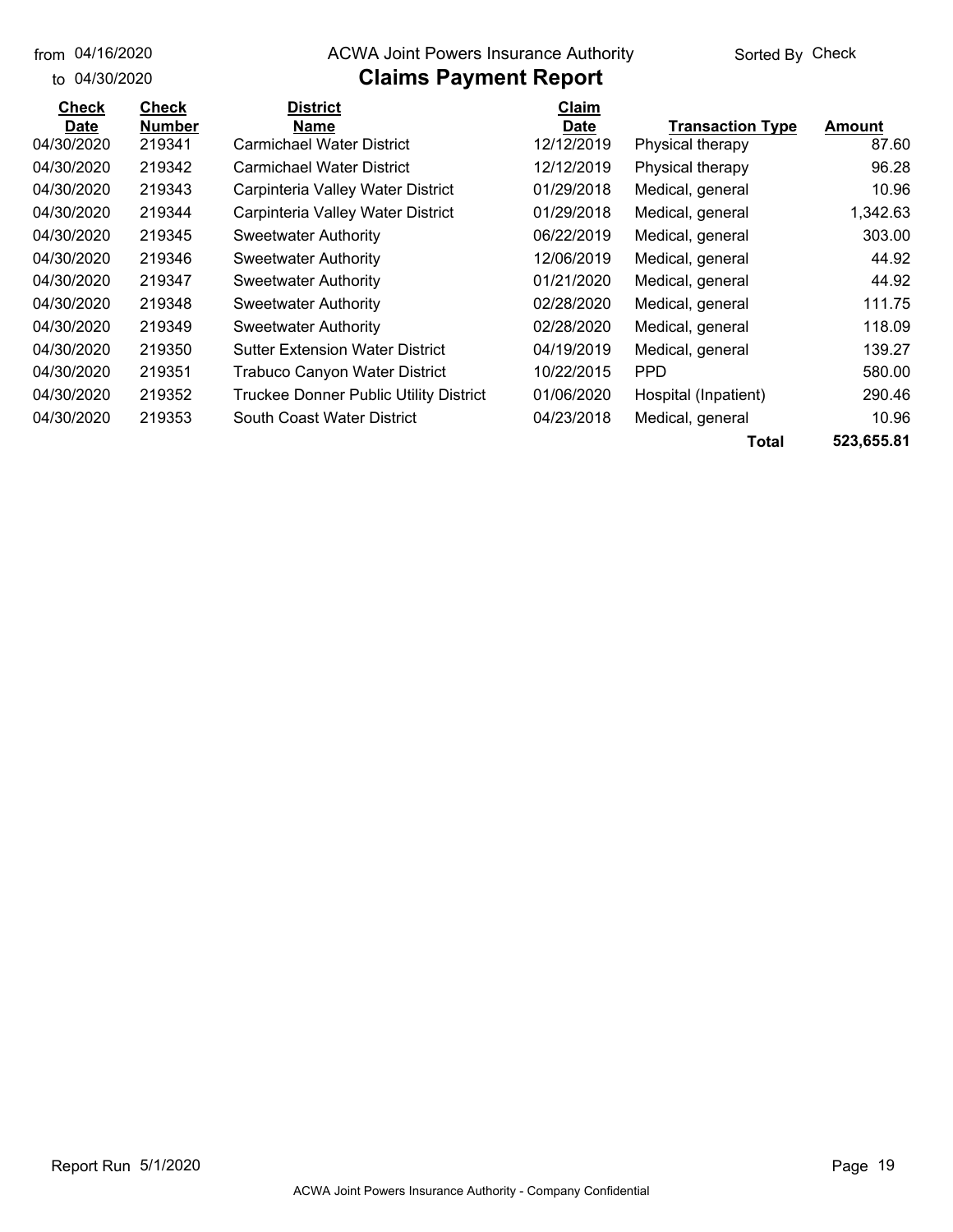From 04/16/2020

to 04/30/2020

#### ACWA Joint Powers Insurance Authority

| <b>Check</b><br><b>Number</b> | <b>Check</b><br><b>Date</b> | <b>Name</b>                                                    | <b>Invoice</b><br><b>Description</b>                                                                              | <b>Amount</b> | <b>Batch ID</b> |
|-------------------------------|-----------------------------|----------------------------------------------------------------|-------------------------------------------------------------------------------------------------------------------|---------------|-----------------|
| 57609                         | 04/16/2020                  | RANDALL J. REED                                                | EXCO PER DIEM 4/10/20                                                                                             | 327.00        | 9629            |
| 57610                         | 04/16/2020                  | <b>ALLIANT INSURANCE</b><br>SERVICES INC-                      | POB-REBECCA L GIPSON<br>POLICY #72165069<br>EFFECTIVE 6/1/20 TO<br>6/1/23                                         | 175.00        | 9629            |
| 57611                         |                             | 04/16/2020 ARMANINO LLP                                        | <b>INTACCT SOFWARE</b><br><b>SERVICES RENDERED</b><br><b>THROUGH 3/31/20</b><br>CLIENT #125288.0                  | 2,096.72      | 9629            |
| 57612                         | 04/16/2020                  | <b>BROWNS VALLEY</b><br><b>IRRIGATION DISTRICT</b>             | <b>REFUND ON</b><br><b>OVERPAYMENT 3RD</b><br><b>QUARTER WC PAYMENT</b>                                           | 242.39        | 9629            |
| 57613                         | 04/16/2020                  | <b>CAGWIN AND</b><br><b>DORWARD</b>                            | LANDSCAPE<br><b>MAINTENANCE SERVICES</b><br>FOR APRIL 2020                                                        | 232.00        | 9629            |
| 57614                         | 04/16/2020                  | <b>DISTRICT</b>                                                | EL DORADO IRRIGATION SMALL CLAIM ADMIN FEE<br>CLAIM# 20-0365                                                      | 100.00        | 9629            |
| 57615                         | 04/16/2020                  | FIRST ALARM SECURITY PATROL, VEHICLE FOOT<br><b>AND PATROL</b> | FOR APRIL 2020                                                                                                    | 275.00        | 9629            |
| 57616                         | 04/16/2020                  | ISO SERVICES, INC.                                             | UF CLAIMS MONO LINE<br><b>MARCH 2020</b>                                                                          | 379.20        | 9629            |
| 57617                         | 04/16/2020                  | <b>MARINA COAST WATER</b><br><b>DISTRICT</b>                   | <b>REFUND FOR</b><br><b>OVERPAYMENT WC QTR</b><br>3 DUE TO ERROR ON<br><b>MULTIPLE PROGRAM</b><br><b>DISCOUNT</b> | 612.54        | 9629            |
| 57618                         | 04/16/2020                  | <b>MEYERS FOZI AND</b><br><b>DWORK LLP</b>                     | <b>REF: SEMITROPIC WSD</b><br><b>HERBICIDE SPRAYING</b><br>CASES #14-0779                                         | 315.00        | 9629            |
| 57619                         | 04/16/2020                  | <b>POWER CLEAN</b><br><b>ENTERPRISES INC</b>                   | NIGHTLY JANITORIAL<br><b>SERVICE AND SUPPLIES</b><br>FEBRUARY 2020                                                | 2,090.00      | 9629            |
| 57620                         | 04/16/2020                  | <b>UNITED PARCEL</b><br><b>SERVICE</b>                         | <b>DELIVERY SERVICE 4/7/20</b>                                                                                    | 156.49        | 9629            |
| 57621                         |                             | 04/23/2020 CANON FINANCIAL<br><b>SERVICES INC</b>              | CONTRACT#001-0812685-<br>001<br><b>CONTRACT CHARGE AND</b><br>DOC FEE MAY 2020                                    | 1,596.64      | 9650            |
| 57622                         |                             | 04/23/2020 CLARK PEST CONTROL                                  | PEST CONTROL SERVICE<br>4/14/20                                                                                   | 84.00         | 9650            |
| 57623                         | 04/23/2020                  | <b>GROUP TO TEAM</b><br><b>LEADERSHIP</b><br>SOLUTIONS INC     | <b>BOARD MEMBER BOOT</b><br>CAMP WEBINAR 3/17/20                                                                  | 750.00        | 9650            |
| 57624                         | 04/23/2020                  | INFINISOURCE, INC.                                             | <b>COBRA NOTICES ADMIN:</b><br><b>CORE SERVICE</b><br>6/1/20-5/31/21                                              | 782.80        | 9650            |
| 57625                         | 04/23/2020                  | <b>QUADIENT LEASING</b><br><b>USA INC</b>                      | LEASE #N17012383<br><b>LEASE PAYMENT MAY 10</b><br>TO AUG 9, 2020                                                 | 643.10        | 9650            |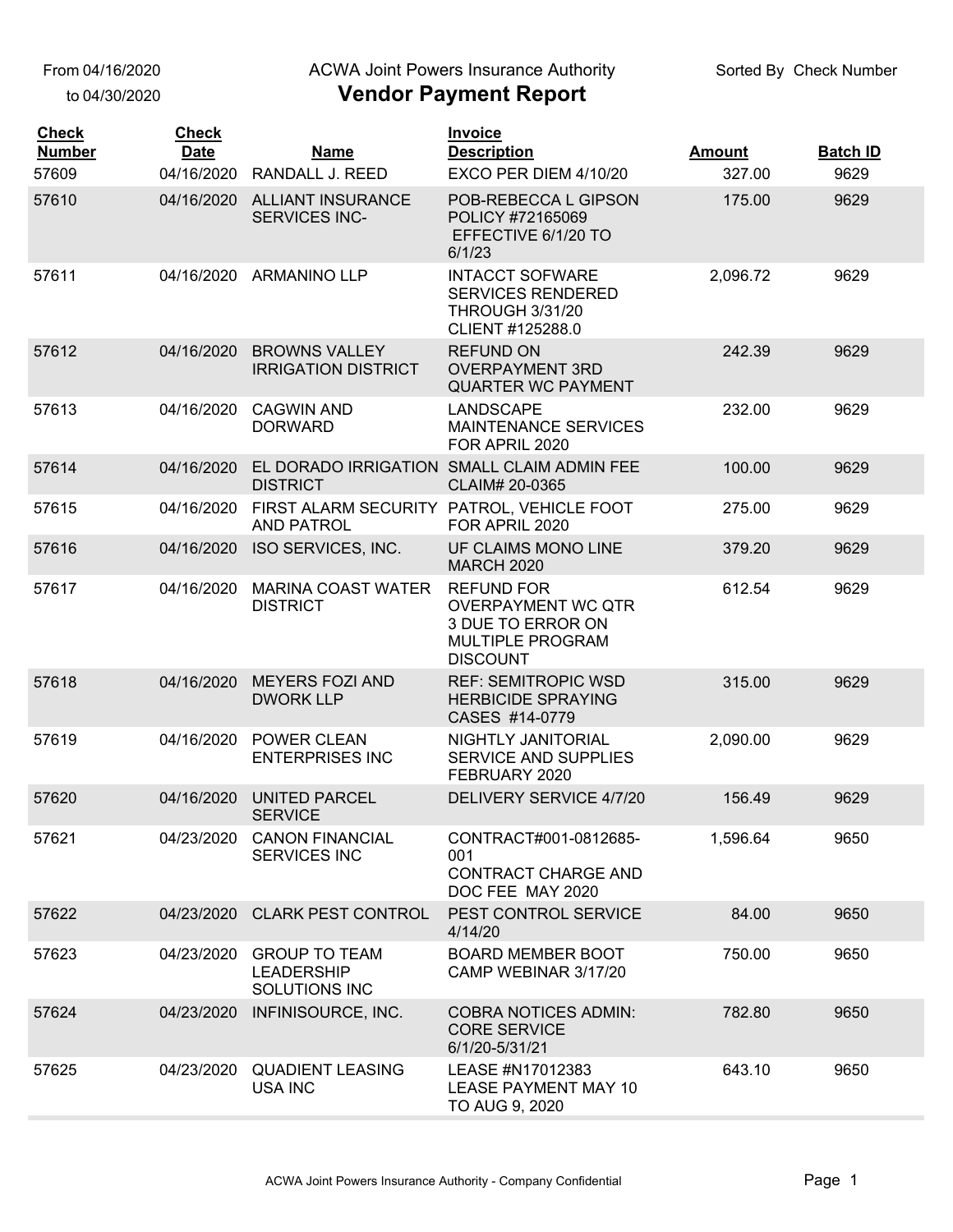## ACWA Joint Powers Insurance Authority

| <b>Check</b><br><b>Number</b> | <b>Check</b><br><b>Date</b> | <b>Name</b>                                                   | <b>Invoice</b><br><b>Description</b>                                                     | <b>Amount</b> | <b>Batch ID</b> |
|-------------------------------|-----------------------------|---------------------------------------------------------------|------------------------------------------------------------------------------------------|---------------|-----------------|
| 57626                         | 04/23/2020                  | SHRED-IT                                                      | <b>SHREDDING SERVICE</b><br>3/24/20                                                      | 75.00         | 9650            |
| 57627                         | 04/23/2020                  | <b>UNITED PARCEL</b><br><b>SERVICE</b>                        | DELIVERY SERVICE 4/8/20<br>TO 4/14/20                                                    | 73.20         | 9650            |
| 57628                         | 04/23/2020                  | <b>XEROX CORPORATION</b>                                      | B405DN XEROX B405DN<br><b>BASE CHARGE AND</b><br><b>METER USAGE</b><br><b>APRIL 2020</b> | 3,283.81      | 9650            |
| 57629                         | 04/30/2020                  | <b>THOR A BENZING</b>                                         | <b>MEMBER TRAINING</b><br>TRAVEL 3/2-3/20                                                | 157.92        | 9682            |
| 57630                         | 04/30/2020                  | <b>MATHEW C BUNDE</b>                                         | <b>INTERNET</b><br><b>REIMBURSEMENT OCT</b><br>2019 TO APRIL 2020                        | 650.00        | 9682            |
| 57631                         | 04/30/2020                  | <b>ROBIN T. HUDSON</b>                                        | STAFF TRAVEL 3/20/20 TO<br>4/28/20                                                       | 14.20         | 9682            |
| 57632                         | 04/30/2020                  | <b>SCOTT H. QUADY</b>                                         | EXCO PER DIEM 4/7/20<br><b>CWIF MTG BY ZOOM</b>                                          | 312.00        | 9682            |
| 57633                         | 04/30/2020                  | ALHAMBRA                                                      | <b>COFFEE SERVICE</b><br><b>RENTAL</b>                                                   | 12.00         | 9682            |
| 57634                         | 04/30/2020                  | <b>CAGWIN AND</b><br><b>DORWARD</b>                           | <b>LANDSCAPE</b><br><b>MAINTENANCE MARCH</b><br>2020                                     | 232.00        | 9682            |
| 57635                         | 04/30/2020                  | <b>CISCO SYSTEMS INC</b>                                      | <b>WEBEX BILLING PERIOD</b><br>4/26/20 TO 5/25/20                                        | 1,568.37      | 9682            |
| 57636                         | 04/30/2020                  | <b>CRESCENTA VALLEY</b><br><b>WATER DISTRICT</b>              | <b>MEMBER PAYROLL</b><br><b>FIGURES FOR 2ND QTR</b><br>ADJUSTED 19/20                    | 148.74        | 9682            |
| 57637                         | 04/30/2020                  | <b>SACRAMENTO</b><br><b>SUBURBAN WATER</b><br><b>DISTRICT</b> | <b>MEMBER PAYROLL</b><br><b>FIGURES ADJUSTED FOR</b><br>2ND QTR 19/20                    | 939.73        | 9682            |
| 57638                         | 04/30/2020                  | <b>U.S. POSTAL</b><br>SERVICE(HASLER)                         | <b>POSTAGE</b>                                                                           | 3,000.00      | 9682            |
| 57639                         | 04/30/2020                  | <b>UNITED STATES</b><br>TREASURY                              | <b>IRS PAYROLL DEDUCTION</b><br><b>AGREEMENT FOR</b><br><b>PAYROLL 2/24/20</b>           | 265.00        | 9682            |
| 57640                         | 04/30/2020                  | <b>UNITED PARCEL</b><br><b>SERVICE</b>                        | <b>DELIVERY SERVICE</b><br>4/20/20                                                       | 45.08         | 9682            |
| ACH: 0006815                  | 04/17/2020 ACCESS           |                                                               | <b>EB STORAGE MARCH</b><br>2020                                                          | 190.64        | 9639            |
| ACH: 0006816                  | 04/17/2020                  | <b>FREDERICK R.</b><br><b>BOCKMILLER JR</b>                   | EXCO PER DIEM 3/12/20<br>AND 4/10/20                                                     | 654.00        | 9640            |
| ACH: 0006817                  |                             | 04/17/2020 DAVID A DRAKE                                      | EXCO PER DIEM 4/7/20<br>AND 4/9-10/20                                                    | 981.00        | 9640            |
| ACH: 0006818                  |                             | 04/17/2020 PETER KORFHAGE                                     | <b>CELL PHONE</b><br><b>REIMBURSEMENT</b><br>FEB-MAR-APR 2020                            | 150.00        | 9640            |
| ACH: 0006819                  | 04/17/2020                  | MELODY A.<br>HENRIQUES-McDONALD                               | <b>EXCO PER DIEM 3/26, 4/2</b><br>AND 4/10/20                                            | 1,308.00      | 9640            |
| ACH: 0006820                  |                             | 04/17/2020 JOHN BRUCE RUPP                                    | EXCO PER DIEM 4/10/20                                                                    | 327.00        | 9640            |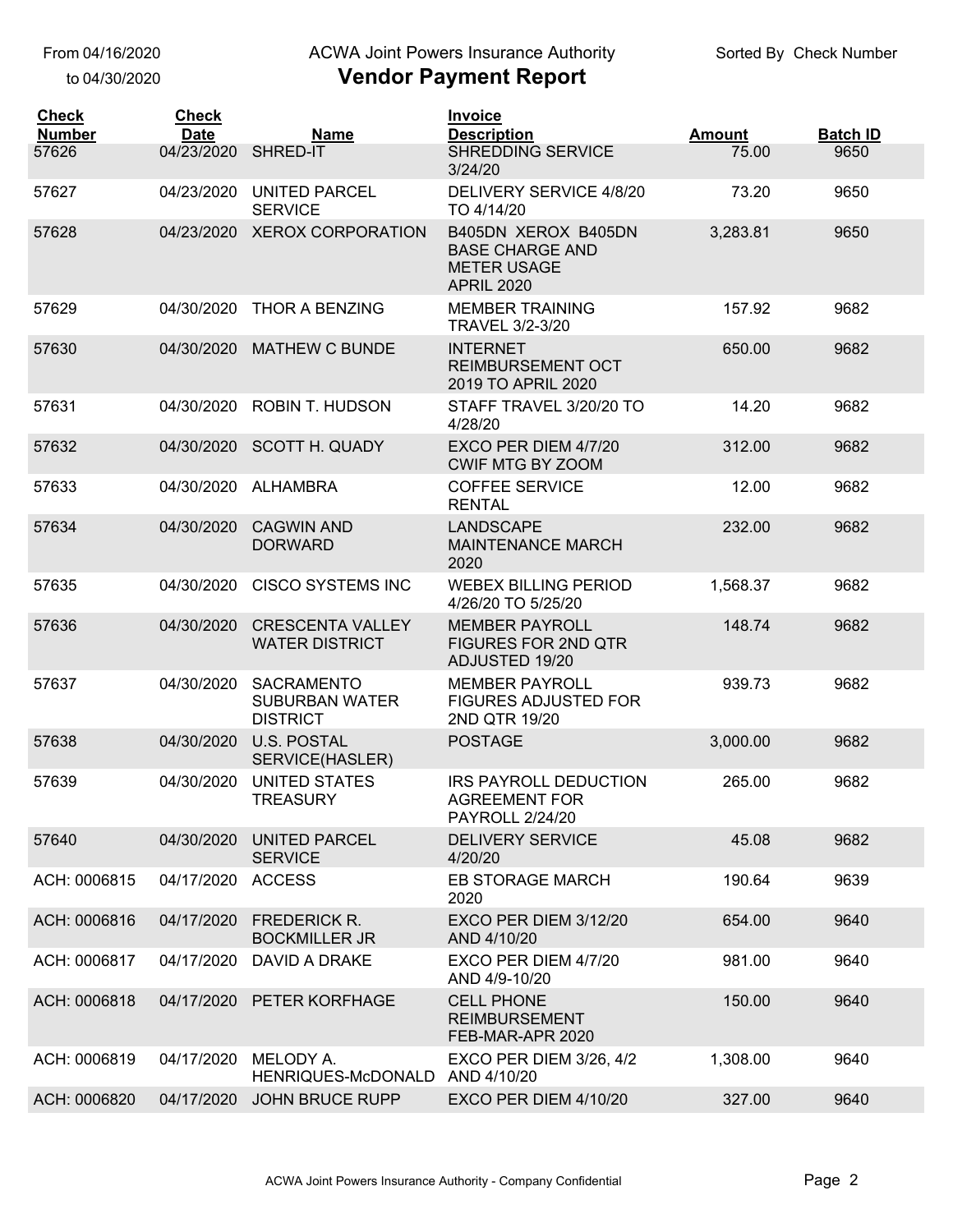### ACWA Joint Powers Insurance Authority

| <b>Check</b>                  | <b>Check</b>              |                                                              | <b>Invoice</b>                                                                                                           |                            |                         |
|-------------------------------|---------------------------|--------------------------------------------------------------|--------------------------------------------------------------------------------------------------------------------------|----------------------------|-------------------------|
| <b>Number</b><br>ACH: 0006821 | <b>Date</b><br>04/20/2020 | <b>Name</b><br><b>BANK CARD CENTER</b>                       | <b>Description</b><br><b>VISA STMT CLOSING</b><br>MARCH 28, 2020                                                         | <b>Amount</b><br>26,026.69 | <b>Batch ID</b><br>9641 |
| ACH: 0006822                  | 04/22/2020                | <b>VISION SERVICE PLAN</b>                                   | <b>VSP VISION CLAIMS FOR</b><br><b>MARCH 2020</b>                                                                        | 102,944.85                 | 9656                    |
| ACH: 0006823                  | 04/23/2020                | <b>PAYLOCITY</b><br><b>CORPORATION</b>                       | FEDERAL PAYROLL<br><b>TAXES FOR 4/24/20</b><br><b>PAYROLL</b>                                                            | 36,430.58                  | 9661                    |
| ACH: 0006824                  | 04/23/2020                | <b>AMERICAN FUNDS</b><br><b>GROUP</b>                        | <b>STAFF ROTH IRA</b><br><b>CONTRIBUTIONS FOR</b><br>PAYROLL 4/24/20                                                     | 436.50                     | 9662                    |
| ACH: 0006825                  | 04/23/2020                | <b>PAYLOCITY</b><br><b>CORPORATION</b>                       | STAFF PAYROLL 4/24/20                                                                                                    | 138,610.50                 | 9663                    |
| ACH: 0006826                  | 04/23/2020                | <b>DELL BUSINESS CREDIT</b>                                  | PURCHASE 6 LAPTOPS                                                                                                       | 4,858.91                   | 9664                    |
| ACH: 0006827                  | 04/23/2020                | bswift                                                       | <b>MONTHLY ONLINE</b><br>SERVICE FEES AND LIVE<br><b>INVOICING FOR APRIL</b><br>2020                                     | 33,130.69                  | 9665                    |
| ACH: 0006828                  | 04/24/2020                | <b>SCHOLARSHARE</b><br><b>COLLEGE SAVINGS</b><br><b>PLAN</b> | PAYMENT GREENFIELD<br>4/24/20 PAYROLL                                                                                    | 175.00                     | 9666                    |
| ACH: 0006829                  | 04/24/2020                | <b>HEALTH EQUITY</b>                                         | <b>STAFF HSA</b><br><b>CONTRIBUTIONS FOR</b><br>4/24/20 PAYROLL                                                          | 3,206.69                   | 9667                    |
| ACH: 0006830                  | 04/24/2020                | <b>PAYLOCITY</b><br><b>CORPORATION</b>                       | <b>MONTHLY FEES FOR</b><br><b>APRIL 2020</b>                                                                             | 778.00                     | 9668                    |
| ACH: 0006831                  | 04/27/2020                | <b>ALLIANT INSURANCE</b><br>SERVICES INC-                    | <b>BENEFITS CONSULTING</b><br>FEE FOR APRIL 2020                                                                         | 5,000.00                   | 9669                    |
| ACH: 0006832                  | 04/27/2020                | <b>PUBLIC EMPLOYEES</b><br><b>RETIREMENT SYSTEM</b>          | STAFF <sub>457</sub><br><b>CONTRIBUTIONS FOR</b><br>4/24/20 PAYROLL                                                      | 10,498.50                  | 9670                    |
| ACH: 0006833                  | 04/27/2020                | PUBLIC EMPLOYEES<br><b>RETIREMENT SYSTEM</b>                 | <b>EMPLOYER</b><br><b>CONTRIBUTIONS</b><br>CLASSIC FOR 4/24/20<br><b>PAYROLL</b>                                         | 31,214.50                  | 9671                    |
| ACH: 0006834                  | 04/24/2020                | <b>SCHOLARSHARE</b><br><b>COLLEGE SAVINGS</b><br><b>PLAN</b> | PAYMENT-CAMACHO<br>4/24/20 PAYROLL                                                                                       | 20.00                      | 9681                    |
| ACH: 0006835                  | 04/29/2020                | <b>JESUS COTA</b>                                            | <b>CELL PHONE</b><br><b>REIMBURSEMENT</b><br>3/4/20-4/3/20<br><b>INTERNET</b><br><b>REIMBURSEMENT</b><br>3/26/20-4/25/20 | 100.00                     | 9685                    |
| ACH: 0006836                  | 04/29/2020                | EDWARD G. GLADBACH                                           | MARCH 2020 CELL PHONE<br><b>REIMBURSEMENT</b>                                                                            | 1,031.00                   | 9685                    |
| ACH: 0006837                  | 04/29/2020                | <b>PFM ASSET</b><br>MANAGEMENT, LLC.                         | <b>ACWA/JPIA EMPLOYEE</b><br><b>BENEFITS</b><br><b>MARCH 2020</b>                                                        | 6,458.76                   | 9686                    |
| ACH: 0006838                  | 04/23/2020                | <b>LINCOLN FINANCIAL</b><br><b>GROUP</b>                     | LINCOLN 457<br><b>CONTRIBUTIONS FOR</b><br>STAFF PAYROLL 4/24/20                                                         | 2,742.27                   | 9690                    |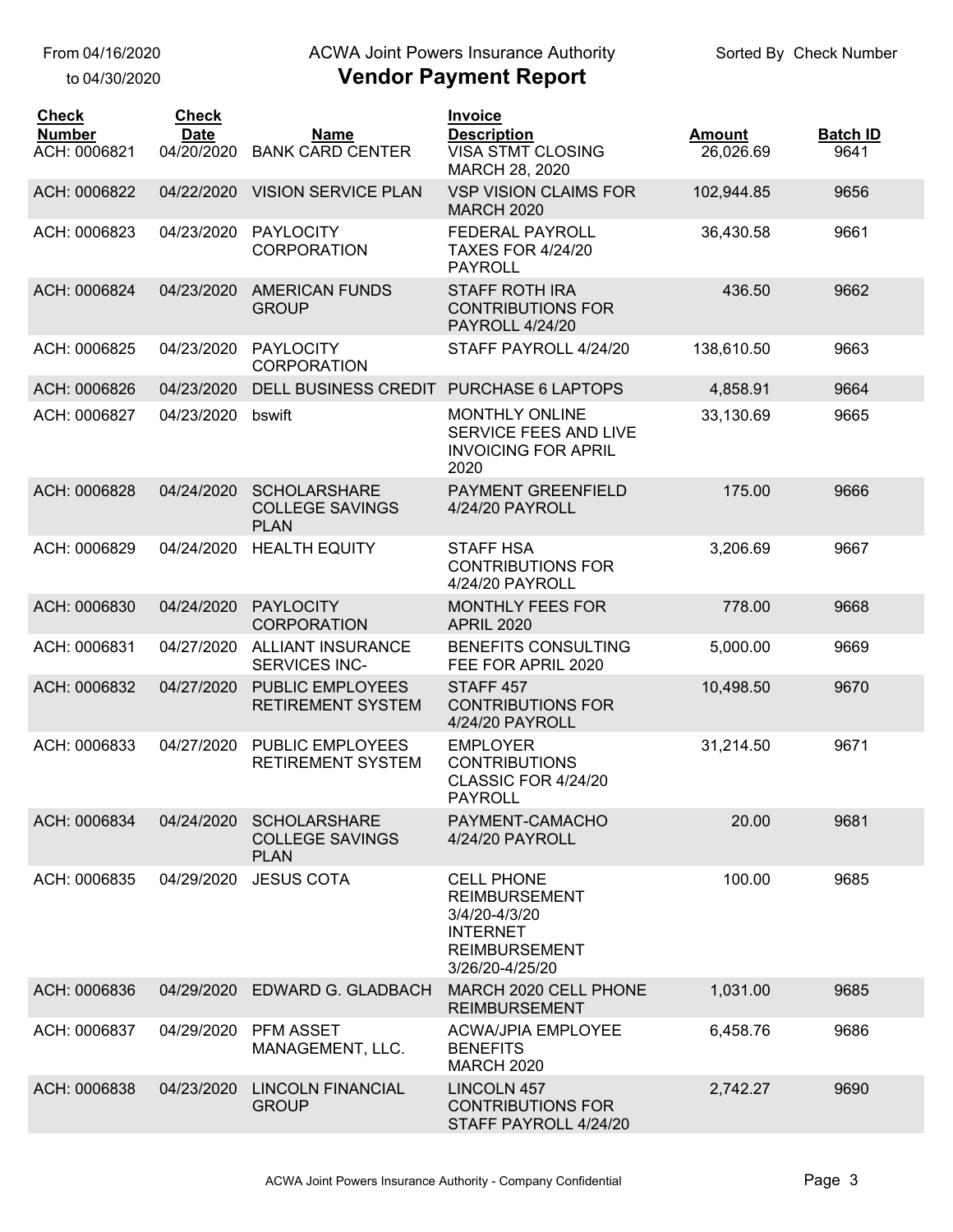## ACWA Joint Powers Insurance Authority

| <b>Check</b><br><b>Number</b> | <b>Check</b><br><b>Date</b> | <b>Name</b>                                                 | <b>Invoice</b><br><b>Description</b>                                | <b>Amount</b> | <b>Batch ID</b> |
|-------------------------------|-----------------------------|-------------------------------------------------------------|---------------------------------------------------------------------|---------------|-----------------|
| EBC: 0003782                  | 04/16/2020                  | <b>ANTHEM BLUE CROSS</b><br>OF CALIFORNIA                   | <b>EB CLAIM PAYMENTS</b><br>CK#714847-CK#714911                     | 24,189.67     | 9642            |
| EBC: 0003783                  | 04/16/2020                  | <b>ANTHEM BLUE CROSS</b><br>OF CALIFORNIA                   | EB ELECTRONIC CLAIM<br><b>PAYMENTS</b><br>EG38118055-EG38118179     | 145,305.27    | 9643            |
| EBC: 0003784                  | 04/17/2020                  | <b>ANTHEM BLUE CROSS</b><br>OF CALIFORNIA                   | <b>EB CLAIM PAYMENTS</b><br>CK#714912-CK#714955                     | 9,339.36      | 9644            |
| EBC: 0003785                  | 04/17/2020                  | <b>ANTHEM BLUE CROSS</b><br>OF CALIFORNIA                   | EB ELECTRONIC CLAIM<br><b>PAYMENTS</b><br>EG38120577-EG38120671     | 19,474.35     | 9645            |
| EBC: 0003786                  | 04/18/2020                  | <b>ANTHEM BLUE CROSS</b><br>OF CALIFORNIA                   | <b>EB CLAIM PAYMENTS</b><br>CK#714956-CK#714964                     | 1,098.92      | 9646            |
| EBC: 0003787                  | 04/18/2020                  | <b>ANTHEM BLUE CROSS</b><br>OF CALIFORNIA                   | EB ELECTRONIC CLAIM<br><b>PAYMENTS</b><br>EG38122254-EG38122283     | 9,047.48      | 9647            |
| EBC: 0003788                  | 04/20/2020                  | <b>ANTHEM BLUE CROSS</b><br>OF CALIFORNIA                   | EB CLAIM PAYMENTS<br>CK#714965-CK#715054                            | 19,338.59     | 9648            |
| EBC: 0003789                  | 04/20/2020                  | <b>ANTHEM BLUE CROSS</b><br>OF CALIFORNIA                   | EB ELECTRONIC CLAIM<br><b>PAYMENTS</b><br>EG38125420-EG38125589     | 69,923.64     | 9649            |
| EBC: 0003792                  | 04/21/2020                  | <b>ANTHEM BLUE CROSS</b><br>OF CALIFORNIA                   | <b>EB CLAIM PAYMENTS</b><br>CK#715055-CK#715171                     | 22,116.50     | 9653            |
| EBC: 0003793                  | 04/21/2020                  | <b>ANTHEM BLUE CROSS</b><br>OF CALIFORNIA                   | EB ELECTRONIC CLAIM<br><b>PAYMENTS</b><br>EG38129160-EG38129417     | 94,053.19     | 9654            |
| EBC: 0003794                  | 04/22/2020                  | <b>DELTA DENTAL</b><br><b>INSURANCE COMPANY</b>             | <b>EB CLAIM PAYMENTS</b><br>APRIL 10 TO APRIL 16,<br>2020           | 32,513.67     | 9655            |
| EBC: 0003795                  | 04/22/2020                  | <b>MEDIMPACT</b><br><b>HEALTHCARE SYSTEMS</b><br><b>INC</b> | <b>EGWP RX CLAIMS APRIL 1</b><br>TO APRIL 7, 2020                   | 105,564.48    | 9657            |
| EBC: 0003796                  | 04/22/2020                  | <b>MEDIMPACT</b><br><b>HEALTHCARE SYSTEMS</b><br><b>INC</b> | <b>COMMERCIAL RX CLAIMS</b><br>FOR APRIL 1 TO APRIL 7,<br>2020      | 300,550.77    | 9658            |
| EBC: 0003797                  | 04/22/2020                  | <b>ANTHEM BLUE CROSS</b><br>OF CALIFORNIA                   | <b>EB CLAIM PAYMENTS</b><br>CK#715172-CK#715246                     | 12,551.75     | 9659            |
| EBC: 0003798                  | 04/22/2020                  | ANTHEM BLUE CROSS<br>OF CALIFORNIA                          | EB ELECTRONIC CLAIM<br><b>PAYMENTS</b><br>EG38132344-EG38132489     | 87,500.75     | 9660            |
| EBC: 0003799                  | 04/23/2020                  | <b>ANTHEM BLUE CROSS</b><br>OF CALIFORNIA                   | <b>CREDIT FROM INVOICE</b><br>#04200332                             | 927.47        | 9672            |
| EBC: 0003800                  | 04/23/2020                  | ANTHEM BLUE CROSS<br>OF CALIFORNIA                          | <b>EB CLAIM PAYMENTS</b><br><b>CHECK#715247 TO</b><br>CHECK# 715314 | 21,065.42     | 9674            |
| EBC: 0003801                  | 04/23/2020                  | <b>ANTHEM BLUE CROSS</b><br>OF CALIFORNIA                   | EB ELECTRONIC CLAIM<br><b>PAYMENTS</b><br>EG38135374-EG38135506     | 224,057.95    | 9673            |
| EBC: 0003802                  | 04/24/2020                  | <b>ANTHEM BLUE CROSS</b><br>OF CALIFORNIA                   | <b>EB CLAIM PAYMENTS</b><br>CK#715315-CK#715381                     | 7,582.07      | 9675            |